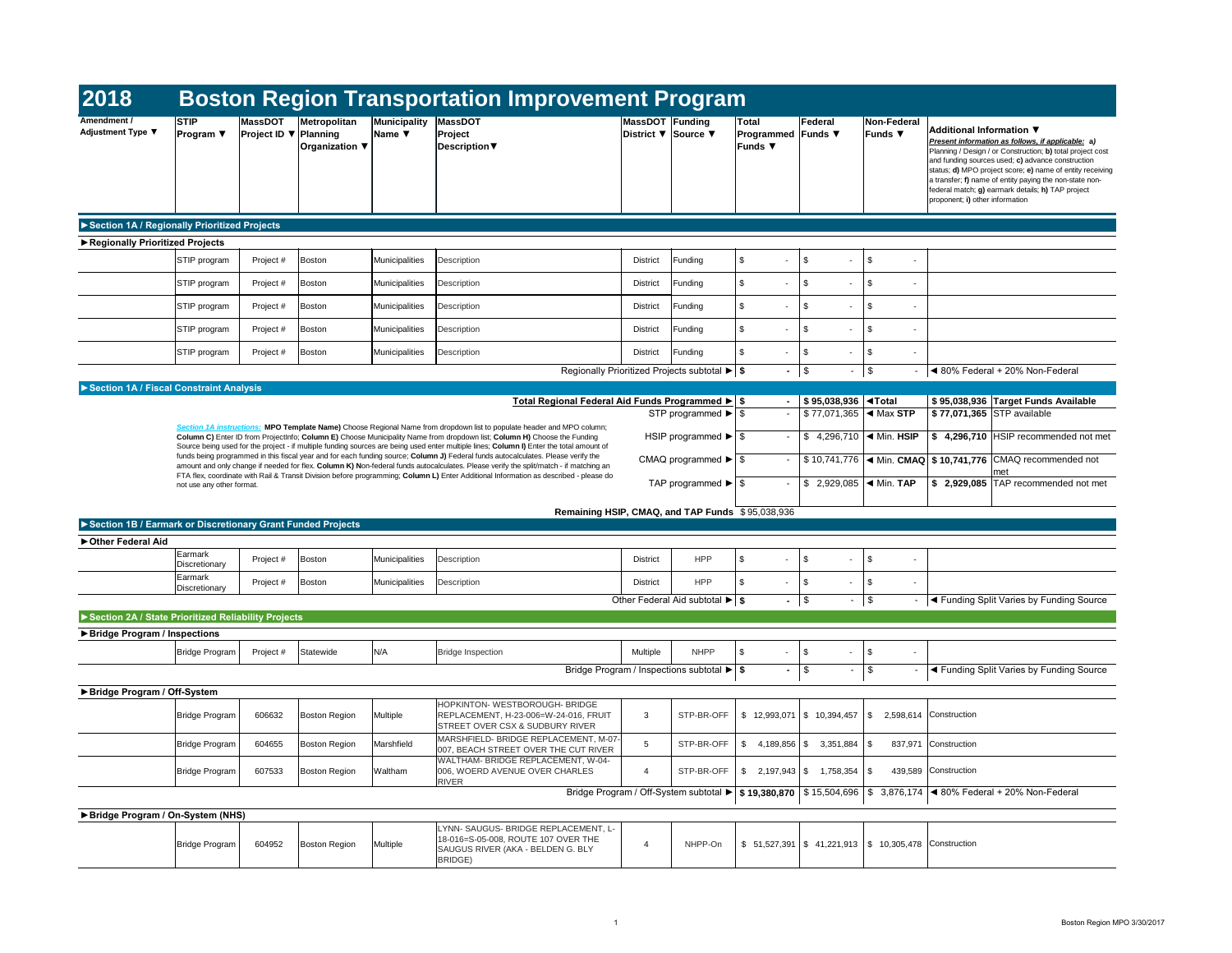| 2018                                                  |                                                    |                                                |                                |                               | <b>Boston Region Transportation Improvement Program</b>                                                                 |                                        |                                                                                        |                                               |                                                       |                                                                                          |                                                                                                                                                                                                                                                                                                                                                                                                                         |
|-------------------------------------------------------|----------------------------------------------------|------------------------------------------------|--------------------------------|-------------------------------|-------------------------------------------------------------------------------------------------------------------------|----------------------------------------|----------------------------------------------------------------------------------------|-----------------------------------------------|-------------------------------------------------------|------------------------------------------------------------------------------------------|-------------------------------------------------------------------------------------------------------------------------------------------------------------------------------------------------------------------------------------------------------------------------------------------------------------------------------------------------------------------------------------------------------------------------|
| Amendment /<br><b>Adjustment Type ▼</b>               | <b>STIP</b><br><b>Program</b> $\blacktriangledown$ | <b>MassDOT</b><br>Project ID $\nabla$ Planning | Metropolitan<br>Organization ▼ | <b>Municipality</b><br>Name ▼ | <b>MassDOT</b><br>Project<br><b>Description</b> ▼                                                                       | MassDOT Funding<br>District ▼ Source ▼ |                                                                                        | Total<br>Programmed Funds ▼<br><b>Funds ▼</b> | Federal                                               | Non-Federal<br>Funds $\blacktriangledown$                                                | <b>Additional Information ▼</b><br>Present information as follows, if applicable: a)<br>Planning / Design / or Construction; b) total project cost<br>and funding sources used; c) advance construction<br>status; d) MPO project score; e) name of entity receiving<br>a transfer; f) name of entity paying the non-state non-<br>federal match; g) earmark details; h) TAP project<br>proponent; i) other information |
|                                                       | Bridge Program                                     | 604173                                         | <b>Boston Region</b>           | Boston                        | BOSTON- BRIDGE REHABILITATION, B-16-<br>016, NORTH WASHINGTON STREET OVER<br>THE BOSTON INNER HARBOR                    | 6                                      | NHPP-On                                                                                |                                               | $$42,000,000$ $$33,600,000$                           | 8,400,000<br>\$                                                                          | Construction / AC Year 2 of 5, Total Cost<br>\$144,066,616                                                                                                                                                                                                                                                                                                                                                              |
|                                                       |                                                    |                                                |                                |                               | Bridge Program / On-System (NHS) subtotal $\blacktriangleright$ \$ 93,527,391 $\mid$ \$ 74,821,913 $\mid$ \$ 18,705,478 |                                        |                                                                                        |                                               |                                                       |                                                                                          | ◀ Funding Split Varies by Funding Source                                                                                                                                                                                                                                                                                                                                                                                |
| Bridge Program / On-System (Non-NHS)                  |                                                    |                                                |                                |                               |                                                                                                                         |                                        |                                                                                        |                                               |                                                       |                                                                                          |                                                                                                                                                                                                                                                                                                                                                                                                                         |
|                                                       | Bridge Program                                     | Project #                                      | <b>MPO</b>                     | N/A                           | Description                                                                                                             | <b>District</b>                        | NHPP-Off                                                                               | -\$                                           | $-1$ \$<br>$\sim$                                     | \$                                                                                       |                                                                                                                                                                                                                                                                                                                                                                                                                         |
|                                                       |                                                    |                                                |                                |                               | Bridge Program / On-System (Non-NHS) subtotal ▶ \$                                                                      |                                        |                                                                                        | $\blacksquare$                                | $\boldsymbol{\mathsf{S}}$<br>$\blacksquare$           | $\sqrt[6]{3}$                                                                            | ◀ 80% Federal + 20% Non-Federal                                                                                                                                                                                                                                                                                                                                                                                         |
| ▶ Bridge Program / Systematic Maintenance             |                                                    |                                                |                                |                               |                                                                                                                         |                                        |                                                                                        |                                               |                                                       |                                                                                          |                                                                                                                                                                                                                                                                                                                                                                                                                         |
|                                                       | Bridge Program                                     | 607915                                         | <b>Boston Region</b>           | Multiple                      | NEWTON- WELLESLEY- WESTON- BRIDGE<br>MAINTENANCE OF N-12-063, N-12-054, N-12-<br>055 & N-12-056 ON I-95/ROUTE 128       | 6                                      | NHPP-On                                                                                | $1,596,667$ \$<br>\$                          | 1,277,334                                             | 319,333<br>l Si                                                                          | Construction                                                                                                                                                                                                                                                                                                                                                                                                            |
|                                                       | Bridge Program                                     | 608521                                         | <b>Boston Region</b>           | Salem                         | SALEM- BRIDGE MAINTENANCE, S-01-018<br>(32T), (ST 114) NORTH STREET OVER (ST<br>107) BRIDGE STREET & MBTA               | $\boldsymbol{\Lambda}$                 | NHPP-Off                                                                               | \$<br>2,400,000                               | 1,920,000<br>- \$                                     | l \$<br>480,000                                                                          | Construction                                                                                                                                                                                                                                                                                                                                                                                                            |
|                                                       |                                                    |                                                |                                |                               | Bridge Program / Systematic Maintenance subtotal $\blacktriangleright$   \$ 3,996,667   \$ 3,197,334   \$               |                                        |                                                                                        |                                               |                                                       |                                                                                          | 799,333   < Funding Split Varies by Funding Source                                                                                                                                                                                                                                                                                                                                                                      |
| Interstate Pavement                                   |                                                    |                                                |                                |                               |                                                                                                                         |                                        |                                                                                        |                                               |                                                       |                                                                                          |                                                                                                                                                                                                                                                                                                                                                                                                                         |
|                                                       | Interstate<br>Pavement                             | 608823                                         | <b>Boston Region</b>           | Multiple                      | <b>WELLESLEY-INEWIUN-WESIUN-</b><br>PAVEMENT RESURFACING AND RELATED<br><b>WORK ON LOS</b>                              | 6                                      | <b>NHPP</b>                                                                            | $\mathbb{S}$<br>$6,074,640$ \$                | $5,467,176$ \\$                                       |                                                                                          | 607,464 Construction                                                                                                                                                                                                                                                                                                                                                                                                    |
|                                                       |                                                    |                                                |                                |                               |                                                                                                                         |                                        | Insterstate Pavement subtotal $\blacktriangleright$   \$ 6,074,640   \$ 5,467,176   \$ |                                               |                                                       |                                                                                          | 607,464 $\blacktriangleleft$ 90% Federal + 10% Non-Federal                                                                                                                                                                                                                                                                                                                                                              |
| Non-Interstate Pavement                               | Non-Interstate                                     |                                                |                                |                               | <b>SAUGUS- RESURFACING AND RELATED</b>                                                                                  |                                        |                                                                                        |                                               |                                                       |                                                                                          |                                                                                                                                                                                                                                                                                                                                                                                                                         |
|                                                       | Pavement                                           | 608008                                         | Boston Region                  | Saugus                        | <b>WORK ON ROUTE 1</b>                                                                                                  |                                        | <b>NHPP</b>                                                                            |                                               |                                                       | $\frac{1}{2}$ 9,812,880 \ $\frac{1}{2}$ 7,850,304 \ $\frac{1}{2}$ 1,962,576 Construction |                                                                                                                                                                                                                                                                                                                                                                                                                         |
|                                                       | Non-Interstate<br>Pavement                         | 608478                                         | <b>Boston Region</b>           | Concord                       | CONCORD- RESURFACING AND RELATED<br><b>WORK ON ROUTE 2</b>                                                              | $\overline{4}$                         | <b>NHPP</b>                                                                            | $4,248,000$ \\$<br>\$                         | $3,398,400$ \\$                                       |                                                                                          | 849,600 Construction                                                                                                                                                                                                                                                                                                                                                                                                    |
|                                                       | Non-Interstate<br>Pavement                         | 608379                                         | <b>Boston Region</b>           | Multiple                      | LEXINGTON- BELMONT- ARLINGTON-<br>CAMBRIDGE- PAVEMENT PRESERVATION<br>ON ROUTE 2                                        | $\boldsymbol{\Lambda}$                 | <b>NHPP</b>                                                                            | \$<br>8,437,000 \$                            | $6,749,600$ \ \$                                      | 1,687,400                                                                                | Construction / Includes \$1,040,000 of stormwater<br>improvements                                                                                                                                                                                                                                                                                                                                                       |
|                                                       | Non-Interstate<br>Pavement                         | 608069                                         | Boston Region                  | Multiple                      | MARSHFIELD- PEMBROKE- NORWELL-<br>HANOVER- ROCKLAND- HINGHAM-<br>RESURFACING & RELATED WORK ON<br>ROUTE 3               | 5                                      | <b>NHPP</b>                                                                            |                                               | $$13,876,216 \mid $11,100,973 \mid $$                 | 2,775,243                                                                                | Construction / Includes \$400,000 of stormwater<br>improvements                                                                                                                                                                                                                                                                                                                                                         |
|                                                       |                                                    |                                                |                                |                               |                                                                                                                         |                                        |                                                                                        |                                               |                                                       |                                                                                          | Non-Interstate Pavement subtotal $\triangleright$ \$ 36,374,096 \ \$ 29,099,277 \ \$ 7,274,819 \ \ 80% Federal + 20% Non-Federal                                                                                                                                                                                                                                                                                        |
| $\blacktriangleright$ Roadway Improvements            |                                                    |                                                |                                |                               |                                                                                                                         |                                        |                                                                                        |                                               |                                                       |                                                                                          |                                                                                                                                                                                                                                                                                                                                                                                                                         |
|                                                       | Roadway<br>Improvements                            | Project #                                      | <b>MPO</b>                     | Multiple                      | Description                                                                                                             | <b>District</b>                        | <b>STP</b>                                                                             | \$<br>$\sim$                                  | $\sqrt{3}$<br>$\sim$                                  | \$<br>$\sim$                                                                             |                                                                                                                                                                                                                                                                                                                                                                                                                         |
|                                                       |                                                    |                                                |                                |                               |                                                                                                                         |                                        | Roadway Improvements subtotal $\blacktriangleright$   \$                               |                                               | $-1$ \$<br>$\sim$                                     | $\sqrt{3}$                                                                               | $\blacktriangleleft$ 80% Federal + 20% Non-Federal                                                                                                                                                                                                                                                                                                                                                                      |
| Safety Improvements                                   |                                                    |                                                |                                |                               |                                                                                                                         |                                        |                                                                                        |                                               |                                                       |                                                                                          |                                                                                                                                                                                                                                                                                                                                                                                                                         |
|                                                       | Safety<br>Improvements                             | 606381                                         | <b>Boston Region</b>           | Multiple                      | ARLINGTON- BELMONT- HIGHWAY LIGHTING<br>REPAIR & MAINTENANCE ON ROUTE 2                                                 | $\overline{4}$                         | <b>STP</b>                                                                             | \$<br>$9,100,506$ \$                          | 7,280,405 \$                                          |                                                                                          | 1,820,101 Construction                                                                                                                                                                                                                                                                                                                                                                                                  |
|                                                       |                                                    |                                                |                                |                               |                                                                                                                         |                                        |                                                                                        |                                               |                                                       |                                                                                          | Safety Improvements subtotal ► $\$$ 9,100,506 $\$$ 7,280,405 $\$$ 1,820,101 $\blacktriangleleft$ Funding Split Varies by Funding Source                                                                                                                                                                                                                                                                                 |
| Section 2B / State Prioritized Modernization Projects |                                                    |                                                |                                |                               |                                                                                                                         |                                        |                                                                                        |                                               |                                                       |                                                                                          |                                                                                                                                                                                                                                                                                                                                                                                                                         |
| ADA Retrofits                                         |                                                    |                                                |                                |                               |                                                                                                                         |                                        |                                                                                        |                                               |                                                       |                                                                                          |                                                                                                                                                                                                                                                                                                                                                                                                                         |
|                                                       | <b>ADA Retrofits</b>                               | Project #                                      | <b>MPO</b>                     | <b>Municipalities</b>         | Description                                                                                                             | <b>District</b>                        | <b>STP</b>                                                                             | \$<br>$\sim$                                  | $\boldsymbol{\mathsf{S}}$<br>$\overline{\phantom{a}}$ | \$                                                                                       |                                                                                                                                                                                                                                                                                                                                                                                                                         |
|                                                       |                                                    |                                                |                                |                               |                                                                                                                         |                                        | ADA Retrofits subtotal $\blacktriangleright$ \$                                        |                                               | $-1$ \$<br>$\sim$                                     | $\sqrt{3}$                                                                               | $\blacktriangleleft$ 80% Federal + 20% Non-Federal                                                                                                                                                                                                                                                                                                                                                                      |
| Intersection Improvements                             |                                                    |                                                |                                |                               |                                                                                                                         |                                        |                                                                                        |                                               |                                                       |                                                                                          |                                                                                                                                                                                                                                                                                                                                                                                                                         |
|                                                       | Intersection                                       | 608651                                         | <b>Boston Region</b>           | <b>Braintree</b>              | BRAINTREE- ADAPTIVE SIGNAL CONTROLS                                                                                     | 6                                      | <b>CMAQ</b>                                                                            | \$<br>$500,000$ \\$                           | $400,000$ \$                                          |                                                                                          | 100,000 Construction                                                                                                                                                                                                                                                                                                                                                                                                    |
|                                                       | Improvements                                       |                                                |                                |                               | ON ROUTE 37 (GRANITE STREET)                                                                                            |                                        | Intersection Improvements subtotal $\blacktriangleright$ \$                            | $500,000$ \$                                  | $400,000$ \ \$                                        |                                                                                          | 100,000  ◀ Funding Split Varies by Funding Source                                                                                                                                                                                                                                                                                                                                                                       |

|       | -  |                                                    |
|-------|----|----------------------------------------------------|
|       |    | $\blacktriangleleft$ 80% Federal + 20% Non-Federal |
|       |    |                                                    |
|       |    |                                                    |
| 7,334 | \$ | 319,333 Construction                               |

|   | - |                                                     |
|---|---|-----------------------------------------------------|
| ٠ |   | $ \blacktriangleleft$ 80% Federal + 20% Non-Federal |
|   |   |                                                     |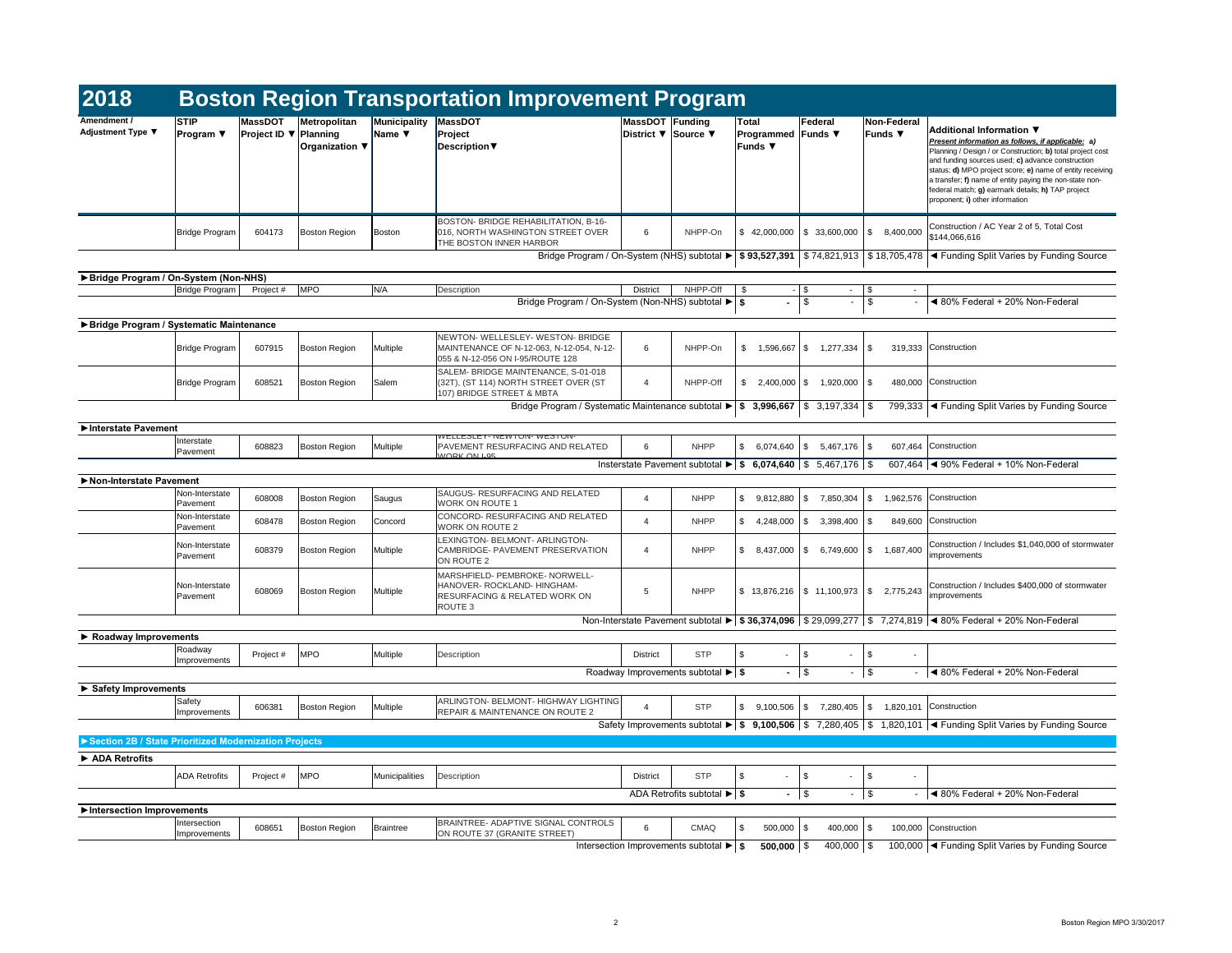| Non-Federal<br>Funds $\blacktriangledown$ | Additional Information ▼<br>Present information as follows, if applicable: a)<br>Planning / Design / or Construction; b) total project cost<br>and funding sources used; c) advance construction<br>status; d) MPO project score; e) name of entity receiving<br>a transfer; f) name of entity paying the non-state non-<br>federal match; g) earmark details; h) TAP project<br>proponent; i) other information |
|-------------------------------------------|------------------------------------------------------------------------------------------------------------------------------------------------------------------------------------------------------------------------------------------------------------------------------------------------------------------------------------------------------------------------------------------------------------------|
|-------------------------------------------|------------------------------------------------------------------------------------------------------------------------------------------------------------------------------------------------------------------------------------------------------------------------------------------------------------------------------------------------------------------------------------------------------------------|

| 2018                                               |                                              |                                |                                                   |                        | <b>Boston Region Transportation Improvement Program</b>                                                                                                  |                               |                                                            |                                                             |                                                      |                                          |                                                                                                                                                                                                                                                                                                                                                                                     |
|----------------------------------------------------|----------------------------------------------|--------------------------------|---------------------------------------------------|------------------------|----------------------------------------------------------------------------------------------------------------------------------------------------------|-------------------------------|------------------------------------------------------------|-------------------------------------------------------------|------------------------------------------------------|------------------------------------------|-------------------------------------------------------------------------------------------------------------------------------------------------------------------------------------------------------------------------------------------------------------------------------------------------------------------------------------------------------------------------------------|
| <b>Amendment /</b><br><b>Adjustment Type ▼</b>     | <b>STIP</b><br><b>Program</b> ▼              | <b>MassDOT</b><br>Project ID ▼ | Metropolitan<br>Planning<br><b>Organization ▼</b> | Municipality<br>Name ▼ | MassDOT<br>Project<br>Description $\blacktriangledown$                                                                                                   | MassDOT Funding<br>District ▼ | Source ▼                                                   | <b>Total</b><br><b>Programmed Funds ▼</b><br><b>Funds ▼</b> | Federal                                              | Non-Federal<br><b>Funds</b> ▼            | <b>Additional Information ▼</b><br><b>Present information as follows, if applicab</b><br>Planning / Design / or Construction; b) total pr<br>and funding sources used; c) advance constru<br>status; d) MPO project score; e) name of entir<br>a transfer; f) name of entity paying the non-sta<br>federal match; g) earmark details; h) TAP pro<br>proponent; i) other information |
| Intelligent Transportation Systems                 |                                              |                                |                                                   |                        |                                                                                                                                                          |                               |                                                            |                                                             |                                                      |                                          |                                                                                                                                                                                                                                                                                                                                                                                     |
|                                                    | Intelligent<br>Transportation<br>Systems     | Project #                      | Statewide                                         | Multiple               | Description                                                                                                                                              | Multiple                      | <b>NHPP</b>                                                | \$                                                          | \$<br>$\sim$                                         | \$                                       |                                                                                                                                                                                                                                                                                                                                                                                     |
|                                                    |                                              |                                |                                                   |                        | Intelligent Transportation System subtotal $\blacktriangleright$ \$                                                                                      |                               |                                                            |                                                             | $-1$ \$<br>$\sim$                                    | $\vert$ \$                               | $-$ 4 80% Federal + 20% Non-Federa                                                                                                                                                                                                                                                                                                                                                  |
| ▶ Roadway Reconstruction                           |                                              |                                |                                                   |                        |                                                                                                                                                          |                               |                                                            |                                                             |                                                      |                                          |                                                                                                                                                                                                                                                                                                                                                                                     |
|                                                    | Roadway<br>Reconstruction                    | Project #                      | <b>MPO</b>                                        | N/A                    | Description                                                                                                                                              | <b>District</b>               | <b>CMAQ</b>                                                | \$                                                          | \$<br>$\sim$                                         | \$                                       |                                                                                                                                                                                                                                                                                                                                                                                     |
|                                                    |                                              |                                |                                                   |                        |                                                                                                                                                          |                               | Roadway Reconstruction subtotal $\blacktriangleright$   \$ |                                                             | $-1$ \$<br>$\sim$                                    | \$                                       | $-$ 4 80% Federal + 20% Non-Federa                                                                                                                                                                                                                                                                                                                                                  |
| Section 2C / State Prioritized Expansion Projects  |                                              |                                |                                                   |                        |                                                                                                                                                          |                               |                                                            |                                                             |                                                      |                                          |                                                                                                                                                                                                                                                                                                                                                                                     |
| ▶ Bicycles and Pedestrians                         |                                              |                                |                                                   |                        |                                                                                                                                                          |                               |                                                            |                                                             |                                                      |                                          |                                                                                                                                                                                                                                                                                                                                                                                     |
|                                                    | <b>Bicycles</b> and<br>Pedestrians           | 607732                         | Boston Region                                     | Multiple               | FRAMINGHAM- NATICK- COCHITUATE RAIL<br>TRAIL CONSTRUCTION INCLUDING<br>PEDESTRIAN BRIDGE, N-03-014, OVER<br>ROUTE 9 & F-07-033=N-03-029 OVER ROUTE<br>30 | 3                             | <b>CMAQ</b>                                                | \$<br>$9,770,863$ \$                                        | 7,816,690 \$                                         |                                          | 1,954,173 Construction / PSAC score 35.5                                                                                                                                                                                                                                                                                                                                            |
|                                                    |                                              |                                |                                                   |                        |                                                                                                                                                          |                               |                                                            |                                                             |                                                      |                                          | Bicycles and Pedestrians subtotal $\blacktriangleright$ 9,770,863 \ \$ 7,816,690 \ \$ 1,954,173 \ 80% Federal + 20% Non-Federa                                                                                                                                                                                                                                                      |
| $\blacktriangleright$ Capacity                     |                                              |                                |                                                   |                        |                                                                                                                                                          |                               |                                                            |                                                             |                                                      |                                          |                                                                                                                                                                                                                                                                                                                                                                                     |
|                                                    | Capacity                                     | Project #                      | <b>MPO</b>                                        | Municipalities         | Description                                                                                                                                              | <b>District</b>               | <b>CMAQ</b>                                                | -\$                                                         | \$<br>$\sim$                                         | \$<br>$\overline{\phantom{a}}$           |                                                                                                                                                                                                                                                                                                                                                                                     |
|                                                    |                                              |                                |                                                   |                        |                                                                                                                                                          |                               | Capacity subtotal $\blacktriangleright$ \$                 |                                                             | $-1$ \$<br>$\sim$                                    | $\vert$ \$                               | $\blacktriangleleft$ Funding Split Varies by Funding                                                                                                                                                                                                                                                                                                                                |
| Section 3 / Planning / Adjustments / Pass-throughs |                                              |                                |                                                   |                        |                                                                                                                                                          |                               |                                                            |                                                             |                                                      |                                          |                                                                                                                                                                                                                                                                                                                                                                                     |
| ▶ Planning / Adjustments / Pass-throughs           |                                              |                                |                                                   |                        |                                                                                                                                                          |                               |                                                            |                                                             |                                                      |                                          |                                                                                                                                                                                                                                                                                                                                                                                     |
|                                                    | Planning /<br>Adjustments /<br>Pass-throughs | Project #                      | Statewide                                         | Multiple               | Description                                                                                                                                              | Multiple                      | <b>NHPP</b>                                                | \$                                                          | \$<br>$\sim$                                         | \$                                       |                                                                                                                                                                                                                                                                                                                                                                                     |
|                                                    |                                              |                                |                                                   |                        |                                                                                                                                                          |                               | Other Statewide Items subtotal $\blacktriangleright$ \$    |                                                             | $-$ \$<br>$\sim$                                     | $\sqrt{3}$                               | - <a>I<br/> <b><a>Funding Split Varies by Funding</a></b></a>                                                                                                                                                                                                                                                                                                                       |
|                                                    |                                              |                                |                                                   |                        |                                                                                                                                                          |                               |                                                            |                                                             |                                                      |                                          |                                                                                                                                                                                                                                                                                                                                                                                     |
| Section 4 / Non-Federally Aided Projects           |                                              |                                |                                                   |                        |                                                                                                                                                          |                               |                                                            |                                                             |                                                      |                                          |                                                                                                                                                                                                                                                                                                                                                                                     |
| Non-Federally Aided Projects                       |                                              |                                |                                                   |                        |                                                                                                                                                          |                               |                                                            |                                                             |                                                      |                                          |                                                                                                                                                                                                                                                                                                                                                                                     |
|                                                    | Non Federal Aid                              | Project #                      | <b>MPO</b>                                        | Municipalities         | Description                                                                                                                                              | <b>District</b>               | <b>NFA</b>                                                 | \$                                                          | 20<br>1999<br><b>CONTRACTOR</b><br><b>CONTRACTOR</b> | \$<br>$\overline{\phantom{a}}$           |                                                                                                                                                                                                                                                                                                                                                                                     |
|                                                    |                                              |                                |                                                   |                        |                                                                                                                                                          |                               | Non-Federal Aid subtotal $\blacktriangleright$   \$        |                                                             | Dent and the state of the                            | \$                                       | <b>Example 1100% Non-Federal</b>                                                                                                                                                                                                                                                                                                                                                    |
| 2018 Summary                                       |                                              |                                |                                                   |                        |                                                                                                                                                          |                               |                                                            | <b>TIP Section 1 TIP Section</b><br>$-3: \nabla$            | $4: \nabla$                                          | <b>Total of All</b><br><b>Projects ▼</b> |                                                                                                                                                                                                                                                                                                                                                                                     |
|                                                    |                                              |                                |                                                   |                        |                                                                                                                                                          |                               |                                                            | Total $\blacktriangleright$ $\mid$ ########### $\mid$ \$    |                                                      |                                          | $\#$ ############ $\blacktriangleleft$ Total Spending in Region                                                                                                                                                                                                                                                                                                                     |
|                                                    |                                              |                                |                                                   |                        |                                                                                                                                                          |                               | Non-Federal Funds $\blacktriangleright$ \$ 35,137,543 \\$  |                                                             |                                                      |                                          | ############ < Total Federal Spending in Regio<br>\$35,137,543   Total Non-Federal Spending in R                                                                                                                                                                                                                                                                                    |

| <b>NFA</b> | \$              |                                             |                                                                                                                  |                                                       |
|------------|-----------------|---------------------------------------------|------------------------------------------------------------------------------------------------------------------|-------------------------------------------------------|
|            |                 |                                             | -S<br>٠                                                                                                          | ◀100% Non-Federal                                     |
|            |                 |                                             | <b>Total of All</b>                                                                                              |                                                       |
|            |                 | $4: \nabla$                                 | <b>Projects ▼</b>                                                                                                |                                                       |
|            |                 |                                             |                                                                                                                  |                                                       |
| Total ▶    |                 | S                                           | ###########                                                                                                      | ◀ Total Spending in Region                            |
|            |                 |                                             | ###########                                                                                                      | ◀ Total Federal Spending in Region                    |
|            |                 |                                             |                                                                                                                  | \$35,137,543   I Total Non-Federal Spending in Region |
|            | Federal Funds ▶ | Federal Aid subtotal ▶   \$<br>$-3: \nabla$ | <b>TIP Section 1 TIP Section</b><br>###########<br>###########<br>\$35,137,543<br>Non-Federal Funds ▶<br>\$<br>۰ |                                                       |

|   | ◀ 80% Federal + 20% Non-Federal |
|---|---------------------------------|
|   |                                 |
|   |                                 |
| S |                                 |

|      | <b>CMAQ</b>                                                   | \$<br>9,770,863 | S. | 7,816,690 | \$<br>1.954.173 | Construction / PSAC score 35.5                                                                      |
|------|---------------------------------------------------------------|-----------------|----|-----------|-----------------|-----------------------------------------------------------------------------------------------------|
|      |                                                               |                 |    |           |                 | destrians subtotal ▶   \$ 9,770,863   \$ 7,816,690   \$ 1,954,173   ◀ 80% Federal + 20% Non-Federal |
|      |                                                               |                 |    |           |                 |                                                                                                     |
| ict. | <b>CMAQ</b>                                                   | \$              | \$ | -         | \$<br>٠         |                                                                                                     |
|      | Capacity subtotal $\blacktriangleright$ $\blacktriangleright$ | $\blacksquare$  | \$ | ٠         | \$<br>۰         | ◀ Funding Split Varies by Funding Source                                                            |

| Multiple | <b>NHPP</b>                                                          |  |   |  |                                              |
|----------|----------------------------------------------------------------------|--|---|--|----------------------------------------------|
|          | Other Statewide Items subtotal $\blacktriangleright$ $\blacklozenge$ |  | S |  | - Get Tunding Split Varies by Funding Source |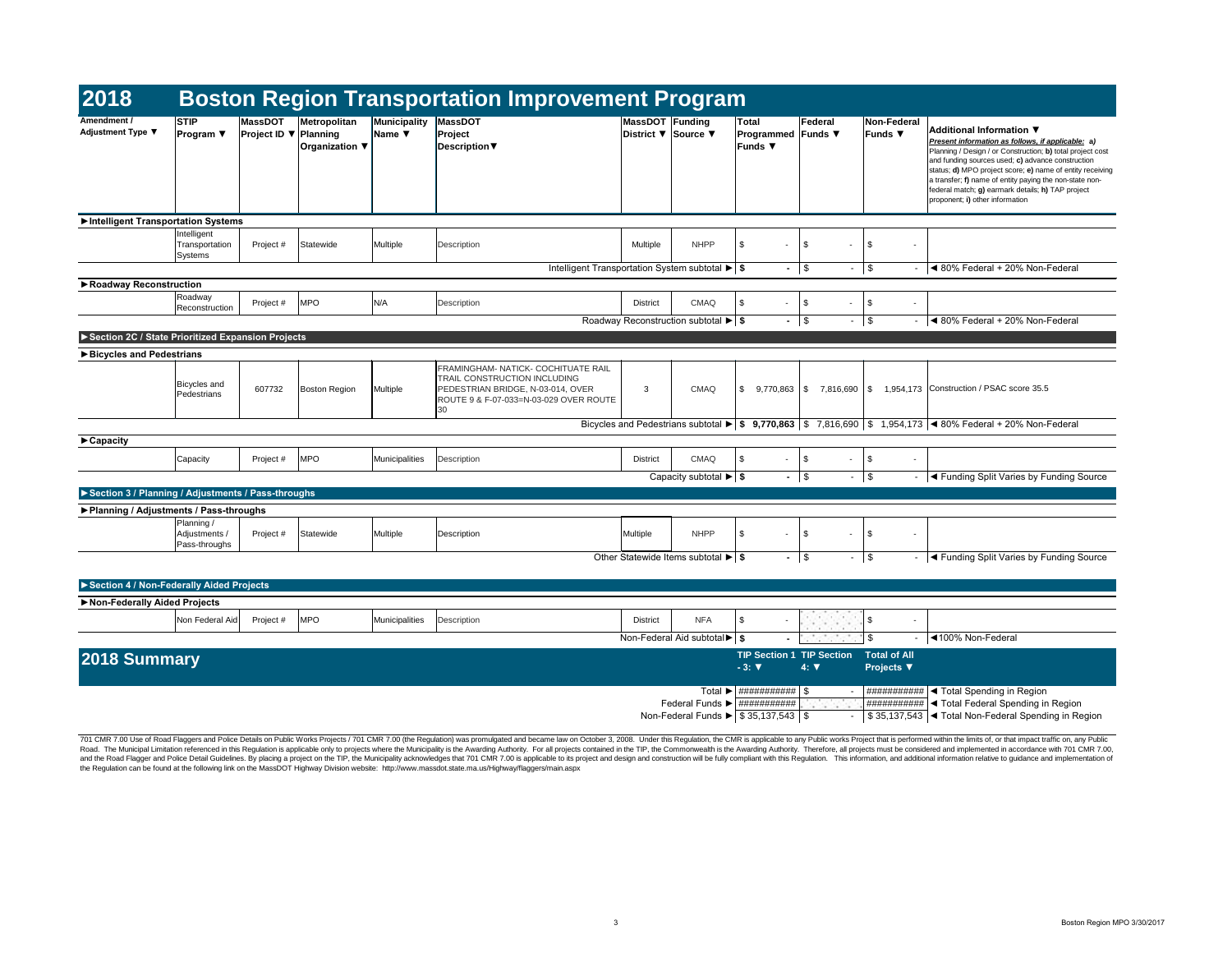| 2019                                                        |                                 |                                                |                                       |                        | <b>Boston Region Transportation Improvement Program</b>                                                                                                                                                                                                                    |                                        |                                                                                      |                                                      |                                                                     |                                                  |                                                                                                                                                                                                                                                                                                                                                                                                                         |
|-------------------------------------------------------------|---------------------------------|------------------------------------------------|---------------------------------------|------------------------|----------------------------------------------------------------------------------------------------------------------------------------------------------------------------------------------------------------------------------------------------------------------------|----------------------------------------|--------------------------------------------------------------------------------------|------------------------------------------------------|---------------------------------------------------------------------|--------------------------------------------------|-------------------------------------------------------------------------------------------------------------------------------------------------------------------------------------------------------------------------------------------------------------------------------------------------------------------------------------------------------------------------------------------------------------------------|
| Amendment /<br><b>Adjustment Type ▼</b>                     | <b>STIP</b><br><b>Program</b> ▼ | <b>MassDOT</b><br>Project ID $\nabla$ Planning | Metropolitan<br><b>Organization ▼</b> | Municipality<br>Name ▼ | MassDOT<br>Project<br>Description ▼                                                                                                                                                                                                                                        | MassDOT Funding<br>District ▼ Source ▼ |                                                                                      | <b>Total</b><br>Programmed Funds ▼<br><b>Funds ▼</b> | Federal                                                             | <b>Non-Federal</b><br>Funds $\blacktriangledown$ | <b>Additional Information ▼</b><br>Present information as follows, if applicable: a)<br>Planning / Design / or Construction; b) total project cost<br>and funding sources used; c) advance construction<br>status; d) MPO project score; e) name of entity receiving<br>a transfer; f) name of entity paying the non-state non-<br>federal match; g) earmark details; h) TAP project<br>proponent; i) other information |
| Section 1A / Regionally Prioritized Projects                |                                 |                                                |                                       |                        |                                                                                                                                                                                                                                                                            |                                        |                                                                                      |                                                      |                                                                     |                                                  |                                                                                                                                                                                                                                                                                                                                                                                                                         |
| Regionally Prioritized Projects                             |                                 |                                                |                                       |                        |                                                                                                                                                                                                                                                                            |                                        |                                                                                      |                                                      |                                                                     |                                                  |                                                                                                                                                                                                                                                                                                                                                                                                                         |
|                                                             | STIP program                    | Project #                                      | Boston                                | Municipalities         | Description                                                                                                                                                                                                                                                                | <b>District</b>                        | Funding                                                                              | \$                                                   | \$                                                                  | S.                                               |                                                                                                                                                                                                                                                                                                                                                                                                                         |
|                                                             | STIP program                    | Project #                                      | Boston                                | Municipalities         | Description                                                                                                                                                                                                                                                                | <b>District</b>                        | Funding                                                                              | \$<br>$\overline{\phantom{a}}$                       | \$                                                                  | \$.                                              |                                                                                                                                                                                                                                                                                                                                                                                                                         |
|                                                             | STIP program                    | Project #                                      | <b>Boston</b>                         | Municipalities         | Description                                                                                                                                                                                                                                                                | <b>District</b>                        | Funding                                                                              | \$<br>$\blacksquare$                                 | \$                                                                  | \$                                               |                                                                                                                                                                                                                                                                                                                                                                                                                         |
|                                                             | STIP program                    | Project #                                      | Boston                                | <b>Municipalities</b>  | Description                                                                                                                                                                                                                                                                | <b>District</b>                        | Funding                                                                              | \$                                                   | \$                                                                  | \$                                               |                                                                                                                                                                                                                                                                                                                                                                                                                         |
|                                                             | STIP program                    | Project #                                      | Boston                                | Municipalities         | Description                                                                                                                                                                                                                                                                | <b>District</b>                        | Funding                                                                              | \$<br>$\sim$                                         | \$<br>$\overline{\phantom{a}}$                                      | \$<br>$\overline{\phantom{a}}$                   |                                                                                                                                                                                                                                                                                                                                                                                                                         |
|                                                             |                                 |                                                |                                       |                        |                                                                                                                                                                                                                                                                            |                                        | Regionally Prioritized Projects subtotal $\blacktriangleright$ $\blacktriangleright$ | $-$ \$                                               | $\sim 100$                                                          | $\sqrt[6]{\frac{1}{2}}$                          | ◀ 80% Federal + 20% Non-Federal                                                                                                                                                                                                                                                                                                                                                                                         |
| Section 1A / Fiscal Constraint Analysis                     |                                 |                                                |                                       |                        |                                                                                                                                                                                                                                                                            |                                        |                                                                                      |                                                      |                                                                     |                                                  |                                                                                                                                                                                                                                                                                                                                                                                                                         |
|                                                             |                                 |                                                |                                       |                        | Total Regional Federal Aid Funds Programmed ▶   \$                                                                                                                                                                                                                         |                                        | STP programmed $\blacktriangleright$   \$                                            |                                                      | $$98,794,261$ $\blacktriangleleft$ Total<br>$$80,826,690$ < Max STP |                                                  | \$98,794,261 Target Funds Available<br>\$80,826,690 STP available                                                                                                                                                                                                                                                                                                                                                       |
|                                                             |                                 |                                                |                                       |                        | Section 1A instructions: MPO Template Name) Choose Regional Name from dropdown list to populate header and MPO column;                                                                                                                                                     |                                        |                                                                                      |                                                      |                                                                     |                                                  |                                                                                                                                                                                                                                                                                                                                                                                                                         |
|                                                             |                                 |                                                |                                       |                        | Column C) Enter ID from ProjectInfo; Column E) Choose Municipality Name from dropdown list; Column H) Choose the Funding<br>Source being used for the project - if multiple funding sources are being used enter multiple lines; Column I) Enter the total amount of       |                                        |                                                                                      |                                                      | \$ 4,296,710   $\blacktriangleleft$ Min. HSIP                       |                                                  | \$4,296,710 HSIP recommended not met                                                                                                                                                                                                                                                                                                                                                                                    |
|                                                             |                                 |                                                |                                       |                        | funds being programmed in this fiscal year and for each funding source; Column J) Federal funds autocalculates. Please verify the<br>amount and only change if needed for flex. Column K) Non-federal funds autocalculates. Please verify the split/match - if matching an |                                        | CMAQ programmed $\blacktriangleright$ \ \$                                           |                                                      |                                                                     |                                                  | \$10,741,776  < Min. CMAQ   \$10,741,776 CMAQ recommended not                                                                                                                                                                                                                                                                                                                                                           |
|                                                             | not use any other format.       |                                                |                                       |                        | FTA flex, coordinate with Rail & Transit Division before programming; Column L) Enter Additional Information as described - please do                                                                                                                                      |                                        | TAP programmed $\blacktriangleright$ \ \$                                            |                                                      | \$ 2,929,085   $\blacktriangleleft$ Min. TAP                        |                                                  | met<br>$$2,929,085$ TAP recommended not met                                                                                                                                                                                                                                                                                                                                                                             |
|                                                             |                                 |                                                |                                       |                        |                                                                                                                                                                                                                                                                            |                                        | Remaining HSIP, CMAQ, and TAP Funds \$98,794,261                                     |                                                      |                                                                     |                                                  |                                                                                                                                                                                                                                                                                                                                                                                                                         |
| Section 1B / Earmark or Discretionary Grant Funded Projects |                                 |                                                |                                       |                        |                                                                                                                                                                                                                                                                            |                                        |                                                                                      |                                                      |                                                                     |                                                  |                                                                                                                                                                                                                                                                                                                                                                                                                         |
| ▶ Other Federal Aid                                         |                                 |                                                |                                       |                        |                                                                                                                                                                                                                                                                            |                                        |                                                                                      |                                                      |                                                                     |                                                  |                                                                                                                                                                                                                                                                                                                                                                                                                         |
|                                                             | Earmark<br>Discretionary        | Project #                                      | Boston                                | Municipalities         | Description                                                                                                                                                                                                                                                                | <b>District</b>                        | <b>HPP</b>                                                                           | \$<br>$\overline{\phantom{0}}$                       | \$<br>$\overline{\phantom{a}}$                                      | \$                                               |                                                                                                                                                                                                                                                                                                                                                                                                                         |
|                                                             | Earmark<br>Discretionary        | Project #                                      | Boston                                | Municipalities         | Description                                                                                                                                                                                                                                                                | <b>District</b>                        | <b>HPP</b>                                                                           | \$<br>$\sim$                                         | \$<br>$\overline{\phantom{a}}$                                      | \$<br>$\overline{\phantom{a}}$                   |                                                                                                                                                                                                                                                                                                                                                                                                                         |
|                                                             |                                 |                                                |                                       |                        |                                                                                                                                                                                                                                                                            |                                        | Other Federal Aid subtotal $\blacktriangleright$ $\blacktriangleright$               | $-1$ \$                                              | $\sim 100$                                                          | $\frac{1}{2}$                                    | I < Funding Split Varies by Funding Source                                                                                                                                                                                                                                                                                                                                                                              |
| Section 2A / State Prioritized Reliability Projects         |                                 |                                                |                                       |                        |                                                                                                                                                                                                                                                                            |                                        |                                                                                      |                                                      |                                                                     |                                                  |                                                                                                                                                                                                                                                                                                                                                                                                                         |
| ▶ Bridge Program / Inspections                              |                                 |                                                |                                       |                        |                                                                                                                                                                                                                                                                            |                                        |                                                                                      |                                                      |                                                                     |                                                  |                                                                                                                                                                                                                                                                                                                                                                                                                         |
|                                                             | Bridge Program                  | Project #                                      | <b>MPO</b>                            | Municipalities         | Description                                                                                                                                                                                                                                                                | <b>District</b>                        | <b>NHPP</b>                                                                          | $\mathfrak{S}$                                       | \$                                                                  | \$<br>$\overline{\phantom{a}}$                   |                                                                                                                                                                                                                                                                                                                                                                                                                         |
|                                                             |                                 |                                                |                                       |                        |                                                                                                                                                                                                                                                                            |                                        | Bridge Program / Inspections subtotal $\blacktriangleright$ $\mid$ \$                | $\blacksquare$                                       | \$<br>$\sim$                                                        | \$<br>$\overline{\phantom{a}}$                   | ◀ Funding Split Varies by Funding Source                                                                                                                                                                                                                                                                                                                                                                                |
| ▶ Bridge Program / Off-System                               |                                 |                                                |                                       |                        |                                                                                                                                                                                                                                                                            |                                        |                                                                                      |                                                      |                                                                     |                                                  |                                                                                                                                                                                                                                                                                                                                                                                                                         |
|                                                             | Bridge Program                  | 608079                                         | <b>Boston Region</b>                  | Sharon                 | SHARON- BRIDGE REPLACEMENT, S-09-003<br>(40N), MASKWONICUT STREET OVER<br><b>AMTRAK/MBTA</b>                                                                                                                                                                               | $5\overline{)}$                        | STP-BR-OFF                                                                           | \$<br>5,219,900                                      | \$<br>$4,175,920$ \\$                                               |                                                  | 1,043,980 Construction                                                                                                                                                                                                                                                                                                                                                                                                  |
|                                                             | Bridge Program                  | 608255                                         | <b>Boston Region</b>                  | Stow                   | STOW- BRIDGE REPLACEMENT, S-29-011,<br>BOX MILL ROAD OVER ELIZABETH BROOK                                                                                                                                                                                                  | 3                                      | STP-BR-OFF                                                                           | \$1,482,000                                          | $$1,185,600$ \ \$                                                   |                                                  | 296,400 Construction                                                                                                                                                                                                                                                                                                                                                                                                    |
|                                                             |                                 |                                                |                                       |                        |                                                                                                                                                                                                                                                                            |                                        |                                                                                      |                                                      |                                                                     |                                                  | Bridge Program / Off-System subtotal $\blacktriangleright$   \$ 6,701,900   \$ 5,361,520   \$ 1,340,380   < 80% Federal + 20% Non-Federal                                                                                                                                                                                                                                                                               |
| Bridge Program / On-System (NHS)                            |                                 |                                                |                                       |                        |                                                                                                                                                                                                                                                                            |                                        |                                                                                      |                                                      |                                                                     |                                                  |                                                                                                                                                                                                                                                                                                                                                                                                                         |
|                                                             | Bridge Program                  | 604173                                         | Boston Region                         | Boston                 | BOSTON- BRIDGE REHABILITATION, B-16-<br>016, NORTH WASHINGTON STREET OVER<br>THE BOSTON INNER HARBOR                                                                                                                                                                       | 6                                      | NHPP-On                                                                              | \$42,000,000                                         | $\frac{1}{2}$ 33,600,000 \$                                         |                                                  | 8,400,000   AC Year 3 of 5, Total Cost \$144,066,616                                                                                                                                                                                                                                                                                                                                                                    |
|                                                             |                                 |                                                |                                       |                        |                                                                                                                                                                                                                                                                            |                                        |                                                                                      |                                                      |                                                                     |                                                  | Bridge Program / On-System (NHS) subtotal $\blacktriangleright$   \$42,000,000   \$33,600,000   \$8,400,000   < Funding Split Varies by Funding Source                                                                                                                                                                                                                                                                  |
| Bridge Program / On-System (Non-NHS)                        |                                 |                                                |                                       |                        |                                                                                                                                                                                                                                                                            |                                        |                                                                                      |                                                      |                                                                     |                                                  |                                                                                                                                                                                                                                                                                                                                                                                                                         |

| Non-Federal<br>Funds $\blacktriangledown$ | Additional Information ▼<br>Present information as follows, if applicable: a)<br>Planning / Design / or Construction; b) total project cost<br>and funding sources used; c) advance construction<br>status; d) MPO project score; e) name of entity receiving<br>a transfer; f) name of entity paying the non-state non-<br>federal match; g) earmark details; h) TAP project<br>proponent; i) other information |
|-------------------------------------------|------------------------------------------------------------------------------------------------------------------------------------------------------------------------------------------------------------------------------------------------------------------------------------------------------------------------------------------------------------------------------------------------------------------|
|-------------------------------------------|------------------------------------------------------------------------------------------------------------------------------------------------------------------------------------------------------------------------------------------------------------------------------------------------------------------------------------------------------------------------------------------------------------------|

|       | \$              |                                          |
|-------|-----------------|------------------------------------------|
|       | \$              | ◀ Funding Split Varies by Funding Source |
|       |                 |                                          |
| 5,920 | \$<br>1,043,980 | Construction                             |
| 5,600 | \$<br>296,400   | Construction                             |
| ,520  | \$<br>1,340,380 | ◀ 80% Federal + 20% Non-Federal          |
|       |                 |                                          |
| 0,000 | \$<br>8,400,000 | AC Year 3 of 5, Total Cost \$144,066,616 |
| 0,000 | \$<br>8,400,000 | ◀ Funding Split Varies by Funding Source |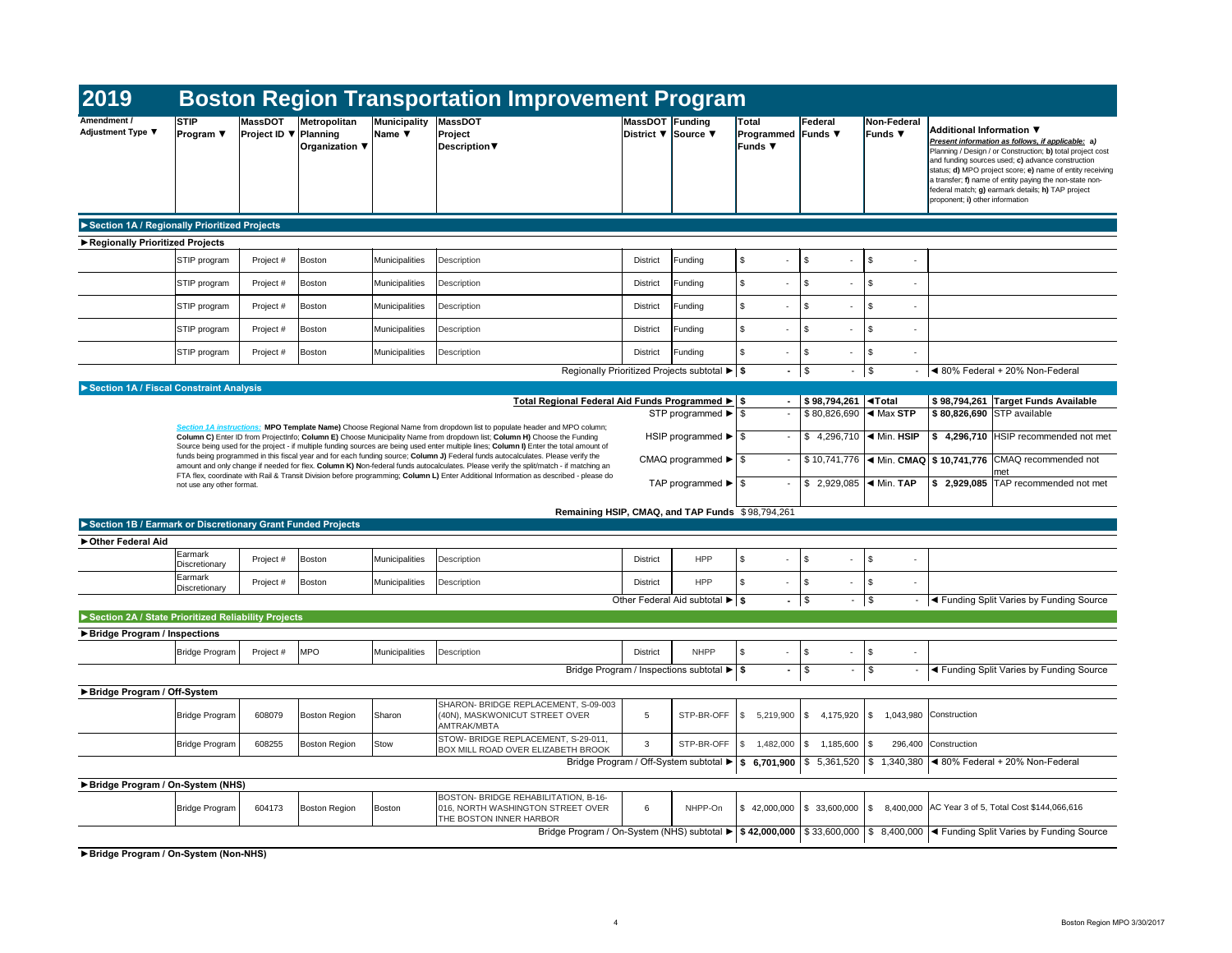| 2019                                                  |                                 |                                                |                                       |                               | <b>Boston Region Transportation Improvement Program</b>                                                                  |                                               |                                                                                        |                                               |                               |                                           |                                                                                                                                                                                                                                                                                                                                                                                                                           |
|-------------------------------------------------------|---------------------------------|------------------------------------------------|---------------------------------------|-------------------------------|--------------------------------------------------------------------------------------------------------------------------|-----------------------------------------------|----------------------------------------------------------------------------------------|-----------------------------------------------|-------------------------------|-------------------------------------------|---------------------------------------------------------------------------------------------------------------------------------------------------------------------------------------------------------------------------------------------------------------------------------------------------------------------------------------------------------------------------------------------------------------------------|
| Amendment /<br><b>Adjustment Type ▼</b>               | <b>STIP</b><br><b>Program</b> ▼ | <b>MassDOT</b><br>Project ID $\nabla$ Planning | Metropolitan<br><b>Organization</b> ▼ | <b>Municipality</b><br>Name ▼ | MassDOT<br>Project<br><b>Description</b> ▼                                                                               | <b>MassDOT Funding</b><br>District ▼ Source ▼ |                                                                                        | Total<br><b>Programmed Funds</b> ▼<br>Funds ▼ | Federal                       | Non-Federal<br>Funds $\blacktriangledown$ | <b>Additional Information ▼</b><br>Present information as follows, if applicable: a)<br>Planning / Design / or Construction; b) total project cost<br>and funding sources used; $c)$ advance construction<br>status; d) MPO project score; e) name of entity receiving<br>a transfer; f) name of entity paying the non-state non-<br>federal match; g) earmark details; h) TAP project<br>proponent; i) other information |
|                                                       | <b>Bridge Program</b>           | Project #                                      | <b>MPO</b>                            | N/A                           | Description                                                                                                              | <b>District</b>                               | NHPP-Off                                                                               | -\$                                           | 1 S<br>$\sim$                 | \$<br>$\overline{\phantom{a}}$            |                                                                                                                                                                                                                                                                                                                                                                                                                           |
|                                                       |                                 |                                                |                                       |                               | Bridge Program / On-System (Non-NHS) subtotal ▶ \$                                                                       |                                               |                                                                                        | $\blacksquare$                                | \$<br>$\sim$                  | $\sqrt[6]{3}$                             | ◀ 80% Federal + 20% Non-Federal                                                                                                                                                                                                                                                                                                                                                                                           |
| ▶ Bridge Program / Systematic Maintenance             |                                 |                                                |                                       |                               |                                                                                                                          |                                               |                                                                                        |                                               |                               |                                           |                                                                                                                                                                                                                                                                                                                                                                                                                           |
|                                                       | <b>Bridge Program</b>           | 608234                                         | Boston Region                         | Multiple                      | <b>BOSTON- RANDOLPH- BRIDGE</b><br>PRESERVATION OF 3 BRIDGES: B-16-165, R-<br>01-005 & R-01-007                          | 6                                             | NHPP-On                                                                                | \$<br>2,303,571                               | $\vert$ \$<br>$1,842,857$ \\$ |                                           | 460,714 Construction                                                                                                                                                                                                                                                                                                                                                                                                      |
|                                                       |                                 |                                                |                                       |                               | Bridge Program / Systematic Maintenance subtotal $\blacktriangleright$ $\mid$ \$ 2,303,571 $\mid$ \$ 1,842,857 $\mid$ \$ |                                               |                                                                                        |                                               |                               |                                           | 460,714  ◀ Funding Split Varies by Funding Source                                                                                                                                                                                                                                                                                                                                                                         |
| Interstate Pavement                                   |                                 |                                                |                                       |                               | READIING-WAREFIELD- INTERSTATE                                                                                           |                                               |                                                                                        |                                               |                               |                                           |                                                                                                                                                                                                                                                                                                                                                                                                                           |
|                                                       | Interstate<br>Pavement          | 608219                                         | <b>Boston Region</b>                  | Multiple                      | MAINTENANCE AND RELATED WORK ON I-<br>Q5                                                                                 | $\Delta$                                      | <b>NHPP</b>                                                                            | \$<br>$4,123,392$ \\$                         | $3,711,053$ \\$               |                                           | 412,339 Construction                                                                                                                                                                                                                                                                                                                                                                                                      |
|                                                       |                                 |                                                |                                       |                               |                                                                                                                          |                                               | Insterstate Pavement subtotal $\blacktriangleright$   \$ 4,123,392   \$ 3,711,053   \$ |                                               |                               |                                           | 412,339 $\blacktriangleleft$ 90% Federal + 10% Non-Federal                                                                                                                                                                                                                                                                                                                                                                |
| Non-Interstate Pavement                               |                                 |                                                |                                       |                               |                                                                                                                          |                                               |                                                                                        |                                               |                               |                                           |                                                                                                                                                                                                                                                                                                                                                                                                                           |
|                                                       | Non-Interstate<br>Pavement      | 608467                                         | <b>Boston Region</b>                  | Marlborough                   | MARLBOROUGH- RESURFACING AND<br><b>RELATED WORK ON ROUTE 20</b>                                                          | 3                                             | <b>NHPP</b>                                                                            | \$<br>9,940,320                               | 7,952,256<br>-\$              | \$<br>1,988,064                           | Construction                                                                                                                                                                                                                                                                                                                                                                                                              |
|                                                       | Non-Interstate<br>Pavement      | 608468                                         | <b>Boston Region</b>                  | Multiple                      | PEABODY- DANVERS- RESURFACING AND<br><b>RELATED WORK ON ROUTE 1</b>                                                      |                                               | <b>NHPP</b>                                                                            | \$11,597,040                                  | \$<br>9,277,632               | - S                                       | 2,319,408 Construction                                                                                                                                                                                                                                                                                                                                                                                                    |
|                                                       | Non-Interstate<br>Pavement      | 608528                                         | <b>Boston Region</b>                  | Multiple                      | WESTON- WALTHAM- RESURFACING AND<br><b>RELATED WORK ON ROUTE 20</b>                                                      | -4                                            | <b>NHPP</b>                                                                            | $$12,026,560$ \ \$                            | 9,621,248                     | - S                                       | 2,405,312 Construction                                                                                                                                                                                                                                                                                                                                                                                                    |
|                                                       | Non-Interstate<br>Pavement      | 608587                                         | <b>Boston Region</b>                  | Dedham                        | <b>DEDHAM- RECONSTRUCTION &amp; RELATED</b><br>WORK OF BRIDGE STREET (ROUTE 109)<br><b>AND AMES STREET</b>               | 6                                             | <b>NHPP</b>                                                                            | \$<br>$5,424,717$ \\$                         | 4,339,774                     | 8 S                                       | 1,084,943 Construction                                                                                                                                                                                                                                                                                                                                                                                                    |
|                                                       |                                 |                                                |                                       |                               |                                                                                                                          |                                               |                                                                                        |                                               |                               |                                           | Non-Interstate Pavement subtotal $\blacktriangleright$   \$ 38,988,637   \$ 31,190,910   \$ 7,797,727   $\blacktriangleleft$ 80% Federal + 20% Non-Federal                                                                                                                                                                                                                                                                |
| $\triangleright$ Roadway Improvements                 |                                 |                                                |                                       |                               |                                                                                                                          |                                               |                                                                                        |                                               |                               |                                           |                                                                                                                                                                                                                                                                                                                                                                                                                           |
|                                                       | Roadway<br>Improvements         | 608214                                         | Boston Region                         | Winchester                    | WINCHESTER-STORMWATER<br><b>IMPROVEMENTS ALONG ROUTE 3</b>                                                               | 4                                             | <b>STP</b>                                                                             | -\$<br>$232,960$ \\$                          | $186,368$ \$                  |                                           | 46,592 Construction                                                                                                                                                                                                                                                                                                                                                                                                       |
|                                                       | Roadway<br>Improvements         | 608599                                         | Boston Region                         | Multiple                      | CANTON- SHARON- FOXBOROUGH-<br>NORWOOD-WALPOLE- STORMWATER<br>IMPROVEMENTS ALONG ROUTE 1, ROUTE<br>1A & INTERSTATE 95    | 5                                             | <b>STP</b>                                                                             | $526,235$ \\$<br>-\$                          | $420,988$ \\$                 |                                           | 105,247 Construction                                                                                                                                                                                                                                                                                                                                                                                                      |
|                                                       |                                 |                                                |                                       |                               |                                                                                                                          |                                               | Roadway Improvements subtotal $\blacktriangleright$   \$                               | $759,195$ \$                                  | $607,356$ \\$                 |                                           | 151,839 < 80% Federal + 20% Non-Federal                                                                                                                                                                                                                                                                                                                                                                                   |
| $\triangleright$ Safety Improvements                  |                                 |                                                |                                       |                               |                                                                                                                          |                                               |                                                                                        |                                               |                               |                                           |                                                                                                                                                                                                                                                                                                                                                                                                                           |
|                                                       | Safety<br>Improvements          | 608608                                         | Boston Region                         | <b>Braintree</b>              | <b>BRAINTREE- HIGHWAY LIGHTING</b><br><b>IMPROVEMENTS AT I-93/ROUTE 3</b><br><b>INTERCHANGE</b>                          | 6                                             | <b>STP</b>                                                                             | \$<br>$7,008,503$ \$                          |                               | $5,606,802$ \\$ 1,401,701                 | Construction / Total Project Cost \$9,697,229 /<br>AC YR 1 of 2                                                                                                                                                                                                                                                                                                                                                           |
|                                                       | Safety<br>Improvements          | 608205                                         | Boston Region                         | Multiple                      | READING TO LYNNFIELD- GUIDE AND<br>TRAFFIC SIGN REPLACEMENT ON A<br>SECTION OF I-95 (SR 128)                             | 4                                             | <b>HSIP</b>                                                                            | \$<br>$4,513,288$ \\$                         | 4,061,959 \$                  |                                           | 451,329 Construction                                                                                                                                                                                                                                                                                                                                                                                                      |
|                                                       | Safety<br>Improvements          | 608206                                         | Boston Region                         | Multiple                      | CHELSEA TO DANVERS- GUIDE AND<br>TRAFFIC SIGN REPLACEMENT ON A<br><b>SECTION OF US ROUTE 1</b>                           | 4                                             | <b>HSIP</b>                                                                            | \$<br>7,195,084 \$                            | $6,475,576$ \$                |                                           | 719,508 Construction                                                                                                                                                                                                                                                                                                                                                                                                      |
|                                                       |                                 |                                                |                                       |                               |                                                                                                                          |                                               |                                                                                        |                                               |                               |                                           | Safety Improvements subtotal ► \$18,716,875   \$16,144,337   \$2,572,538   < Funding Split Varies by Funding Source                                                                                                                                                                                                                                                                                                       |
| Section 2B / State Prioritized Modernization Projects |                                 |                                                |                                       |                               |                                                                                                                          |                                               |                                                                                        |                                               |                               |                                           |                                                                                                                                                                                                                                                                                                                                                                                                                           |
| $\blacktriangleright$ ADA Retrofits                   |                                 |                                                |                                       |                               |                                                                                                                          |                                               |                                                                                        |                                               |                               |                                           |                                                                                                                                                                                                                                                                                                                                                                                                                           |
|                                                       | <b>ADA Retrofits</b>            | Project #                                      | Statewide                             | Multiple                      | Description                                                                                                              |                                               | <b>STP</b>                                                                             | -\$<br>$\overline{\phantom{a}}$               | $\vert$ \$<br>$\sim$          | \$<br>$\sim$                              |                                                                                                                                                                                                                                                                                                                                                                                                                           |
|                                                       |                                 |                                                |                                       |                               |                                                                                                                          |                                               | ADA Retrofits subtotal $\blacktriangleright$   \$                                      | $-1$ \$                                       | $\sim$                        | $\vert$ \$                                | $ \blacktriangleleft$ 80% Federal + 20% Non-Federal                                                                                                                                                                                                                                                                                                                                                                       |
| Intersection Improvements                             |                                 |                                                |                                       |                               |                                                                                                                          |                                               |                                                                                        |                                               |                               |                                           |                                                                                                                                                                                                                                                                                                                                                                                                                           |
|                                                       | Intersection<br>Improvements    | 607759                                         | Boston Region                         | Boston                        | <b>BOSTON- INTERSECTION &amp; SIGNAL</b><br><b>IMPROVEMENTS AT THE VFW PARKWAY &amp;</b><br><b>SPRING STREET</b>         | 6                                             | <b>HSIP</b>                                                                            | -\$<br>$974,815$ \\$                          | $877,334$ \\$                 |                                           | 97,482 Construction / PSAC score 39                                                                                                                                                                                                                                                                                                                                                                                       |

| Non-Federal<br>Funds $\blacktriangledown$ | Additional Information ▼<br>Present information as follows, if applicable: a)<br>Planning / Design / or Construction; b) total project cost<br>and funding sources used; c) advance construction<br>status; d) MPO project score; e) name of entity receiving<br>a transfer; f) name of entity paying the non-state non-<br>federal match; q) earmark details; h) TAP project<br>proponent; i) other information |
|-------------------------------------------|------------------------------------------------------------------------------------------------------------------------------------------------------------------------------------------------------------------------------------------------------------------------------------------------------------------------------------------------------------------------------------------------------------------|
| \$                                        |                                                                                                                                                                                                                                                                                                                                                                                                                  |
|                                           | 80% Federal + 20% Non-Federal                                                                                                                                                                                                                                                                                                                                                                                    |

| 6.802 | \$<br>1,401,701 | Construction / Total Project Cost \$9,697,229 /<br>AC YR 1 of 2 |
|-------|-----------------|-----------------------------------------------------------------|
| 1,959 | \$<br>451,329   | Construction                                                    |
| 5.576 | \$<br>719,508   | Construction                                                    |
|       |                 | 1,337 St 2,572,538 St Funding Split Varies by Funding Source    |

|       | \$ | ◀ 80% Federal + 20% Non-Federal     |
|-------|----|-------------------------------------|
|       |    |                                     |
| 7,334 | \$ | 97,482 Construction / PSAC score 39 |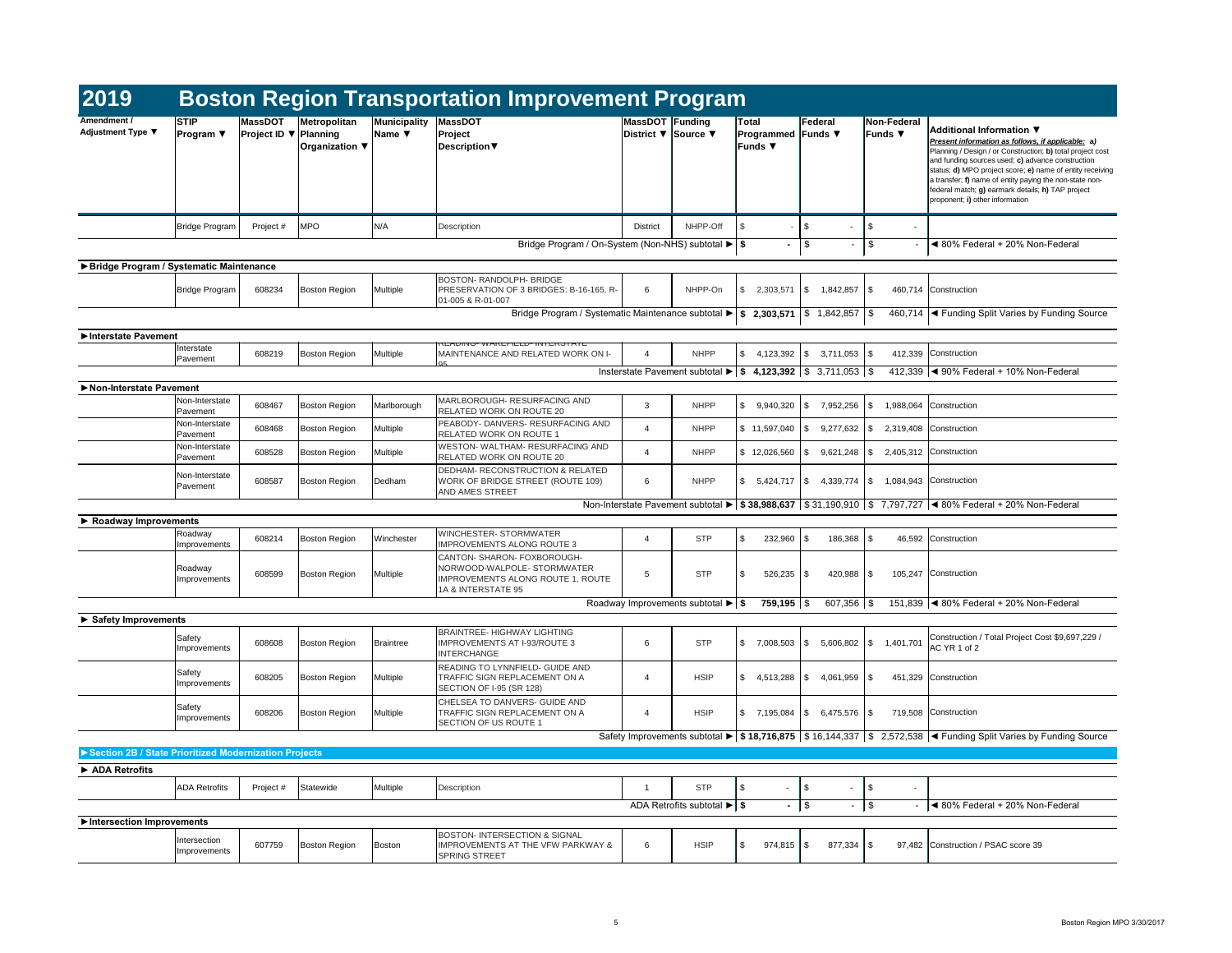| 2019                                               |                                                    |                                                |                                       |                             | <b>Boston Region Transportation Improvement Program</b>                                                                                                                                                                                                       |                        |                                                                                             |                                                      |                               |                                                       |                                                                                                                                                                                                                                                                                                                                                                                                                         |
|----------------------------------------------------|----------------------------------------------------|------------------------------------------------|---------------------------------------|-----------------------------|---------------------------------------------------------------------------------------------------------------------------------------------------------------------------------------------------------------------------------------------------------------|------------------------|---------------------------------------------------------------------------------------------|------------------------------------------------------|-------------------------------|-------------------------------------------------------|-------------------------------------------------------------------------------------------------------------------------------------------------------------------------------------------------------------------------------------------------------------------------------------------------------------------------------------------------------------------------------------------------------------------------|
| <b>Amendment /</b><br><b>Adjustment Type ▼</b>     | <b>STIP</b><br><b>Program</b> $\blacktriangledown$ | <b>MassDOT</b><br>Project ID $\nabla$ Planning | <b>Metropolitan</b><br>Organization ▼ | Municipality<br>Name $\Psi$ | MassDOT<br>Project<br>Description $\blacktriangledown$                                                                                                                                                                                                        | <b>MassDOT Funding</b> | District ▼ Source ▼                                                                         | <b>Total</b><br><b>Programmed Funds</b> ▼<br>Funds ▼ | <b>Federal</b>                | Non-Federal<br>Funds ▼                                | <b>Additional Information ▼</b><br>Present information as follows, if applicable: a)<br>Planning / Design / or Construction; b) total project cost<br>and funding sources used; c) advance construction<br>status; d) MPO project score; e) name of entity receiving<br>a transfer; f) name of entity paying the non-state non-<br>federal match; g) earmark details; h) TAP project<br>proponent; i) other information |
|                                                    | Intersection<br>Improvements                       | 607763                                         | Boston Region                         | Milton                      | MILTON- INTERSECTION & SIGNAL<br>IMPROVEMENTS AT 2 LOCATIONS: SR 138<br>(BLUE HILL AVENUE) AT ATHERTON STREET<br>& BRADLEE ROAD AND SR 138 (BLUE HILL<br>AVENUE) AT MILTON STREET & DOLLAR<br>LANE                                                            | 6                      | <b>HSIP</b>                                                                                 | \$<br>1,188,000                                      | \$<br>1,069,200 \$            |                                                       | 118,800 Construction / PSAC score 44                                                                                                                                                                                                                                                                                                                                                                                    |
|                                                    | Intersection<br>Improvements                       | 608052                                         | <b>Boston Region</b>                  | Norwood                     | NORWOOD- INTERSECTION & SIGNAL<br><b>IMPROVEMENTS AT US 1 (PROVIDENCE</b><br>HIGHWAY) & MORSE STREET                                                                                                                                                          | 5                      | <b>HSIP</b>                                                                                 | -\$<br>$974,815$ \\$                                 | $877,334$ \\$                 |                                                       | 97,482 Construction / PSAC score 50                                                                                                                                                                                                                                                                                                                                                                                     |
|                                                    | Intersection<br>Improvements                       | 607748                                         | <b>Boston Region</b>                  | Acton                       | <b>ACTON- INTERSECTION &amp; SIGNAL</b><br><b>IMPROVEMENTS ON SR 2 &amp; SR 111</b><br>(MASSACHUSETTS AVENUE) AT PIPER<br><b>ROAD &amp; TAYLOR ROAD</b>                                                                                                       | 3                      | <b>HSIP</b>                                                                                 | \$<br>1,400,000                                      | \$<br>$1,260,000$ $\mid$ \$   |                                                       | 140,000 Construction / PSAC score 58                                                                                                                                                                                                                                                                                                                                                                                    |
|                                                    | Intersection<br>Improvements                       | 608755                                         | <b>Boston Region</b>                  | Boston                      | <b>DUJI UIY- IIVI ERJEU HUN IIVIPRUVEIVIEN I J</b><br><b>AT MORTON STREET AND HARVARD</b>                                                                                                                                                                     | 6                      | <b>HSIP</b>                                                                                 | \$<br>1,500,000                                      | $1,350,000$ \\$<br>S.         |                                                       | 150,000 Construction                                                                                                                                                                                                                                                                                                                                                                                                    |
|                                                    | Intersection<br>Improvements                       | 607761                                         | Boston Region                         | Swampscott                  | <b>STREET</b><br><b>SWAMPSCOTT-INTERSECTION &amp; SIGNAL</b><br><b>IMPROVEMENTS AT SR 1A (PARADISE</b><br><b>ROAD) AT SWAMPSCOTT MALL</b>                                                                                                                     |                        | <b>HSIP</b>                                                                                 | \$<br>2,000,000                                      | $1,800,000$ $\mid$ \$<br>- SS |                                                       | 200,000 Construction / PSAC score 50                                                                                                                                                                                                                                                                                                                                                                                    |
|                                                    |                                                    |                                                |                                       |                             |                                                                                                                                                                                                                                                               |                        | Intersection Improvements subtotal $\blacktriangleright$   \$ 8,037,630   \$ 7,233,867   \$ |                                                      |                               |                                                       | 803,763  ◀ Funding Split Varies by Funding Source                                                                                                                                                                                                                                                                                                                                                                       |
| Intelligent Transportation Systems                 | Intelligent<br>Transportation<br>Systems           | Project #                                      | Statewide                             | Multiple                    | Description<br>Intelligent Transportation System subtotal $\blacktriangleright$ $\blacktriangleright$                                                                                                                                                         | Multiple               | <b>NHPP</b>                                                                                 | -\$<br>$-1$ \$                                       | \$.<br>$\sim$<br>٠            | $\mathfrak{S}$<br>$\sqrt{3}$                          | $\blacktriangleleft$ 80% Federal + 20% Non-Federal                                                                                                                                                                                                                                                                                                                                                                      |
| ▶ Roadway Reconstruction                           | Roadway<br>Reconstruction                          | Project #                                      | <b>MPO</b>                            | N/A                         | Description                                                                                                                                                                                                                                                   | <b>District</b>        | <b>CMAQ</b>                                                                                 | \$<br>$\sim$                                         | \$                            | \$<br>۰                                               |                                                                                                                                                                                                                                                                                                                                                                                                                         |
|                                                    |                                                    |                                                |                                       |                             |                                                                                                                                                                                                                                                               |                        | Roadway Reconstruction subtotal $\blacktriangleright$ \$                                    | $-1$ \$                                              | ۰.                            | $\sqrt{S}$<br>$\sim$                                  | $\blacktriangleleft$ 80% Federal + 20% Non-Federal                                                                                                                                                                                                                                                                                                                                                                      |
| Section 2C / State Prioritized Expansion Projects  |                                                    |                                                |                                       |                             |                                                                                                                                                                                                                                                               |                        |                                                                                             |                                                      |                               |                                                       |                                                                                                                                                                                                                                                                                                                                                                                                                         |
| ▶ Bicycles and Pedestrians                         | Bicycles and<br>Pedestrians                        | 607888                                         | <b>Boston Region</b>                  | Multiple                    | BOSTON- BROOKLINE- MULTI-USE PATH<br>CONSTRUCTION ON NEW FENWAY                                                                                                                                                                                               | 6                      | <b>CMAQ</b>                                                                                 | $\frac{1}{2}$<br>1,770,722                           | $1,416,578$ \\$<br>\$         | 354,144                                               | Construction / PSAC score 41                                                                                                                                                                                                                                                                                                                                                                                            |
|                                                    | <b>Bicycles</b> and<br>Pedestrians                 | 606223                                         | <b>Boston Region</b>                  | Multiple                    | ACTON- CONCORD- BRUCE FREEMAN RAIL<br>TRAIL CONSTRUCTION, INCLUDES<br>REPLACING BRIDGE C-19-037, RAIL TRAIL<br>OVER NASHOBA BROOK, NEW BRIDGE C-19-<br>039, RAIL TRAIL OVER ROUTE 2 & NEW<br>CULVERT C-19-040, ROUTE 2 OVER<br>WILDLIFE CROSSING (PHASE II-B) | 4                      | <b>CMAQ</b>                                                                                 | \$<br>9,495,746 \$                                   |                               |                                                       | 7,596,597   \$ 1,899,149   Construction / PSAC score 31.5                                                                                                                                                                                                                                                                                                                                                               |
|                                                    |                                                    |                                                |                                       |                             |                                                                                                                                                                                                                                                               |                        |                                                                                             |                                                      |                               |                                                       | Bicycles and Pedestrians subtotal $\blacktriangleright$   \$ 11,266,468   \$ 9,013,174   \$ 2,253,294   < 80% Federal + 20% Non-Federal                                                                                                                                                                                                                                                                                 |
| $\blacktriangleright$ Capacity                     | Capacity                                           | Project #                                      | <b>MPO</b>                            | Municipalities              | Description                                                                                                                                                                                                                                                   | <b>District</b>        | <b>CMAQ</b>                                                                                 | $\sqrt[6]{3}$<br>$\blacksquare$                      | \$<br>$\sim$                  | \$<br>$\sim$                                          |                                                                                                                                                                                                                                                                                                                                                                                                                         |
|                                                    |                                                    |                                                |                                       |                             |                                                                                                                                                                                                                                                               |                        | Capacity subtotal $\blacktriangleright$ $\blacktriangleright$                               | $-$ \$                                               | ۰                             | $\sqrt{3}$                                            | I < Funding Split Varies by Funding Source                                                                                                                                                                                                                                                                                                                                                                              |
| Section 3 / Planning / Adjustments / Pass-throughs |                                                    |                                                |                                       |                             |                                                                                                                                                                                                                                                               |                        |                                                                                             |                                                      |                               |                                                       |                                                                                                                                                                                                                                                                                                                                                                                                                         |
| ▶ Planning / Adjustments / Pass-throughs           | Planning /<br>Adjustments /<br>Pass-throughs       | Project #                                      | Statewide                             | Multiple                    | <b>ABP GANS Repayment</b>                                                                                                                                                                                                                                     | Multiple               | <b>NHPP</b>                                                                                 | $\sqrt[6]{3}$<br>$\sim$                              | -\$                           | $\boldsymbol{\mathsf{S}}$<br>$\overline{\phantom{a}}$ |                                                                                                                                                                                                                                                                                                                                                                                                                         |
|                                                    |                                                    |                                                |                                       |                             |                                                                                                                                                                                                                                                               |                        | Other Statewide Items subtotal $\blacktriangleright$ \$                                     | $-$ \$                                               | ٠                             | $\vert$ \$                                            | $\blacktriangleleft$ Funding Split Varies by Funding Source                                                                                                                                                                                                                                                                                                                                                             |

**►Section 4 / Non-Federally Aided Projects**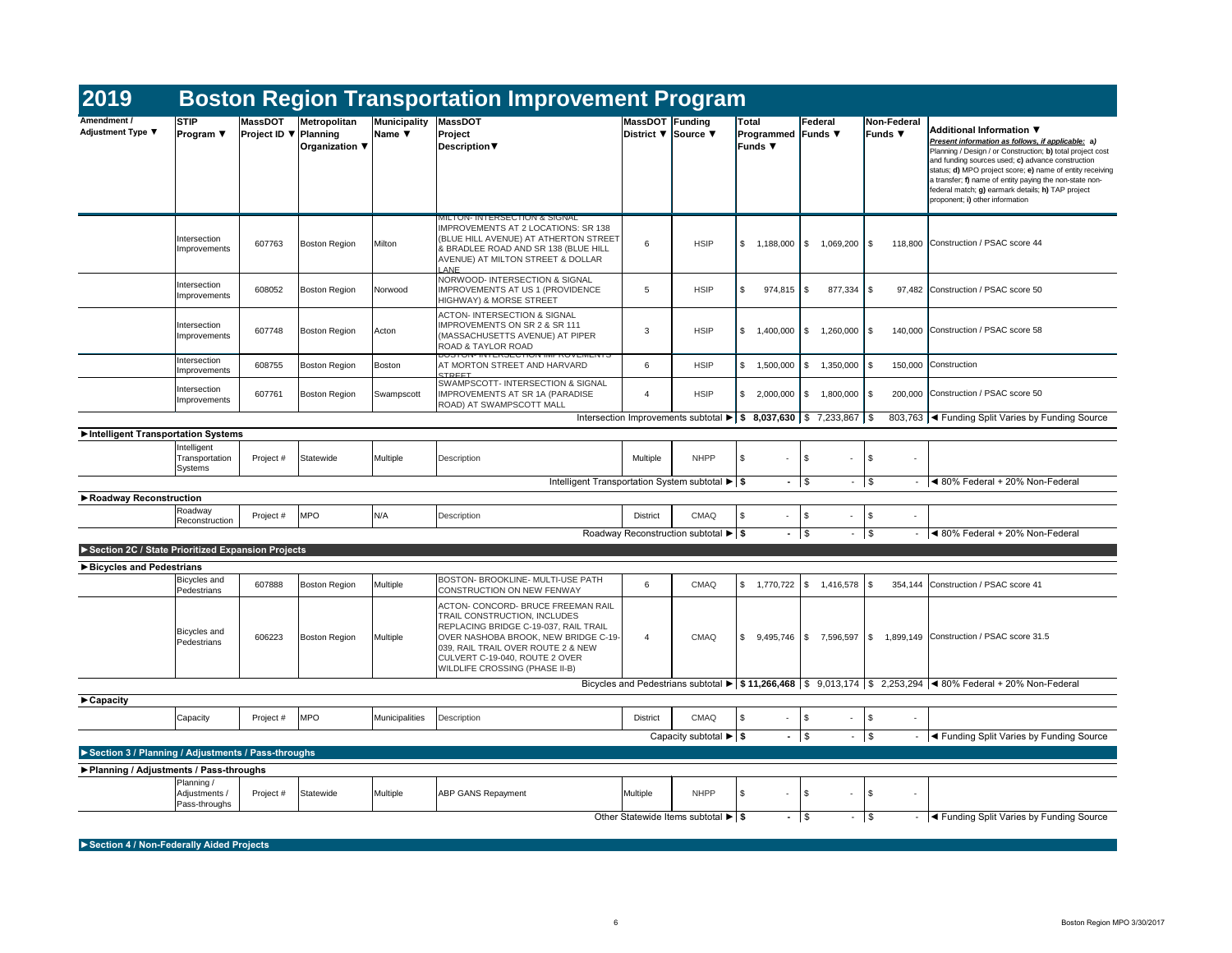| 2019                                    |                                                    |                                |                                                   |                                                  |                                            | <b>Boston Region Transportation Improvement Program</b> |                                 |                                                                                                                                                                       |                                                                                                                                                                                                                                                                                                                     |                                          |                                                                                                                                                                                                                                                                                                                                                                                                                  |
|-----------------------------------------|----------------------------------------------------|--------------------------------|---------------------------------------------------|--------------------------------------------------|--------------------------------------------|---------------------------------------------------------|---------------------------------|-----------------------------------------------------------------------------------------------------------------------------------------------------------------------|---------------------------------------------------------------------------------------------------------------------------------------------------------------------------------------------------------------------------------------------------------------------------------------------------------------------|------------------------------------------|------------------------------------------------------------------------------------------------------------------------------------------------------------------------------------------------------------------------------------------------------------------------------------------------------------------------------------------------------------------------------------------------------------------|
| Amendment /<br><b>Adjustment Type ▼</b> | <b>STIP</b><br><b>Program</b> $\blacktriangledown$ | <b>MassDOT</b><br>Project ID ▼ | Metropolitan<br>/ Planning<br>Organization $\Psi$ | <b>Municipality</b><br>Name $\blacktriangledown$ | MassDOT<br>Project<br><b>Description</b> ▼ | MassDOT Funding<br>District <b>▼</b> Source ▼           |                                 | Total<br><b>Programmed Funds</b> ▼<br><b>Funds</b> ▼                                                                                                                  | <b>Federal</b>                                                                                                                                                                                                                                                                                                      | Non-Federal<br>Funds ▼                   | Additional Information ▼<br>Present information as follows, if applicable: a)<br>Planning / Design / or Construction; b) total project cost<br>and funding sources used; c) advance construction<br>status; d) MPO project score; e) name of entity receiving<br>a transfer; f) name of entity paying the non-state non-<br>federal match; g) earmark details; h) TAP project<br>proponent; i) other information |
| Non-Federally Aided Projects            |                                                    |                                |                                                   |                                                  |                                            |                                                         |                                 |                                                                                                                                                                       |                                                                                                                                                                                                                                                                                                                     |                                          |                                                                                                                                                                                                                                                                                                                                                                                                                  |
|                                         | Non Federal Aid                                    | Project #                      | <b>MPO</b>                                        | Municipalities                                   | Description                                | <b>District</b>                                         | <b>NFA</b>                      |                                                                                                                                                                       | the company of the company<br><b>A REPORT OF STREET</b>                                                                                                                                                                                                                                                             | ା \$                                     |                                                                                                                                                                                                                                                                                                                                                                                                                  |
|                                         |                                                    |                                |                                                   |                                                  |                                            |                                                         | Non-Federal Aid subtotal ▶   \$ |                                                                                                                                                                       | $\frac{1}{2}$ $\frac{1}{2}$ $\frac{1}{2}$ $\frac{1}{2}$ $\frac{1}{2}$ $\frac{1}{2}$ $\frac{1}{2}$ $\frac{1}{2}$ $\frac{1}{2}$ $\frac{1}{2}$ $\frac{1}{2}$ $\frac{1}{2}$ $\frac{1}{2}$ $\frac{1}{2}$ $\frac{1}{2}$ $\frac{1}{2}$ $\frac{1}{2}$ $\frac{1}{2}$ $\frac{1}{2}$ $\frac{1}{2}$ $\frac{1}{2}$ $\frac{1}{2}$ | $\sim$ 10 $\pm$                          | 100% Non-Federal                                                                                                                                                                                                                                                                                                                                                                                                 |
| 2019 Summary                            |                                                    |                                |                                                   |                                                  |                                            |                                                         |                                 | <b>TIP Section 1 TIP Section</b><br>$-3:$ $\nabla$                                                                                                                    | $4: \nabla$                                                                                                                                                                                                                                                                                                         | <b>Total of All</b><br><b>Projects ▼</b> |                                                                                                                                                                                                                                                                                                                                                                                                                  |
|                                         |                                                    |                                |                                                   |                                                  |                                            |                                                         |                                 | Total $\blacktriangleright$   ###########   \$<br>Federal Funds $\blacktriangleright$   ###########  <br>Non-Federal Funds $\blacktriangleright$   \$ 24,192,594   \$ | 1999 B.D. P. L                                                                                                                                                                                                                                                                                                      | ###########                              | $\blacktriangleleft$ Total Spending in Region<br>$\# \# \# \# \# \# \# \# \Leftrightarrow$ Total Federal Spending in Region<br>\$24,192,594  ◀ Total Non-Federal Spending in Region                                                                                                                                                                                                                              |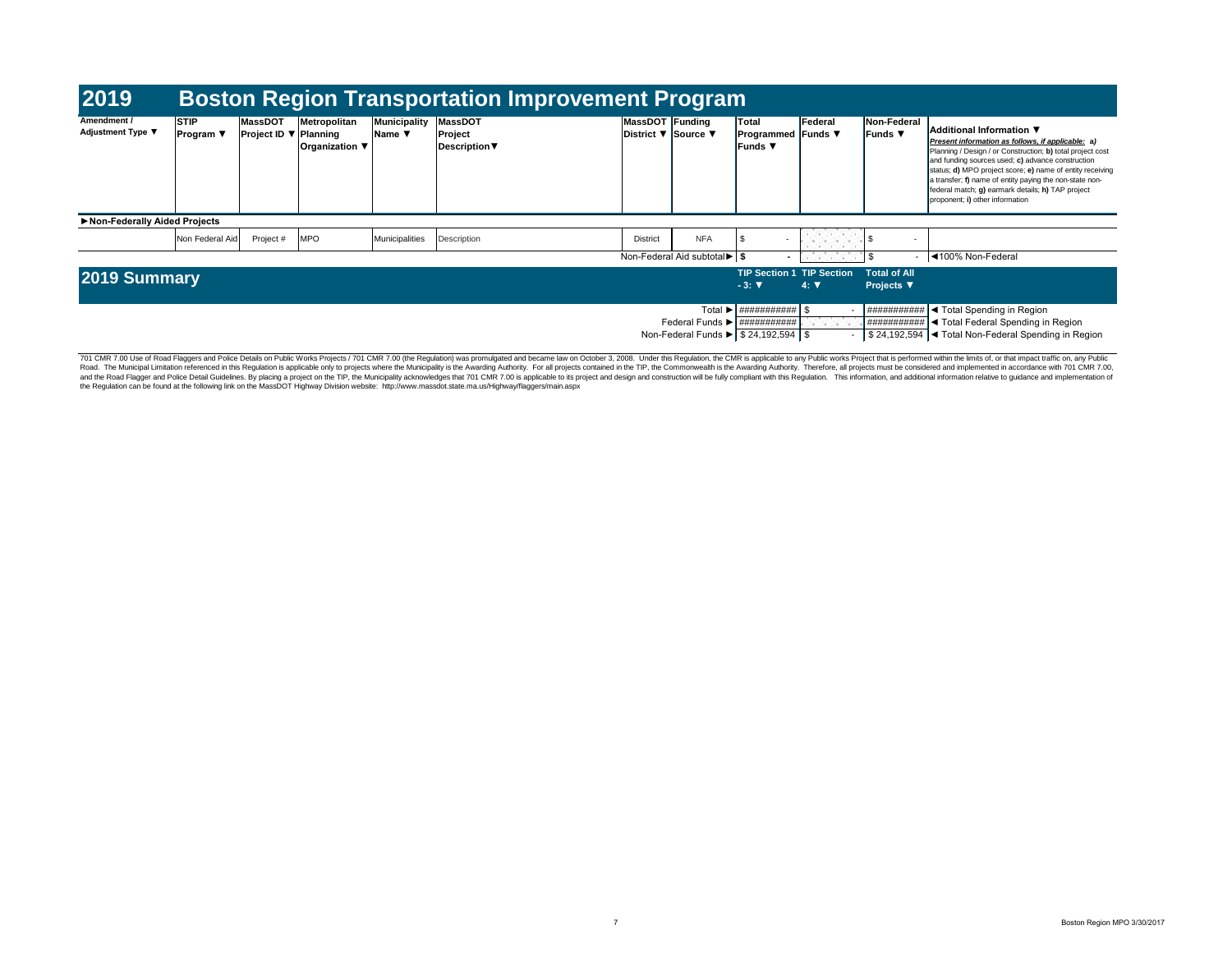| 2020                                                        |                               |                                                |                                       |                                           | <b>Boston Region Transportation Improvement Program</b>                                                                                                                                                                                                                                                                                                                                                                                                                                                                             |                                        |                                                                               |                                               |                                              |                                           |                                                                                                                                                                                                                                                                                                                                                                                                                         |
|-------------------------------------------------------------|-------------------------------|------------------------------------------------|---------------------------------------|-------------------------------------------|-------------------------------------------------------------------------------------------------------------------------------------------------------------------------------------------------------------------------------------------------------------------------------------------------------------------------------------------------------------------------------------------------------------------------------------------------------------------------------------------------------------------------------------|----------------------------------------|-------------------------------------------------------------------------------|-----------------------------------------------|----------------------------------------------|-------------------------------------------|-------------------------------------------------------------------------------------------------------------------------------------------------------------------------------------------------------------------------------------------------------------------------------------------------------------------------------------------------------------------------------------------------------------------------|
| Amendment /<br><b>Adjustment Type ▼</b>                     | <b>STIP</b><br>Program $\Psi$ | <b>MassDOT</b><br>Project ID $\nabla$ Planning | Metropolitan<br><b>Organization</b> ▼ | Municipality<br>Name $\blacktriangledown$ | MassDOT<br>Project<br>Description $\blacktriangledown$                                                                                                                                                                                                                                                                                                                                                                                                                                                                              | MassDOT Funding<br>District ▼ Source ▼ |                                                                               | Total<br>Programmed Funds ▼<br><b>Funds ▼</b> | Federal                                      | Non-Federal<br><b>Funds</b> ▼             | <b>Additional Information ▼</b><br>Present information as follows, if applicable: a)<br>Planning / Design / or Construction; b) total project cost<br>and funding sources used; c) advance construction<br>status; d) MPO project score; e) name of entity receiving<br>a transfer; f) name of entity paying the non-state non-<br>federal match; g) earmark details; h) TAP project<br>proponent; i) other information |
| Section 1A / Regionally Prioritized Projects                |                               |                                                |                                       |                                           |                                                                                                                                                                                                                                                                                                                                                                                                                                                                                                                                     |                                        |                                                                               |                                               |                                              |                                           |                                                                                                                                                                                                                                                                                                                                                                                                                         |
| Regionally Prioritized Projects                             |                               |                                                |                                       |                                           |                                                                                                                                                                                                                                                                                                                                                                                                                                                                                                                                     |                                        |                                                                               |                                               |                                              |                                           |                                                                                                                                                                                                                                                                                                                                                                                                                         |
|                                                             | STIP program                  | Project #                                      | Boston                                | Municipalities                            | Description                                                                                                                                                                                                                                                                                                                                                                                                                                                                                                                         | <b>District</b>                        | Funding                                                                       | S.                                            | \$                                           | \$<br>$\sim$                              |                                                                                                                                                                                                                                                                                                                                                                                                                         |
|                                                             | STIP program                  | Project #                                      | Boston                                | Municipalities                            | Description                                                                                                                                                                                                                                                                                                                                                                                                                                                                                                                         | <b>District</b>                        | Funding                                                                       | S                                             | \$<br>$\overline{\phantom{a}}$               | \$<br>$\overline{\phantom{a}}$            |                                                                                                                                                                                                                                                                                                                                                                                                                         |
|                                                             | STIP program                  | Project #                                      | Boston                                | Municipalities                            | Description                                                                                                                                                                                                                                                                                                                                                                                                                                                                                                                         | <b>District</b>                        | Funding                                                                       | \$                                            | -\$                                          | \$<br>$\sim$                              |                                                                                                                                                                                                                                                                                                                                                                                                                         |
|                                                             | STIP program                  | Project #                                      | Boston                                | <b>Municipalities</b>                     | Description                                                                                                                                                                                                                                                                                                                                                                                                                                                                                                                         | <b>District</b>                        | Funding                                                                       | - \$                                          | -\$<br>$\overline{\phantom{a}}$              | \$<br>$\sim$                              |                                                                                                                                                                                                                                                                                                                                                                                                                         |
|                                                             | STIP program                  | Project #                                      | Boston                                | Municipalities                            | Description                                                                                                                                                                                                                                                                                                                                                                                                                                                                                                                         | <b>District</b>                        | Funding                                                                       | - \$                                          | -\$<br>۰                                     | \$<br>$\sim$                              |                                                                                                                                                                                                                                                                                                                                                                                                                         |
|                                                             |                               |                                                |                                       |                                           |                                                                                                                                                                                                                                                                                                                                                                                                                                                                                                                                     |                                        | Regionally Prioritized Projects subtotal ▶ \$                                 | $\sim 100$                                    | \$<br>$\sim$                                 | $\boldsymbol{\mathsf{S}}$<br>$\sim$       | ◀ 80% Federal + 20% Non-Federal                                                                                                                                                                                                                                                                                                                                                                                         |
| Section 1A / Fiscal Constraint Analysis                     |                               |                                                |                                       |                                           | Total Regional Federal Aid Funds Programmed ▶ \$                                                                                                                                                                                                                                                                                                                                                                                                                                                                                    |                                        |                                                                               |                                               | $$98,029,447$ $\blacktriangleleft$ Total     |                                           | \$98,029,447 Target Funds Available                                                                                                                                                                                                                                                                                                                                                                                     |
|                                                             |                               |                                                |                                       |                                           |                                                                                                                                                                                                                                                                                                                                                                                                                                                                                                                                     |                                        |                                                                               |                                               | $$80,061,875$ $\blacktriangleleft$ Max STP   |                                           | \$80,061,875 STP available                                                                                                                                                                                                                                                                                                                                                                                              |
|                                                             |                               |                                                |                                       |                                           | Section 1A instructions: MPO Template Name) Choose Regional Name from dropdown list to populate header and MPO column;<br>Column C) Enter ID from ProjectInfo; Column E) Choose Municipality Name from dropdown list; Column H) Choose the Funding<br>Source being used for the project - if multiple funding sources are being used enter multiple lines; Column I) Enter the total amount of<br>funds being programmed in this fiscal year and for each funding source; Column J) Federal funds autocalculates. Please verify the |                                        |                                                                               |                                               | \$ 4,296,710 $\blacktriangleleft$ Min. HSIP  |                                           | $$4,296,710$ HSIP recommended not met                                                                                                                                                                                                                                                                                                                                                                                   |
|                                                             | not use any other format.     |                                                |                                       |                                           | amount and only change if needed for flex. Column K) Non-federal funds autocalculates. Please verify the split/match - if matching an<br>FTA flex, coordinate with Rail & Transit Division before programming; Column L) Enter Additional Information as described - please do                                                                                                                                                                                                                                                      |                                        | TAP programmed $\blacktriangleright$ \ \$                                     |                                               | \$ 2,929,085   $\blacktriangleleft$ Min. TAP |                                           | \$ 10,741,776   ◀ Min. CMAQ   \$ 10,741,776 CMAQ recommended not<br>met<br>$\frac{1}{2}$ ,929,085 TAP recommended not met                                                                                                                                                                                                                                                                                               |
| Section 1B / Earmark or Discretionary Grant Funded Projects |                               |                                                |                                       |                                           | Remaining HSIP, CMAQ, and TAP Funds \$98,029,447                                                                                                                                                                                                                                                                                                                                                                                                                                                                                    |                                        |                                                                               |                                               |                                              |                                           |                                                                                                                                                                                                                                                                                                                                                                                                                         |
| ▶ Other Federal Aid                                         |                               |                                                |                                       |                                           |                                                                                                                                                                                                                                                                                                                                                                                                                                                                                                                                     |                                        |                                                                               |                                               |                                              |                                           |                                                                                                                                                                                                                                                                                                                                                                                                                         |
|                                                             | Earmark<br>Discretionary      | Project #                                      | Boston                                | Municipalities                            | Description                                                                                                                                                                                                                                                                                                                                                                                                                                                                                                                         | <b>District</b>                        | <b>HPP</b>                                                                    | \$                                            | $\sqrt[6]{3}$<br>$\overline{\phantom{a}}$    | $\sqrt[6]{2}$<br>$\overline{\phantom{a}}$ |                                                                                                                                                                                                                                                                                                                                                                                                                         |
|                                                             | Earmark<br>Discretionary      | Project #                                      | Boston                                | Municipalities                            | Description                                                                                                                                                                                                                                                                                                                                                                                                                                                                                                                         | <b>District</b>                        | <b>HPP</b>                                                                    | \$                                            | \$                                           | \$<br>$\overline{\phantom{a}}$            |                                                                                                                                                                                                                                                                                                                                                                                                                         |
|                                                             |                               |                                                |                                       |                                           |                                                                                                                                                                                                                                                                                                                                                                                                                                                                                                                                     |                                        | Other Federal Aid subtotal $\blacktriangleright$ \$                           | $\sim$ 100 $\mu$                              | $\sqrt{3}$<br>$\sim$                         | $\frac{1}{2}$<br>$\sim$                   | ◀ Funding Split Varies by Funding Source                                                                                                                                                                                                                                                                                                                                                                                |
| Section 2A / State Prioritized Reliability Projects         |                               |                                                |                                       |                                           |                                                                                                                                                                                                                                                                                                                                                                                                                                                                                                                                     |                                        |                                                                               |                                               |                                              |                                           |                                                                                                                                                                                                                                                                                                                                                                                                                         |
| ▶ Bridge Program / Inspections                              |                               |                                                |                                       |                                           |                                                                                                                                                                                                                                                                                                                                                                                                                                                                                                                                     |                                        |                                                                               |                                               |                                              |                                           |                                                                                                                                                                                                                                                                                                                                                                                                                         |
|                                                             | <b>Bridge Program</b>         | Project #                                      | N/A                                   | Multiple                                  | Description                                                                                                                                                                                                                                                                                                                                                                                                                                                                                                                         | Multiple                               | <b>NHPP</b><br>Bridge Program / Inspections subtotal $\blacktriangleright$ \$ | \$<br>$\sim$ 10 $\pm$                         | -\$<br>$\overline{\phantom{a}}$<br>\$        | \$<br>$\sim$<br>$\mathfrak{F}$<br>$\sim$  | ◀ Funding Split Varies by Funding Source                                                                                                                                                                                                                                                                                                                                                                                |
|                                                             |                               |                                                |                                       |                                           |                                                                                                                                                                                                                                                                                                                                                                                                                                                                                                                                     |                                        |                                                                               |                                               |                                              |                                           |                                                                                                                                                                                                                                                                                                                                                                                                                         |
| ▶ Bridge Program / Off-System                               | <b>Bridge Program</b>         | Project #                                      | <b>MPO</b>                            | N/A                                       | Description                                                                                                                                                                                                                                                                                                                                                                                                                                                                                                                         | <b>District</b>                        | $STP-BR-OFF$ \$                                                               |                                               | $-$ \$                                       | \$<br>$\sim$                              |                                                                                                                                                                                                                                                                                                                                                                                                                         |
|                                                             |                               |                                                |                                       |                                           |                                                                                                                                                                                                                                                                                                                                                                                                                                                                                                                                     |                                        | Bridge Program / Off-System subtotal $\blacktriangleright$ \$                 |                                               | $\boldsymbol{\mathsf{S}}$                    | $\mathfrak{S}$<br>$\sim$                  | ◀ 80% Federal + 20% Non-Federal                                                                                                                                                                                                                                                                                                                                                                                         |
| ▶ Bridge Program / On-System (NHS)                          |                               |                                                |                                       |                                           |                                                                                                                                                                                                                                                                                                                                                                                                                                                                                                                                     |                                        |                                                                               |                                               |                                              |                                           |                                                                                                                                                                                                                                                                                                                                                                                                                         |
|                                                             | <b>Bridge Program</b>         | 605342                                         | <b>Boston Region</b>                  | Stow                                      | STOW- BRIDGE REPLACEMENT, S-29-001,<br>(ST 62) GLEASONDALE ROAD OVER THE<br><b>ASSABET RIVER</b>                                                                                                                                                                                                                                                                                                                                                                                                                                    | 3                                      | NHPP-On                                                                       | 6,706,560                                     | $5,365,248$ \ \ \$<br>l \$                   |                                           | 1,341,312 Construction                                                                                                                                                                                                                                                                                                                                                                                                  |
|                                                             | <b>Bridge Program</b>         | 608614                                         | <b>Boston Region</b>                  | Boston                                    | BOSTON- BRIDGE PRESERVATION, B-16-<br>179, AUSTIN STREET OVER I-93 RAMPS,<br>MBTA COMMUTER RAIL AND ORANGE LINE                                                                                                                                                                                                                                                                                                                                                                                                                     | 6                                      | NHPP-On                                                                       |                                               | $$20,606,400$ $$16,485,120$                  | - S                                       | 4,121,280 Construction                                                                                                                                                                                                                                                                                                                                                                                                  |
|                                                             | <b>Bridge Program</b>         | 604173                                         | <b>Boston Region</b>                  | Boston                                    | BOSTON- BRIDGE REHABILITATION, B-16-<br>016, NORTH WASHINGTON STREET OVER<br><b>THE BOSTON INNER HARBOR</b>                                                                                                                                                                                                                                                                                                                                                                                                                         | 6                                      | NHPP-On                                                                       |                                               | $$35,000,000$ $$28,000,000$ $$7,000,000$     |                                           | Construction / AC Year 4 of 5, Total Cost<br>\$144,066,616                                                                                                                                                                                                                                                                                                                                                              |
|                                                             |                               |                                                |                                       |                                           |                                                                                                                                                                                                                                                                                                                                                                                                                                                                                                                                     |                                        |                                                                               |                                               |                                              |                                           | Bridge Program / On-System (NHS) subtotal $\blacktriangleright$ \$ 62,312,960   \$ 49,850,368   \$ 12,462,592   < Funding Split Varies by Funding Source                                                                                                                                                                                                                                                                |

| Non-Federal<br>Funds $\blacktriangledown$ | Additional Information ▼<br>Present information as follows, if applicable: a)<br>Planning / Design / or Construction; b) total project cost<br>and funding sources used; c) advance construction<br>status; d) MPO project score; e) name of entity receiving<br>a transfer; f) name of entity paying the non-state non-<br>federal match; g) earmark details; h) TAP project<br>proponent; i) other information |
|-------------------------------------------|------------------------------------------------------------------------------------------------------------------------------------------------------------------------------------------------------------------------------------------------------------------------------------------------------------------------------------------------------------------------------------------------------------------|
|-------------------------------------------|------------------------------------------------------------------------------------------------------------------------------------------------------------------------------------------------------------------------------------------------------------------------------------------------------------------------------------------------------------------------------------------------------------------|

|       | \$              |                                          |
|-------|-----------------|------------------------------------------|
|       | \$              | ◀ Funding Split Varies by Funding Source |
|       |                 |                                          |
|       | \$              |                                          |
|       | \$              | ◀ 80% Federal + 20% Non-Federal          |
|       |                 |                                          |
| 5,248 | \$              | 1,341,312 Construction                   |
| 5,120 | \$<br>4,121,280 | Construction                             |
|       |                 |                                          |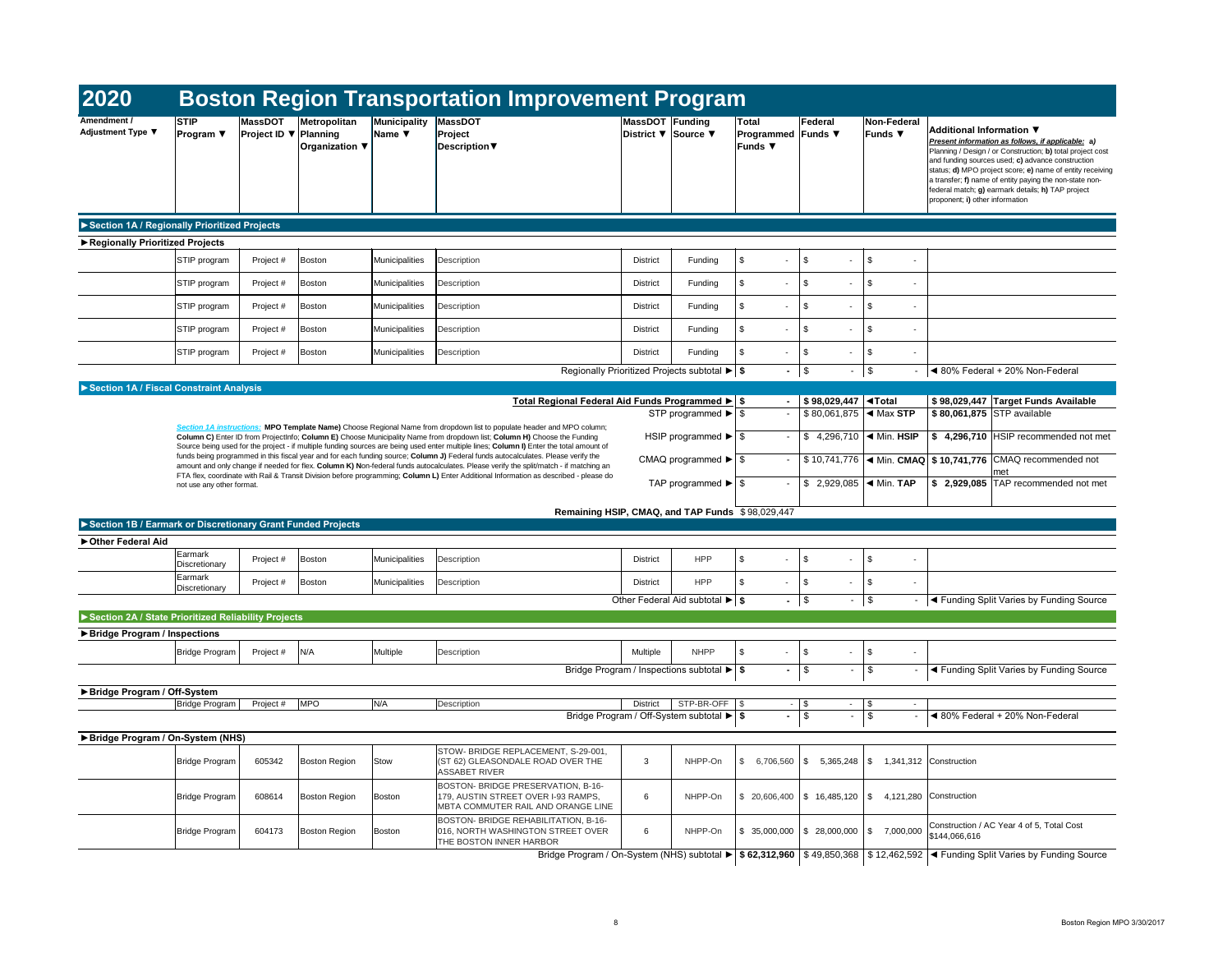| 2020                                                  |                                 |                                                |                                       |                             | <b>Boston Region Transportation Improvement Program</b>                                                                                                                                                                    |                                               |                                                          |                                                                                             |                          |                                           |                                                                                                                                                                                                                                                                                                                                                                                                                         |
|-------------------------------------------------------|---------------------------------|------------------------------------------------|---------------------------------------|-----------------------------|----------------------------------------------------------------------------------------------------------------------------------------------------------------------------------------------------------------------------|-----------------------------------------------|----------------------------------------------------------|---------------------------------------------------------------------------------------------|--------------------------|-------------------------------------------|-------------------------------------------------------------------------------------------------------------------------------------------------------------------------------------------------------------------------------------------------------------------------------------------------------------------------------------------------------------------------------------------------------------------------|
| Amendment /<br><b>Adjustment Type ▼</b>               | <b>STIP</b><br><b>Program</b> ▼ | <b>MassDOT</b><br>Project ID $\nabla$ Planning | <b>Metropolitan</b><br>Organization ▼ | Municipality<br>Name $\Psi$ | <b>MassDOT</b><br>Project<br><b>Description</b> ▼                                                                                                                                                                          | <b>MassDOT Funding</b><br>District ▼ Source ▼ |                                                          | Total<br><b>Programmed Funds</b> ▼<br>Funds ▼                                               | <b>Federal</b>           | Non-Federal<br>Funds ▼                    | <b>Additional Information ▼</b><br>Present information as follows, if applicable: a)<br>Planning / Design / or Construction; b) total project cost<br>and funding sources used; c) advance construction<br>status; d) MPO project score; e) name of entity receiving<br>a transfer; f) name of entity paying the non-state non-<br>federal match; g) earmark details; h) TAP project<br>proponent; i) other information |
| ▶ Bridge Program / On-System (Non-NHS)                |                                 |                                                |                                       |                             |                                                                                                                                                                                                                            |                                               |                                                          |                                                                                             |                          |                                           |                                                                                                                                                                                                                                                                                                                                                                                                                         |
|                                                       | Bridge Program                  | 608009                                         | <b>Boston Region</b>                  | Boxborough                  | BOXBOROUGH- BRIDGE REPLACEMENT, B-<br>18-002, ROUTE 111 OVER I-495                                                                                                                                                         | 3                                             | NHPP-Off                                                 | \$<br>$9,147,500$ \$                                                                        | 7,318,000                | <b>S</b><br>1,829,500                     | AC Year 1 of 2, Total Cost \$14,295,000                                                                                                                                                                                                                                                                                                                                                                                 |
|                                                       |                                 |                                                |                                       |                             |                                                                                                                                                                                                                            |                                               |                                                          |                                                                                             |                          |                                           | Bridge Program / On-System (Non-NHS) subtotal $\blacktriangleright$ \$ 9,147,500 \ \$ 7,318,000 \ \$ 1,829,500 \ 480% Federal + 20% Non-Federal                                                                                                                                                                                                                                                                         |
| Bridge Program / Systematic Maintenance               |                                 |                                                |                                       |                             |                                                                                                                                                                                                                            |                                               |                                                          |                                                                                             |                          |                                           |                                                                                                                                                                                                                                                                                                                                                                                                                         |
|                                                       | Bridge Program                  | 608596                                         | <b>Boston Region</b>                  | Essex                       | <b>ESSEX- SUPERSTRUCTURE REPLACEMENT.</b><br>E-11-001 (2TV), ROUTE 133\MAIN STREET<br><b>OVER ESSEX RIVER</b><br>Bridge Program / Systematic Maintenance subtotal $\blacktriangleright$   \$ 2,400,000   \$ 1,920,000   \$ | 4                                             | NHPP-Off                                                 | \$<br>2,400,000                                                                             | - \$<br>1,920,000        | l \$<br>480,000                           | 480,000  ◀ Funding Split Varies by Funding Source                                                                                                                                                                                                                                                                                                                                                                       |
| Interstate Pavement                                   |                                 |                                                |                                       |                             |                                                                                                                                                                                                                            |                                               |                                                          |                                                                                             |                          |                                           |                                                                                                                                                                                                                                                                                                                                                                                                                         |
|                                                       | Interstate                      | 608208                                         | <b>Boston Region</b>                  | Multiple                    | QUINCY- MILTON- BOSTON- INTERSTATE                                                                                                                                                                                         | 6                                             | <b>NHPP</b>                                              |                                                                                             |                          | $$24,264,576$ $$21,838,118$ $$2,426,458$  | Construction / Includes \$540,000 of stormwater                                                                                                                                                                                                                                                                                                                                                                         |
|                                                       | <b>Pavement</b>                 |                                                |                                       |                             | MAINTENANCE & RELATED WORK ON I-93                                                                                                                                                                                         |                                               |                                                          |                                                                                             |                          |                                           | improvements<br>Insterstate Pavement subtotal ► \$ 24,264,576 \$ 21,838,118 \$ 2,426,458 < 90% Federal + 10% Non-Federal                                                                                                                                                                                                                                                                                                |
| Non-Interstate Pavement                               |                                 |                                                |                                       |                             |                                                                                                                                                                                                                            |                                               |                                                          |                                                                                             |                          |                                           |                                                                                                                                                                                                                                                                                                                                                                                                                         |
|                                                       | Non-Interstate<br>Pavement      | 608480                                         | <b>Boston Region</b>                  | Multiple                    | FOXBOROUGH-WALPOLE-RESURFACING<br>AND RELATED WORK ON ROUTE 1                                                                                                                                                              | $5^{\circ}$                                   | <b>NHPP</b>                                              | \$<br>$8,063,129$ \$                                                                        | 6,450,503                | $\frac{1}{3}$ 1,612,626 Construction      |                                                                                                                                                                                                                                                                                                                                                                                                                         |
|                                                       | Non-Interstate<br>Pavement      | 608484                                         | <b>Boston Region</b>                  | Multiple                    | CANTON- MILTON- RESURFACING AND<br><b>RELATED WORK ON ROUTE 138</b>                                                                                                                                                        | 6                                             | <b>NHPP</b>                                              | \$15,343,776                                                                                | $\frac{1}{2}$ 12,275,021 | $\mathsf{S}$                              | 3,068,755 Construction                                                                                                                                                                                                                                                                                                                                                                                                  |
|                                                       | Non-Interstate<br>Pavement      | 608482                                         | <b>Boston Region</b>                  | Multiple                    | CAMBRIDGE- SOMERVILLE- RESURFACING<br>AND RELATED WORK ON ROUTE 28                                                                                                                                                         | 6                                             | <b>NHPP</b>                                              | \$<br>7,761,096                                                                             | - SS                     | 6,208,877   \$ 1,552,219   Construction   |                                                                                                                                                                                                                                                                                                                                                                                                                         |
|                                                       |                                 |                                                |                                       |                             |                                                                                                                                                                                                                            |                                               |                                                          |                                                                                             |                          |                                           | Non-Interstate Pavement subtotal $\blacktriangleright$   \$ 31,168,001   \$ 24,934,401   \$ 6,233,600   < 80% Federal + 20% Non-Federal                                                                                                                                                                                                                                                                                 |
| $\triangleright$ Roadway Improvements                 |                                 |                                                |                                       |                             |                                                                                                                                                                                                                            |                                               |                                                          |                                                                                             |                          |                                           |                                                                                                                                                                                                                                                                                                                                                                                                                         |
|                                                       | Roadway<br><b>Improvements</b>  | Project #                                      | <b>MPO</b>                            | N/A                         | Description                                                                                                                                                                                                                | <b>District</b>                               | <b>STP</b>                                               | \$<br>$\blacksquare$                                                                        | -\$<br>$\sim$            | $\sqrt[6]{\frac{1}{2}}$<br>$\blacksquare$ |                                                                                                                                                                                                                                                                                                                                                                                                                         |
|                                                       |                                 |                                                |                                       |                             |                                                                                                                                                                                                                            |                                               | Roadway Improvements subtotal $\blacktriangleright$   \$ | $-1$ \$                                                                                     | $\blacksquare$           | $\vert$ \$                                | $\blacktriangleleft$ 80% Federal + 20% Non-Federal                                                                                                                                                                                                                                                                                                                                                                      |
| $\triangleright$ Safety Improvements                  |                                 |                                                |                                       |                             |                                                                                                                                                                                                                            |                                               |                                                          |                                                                                             |                          |                                           |                                                                                                                                                                                                                                                                                                                                                                                                                         |
|                                                       | Safety<br>Improvements          | 608608                                         | <b>Boston Region</b>                  | <b>Braintree</b>            | <b>BRAINTREE- HIGHWAY LIGHTING</b><br><b>IMPROVEMENTS AT I-93/ROUTE 3</b><br><b>INTERCHANGE</b>                                                                                                                            | 6                                             | <b>STP</b>                                               | 2,688,726<br>\$                                                                             | 2,150,981<br>- \$        | 537,745<br>$\sqrt{S}$                     | Construction / Total Project Cost \$9,697,229 /<br>AC YR 2 of 2                                                                                                                                                                                                                                                                                                                                                         |
|                                                       | Safety<br>Improvements          | 608611                                         | <b>Boston Region</b>                  | Multiple                    | CANTON- MILTON- RANDOLPH-<br>REPLACEMENT AND REHABILITATION OF<br>THE HIGHWAY LIGHTING SYSTEM AT THE<br>ROUTE 24/ROUTE 1/I-93 INTERCHANGE                                                                                  | 6                                             | <b>HSIP</b>                                              | $9,434,070$ \$<br>\$                                                                        | $8,490,663$ \$           |                                           | 943,407 Construction                                                                                                                                                                                                                                                                                                                                                                                                    |
|                                                       |                                 |                                                |                                       |                             |                                                                                                                                                                                                                            |                                               |                                                          |                                                                                             |                          |                                           | Safety Improvements subtotal ► \$12,122,796   \$10,641,644   \$1,481,152   < Funding Split Varies by Funding Source                                                                                                                                                                                                                                                                                                     |
| Section 2B / State Prioritized Modernization Projects |                                 |                                                |                                       |                             |                                                                                                                                                                                                                            |                                               |                                                          |                                                                                             |                          |                                           |                                                                                                                                                                                                                                                                                                                                                                                                                         |
| ADA Retrofits                                         |                                 |                                                |                                       |                             |                                                                                                                                                                                                                            |                                               |                                                          |                                                                                             |                          |                                           |                                                                                                                                                                                                                                                                                                                                                                                                                         |
|                                                       | <b>ADA Retrofits</b>            | Project #                                      | <b>MPO</b>                            | Municipalities              | Description                                                                                                                                                                                                                | <b>District</b>                               | <b>STP</b>                                               | \$<br>$\blacksquare$                                                                        | \$<br>$\sim$             | $\sqrt{3}$<br>$\sim$                      |                                                                                                                                                                                                                                                                                                                                                                                                                         |
|                                                       |                                 |                                                |                                       |                             |                                                                                                                                                                                                                            |                                               | ADA Retrofits subtotal $\blacktriangleright$ \$          | $-1$ \$                                                                                     | $\blacksquare$           | $\vert$ \$                                | $\blacktriangleleft$ 80% Federal + 20% Non-Federal                                                                                                                                                                                                                                                                                                                                                                      |
| Intersection Improvements                             |                                 |                                                |                                       |                             |                                                                                                                                                                                                                            |                                               |                                                          |                                                                                             |                          |                                           |                                                                                                                                                                                                                                                                                                                                                                                                                         |
|                                                       | Intersection<br>Improvements    | 608567                                         | <b>Boston Region</b>                  | Peabody                     | PEABODY- IMPROVEMENTS AT ROUTE 114<br>AT SYLVAN STREET, CROSS STREET,<br>NORTHSHORE MALL, LORIS ROAD, ROUTE<br>128 INTERCHANGE AND ESQUIRE DRIVE                                                                           | -4                                            | <b>HSIP</b>                                              | \$<br>$2,688,000$ \$                                                                        | $2,419,200$ \$           |                                           | 268,800 Construction / PSAC score 61.5                                                                                                                                                                                                                                                                                                                                                                                  |
|                                                       | Intersection<br>Improvements    | 608564                                         | <b>Boston Region</b>                  | Watertown                   | WATERTOWN-INTERSECTION<br>IMPROVEMENTS AT ROUTE 16 AND GALEN<br><b>STREET</b>                                                                                                                                              | 6                                             | <b>HSIP</b>                                              | \$<br>2,688,000                                                                             | $2,419,200$ \\$<br>- \$  | 268,800                                   | Construction / PSAC score 56                                                                                                                                                                                                                                                                                                                                                                                            |
|                                                       |                                 |                                                |                                       |                             |                                                                                                                                                                                                                            |                                               |                                                          | Intersection Improvements subtotal $\blacktriangleright$   \$ 5,376,000   \$ 4,838,400   \$ |                          |                                           | 537,600  ◀ Funding Split Varies by Funding Source                                                                                                                                                                                                                                                                                                                                                                       |

**►Intelligent Transportation Systems**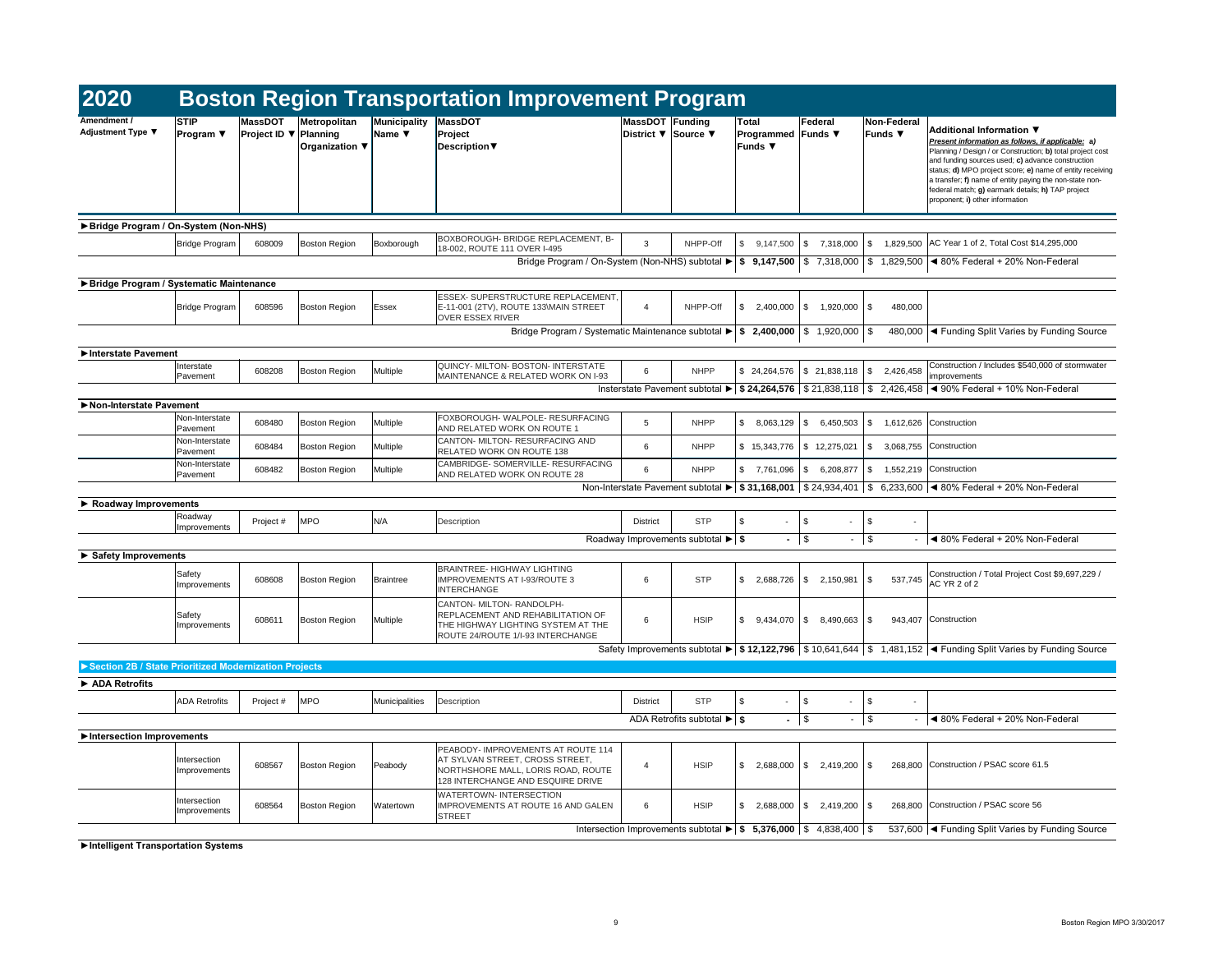| 2020                                               |                                              |                                                |                                       |                                                  | <b>Boston Region Transportation Improvement Program</b>                       |                                               |                                                                |                                                             |                        |                                           |                                                                                                                                                                                                                                                                                                                                                                                                                         |
|----------------------------------------------------|----------------------------------------------|------------------------------------------------|---------------------------------------|--------------------------------------------------|-------------------------------------------------------------------------------|-----------------------------------------------|----------------------------------------------------------------|-------------------------------------------------------------|------------------------|-------------------------------------------|-------------------------------------------------------------------------------------------------------------------------------------------------------------------------------------------------------------------------------------------------------------------------------------------------------------------------------------------------------------------------------------------------------------------------|
| Amendment /<br><b>Adjustment Type ▼</b>            | <b>STIP</b><br><b>Program</b> ▼              | <b>MassDOT</b><br>Project ID $\nabla$ Planning | <b>Metropolitan</b><br>Organization ▼ | <b>Municipality</b><br>Name $\blacktriangledown$ | <b>MassDOT</b><br>Project<br><b>Description</b> ▼                             | <b>MassDOT Funding</b><br>District ▼ Source ▼ |                                                                | <b>Total</b><br><b>Programmed Funds</b> ▼<br><b>Funds</b> ▼ | Federal                | Non-Federal<br>Funds $\blacktriangledown$ | <b>Additional Information ▼</b><br>Present information as follows, if applicable: a)<br>Planning / Design / or Construction; b) total project cost<br>and funding sources used; c) advance construction<br>status; d) MPO project score; e) name of entity receiving<br>a transfer; f) name of entity paying the non-state non-<br>federal match; g) earmark details; h) TAP project<br>proponent; i) other information |
|                                                    | Intelligent<br>Transportation<br>Systems     | Project #                                      | <b>MPO</b>                            | Municipalities                                   | Description                                                                   | <b>District</b>                               | <b>NHPP</b>                                                    | \$                                                          |                        | \$<br>۰.                                  |                                                                                                                                                                                                                                                                                                                                                                                                                         |
|                                                    |                                              |                                                |                                       |                                                  | Intelligent Transportation System subtotal $\blacktriangleright$ \$           |                                               |                                                                | $-1$ \$                                                     |                        | $-$ \$                                    | $ \blacktriangleleft$ 80% Federal + 20% Non-Federal                                                                                                                                                                                                                                                                                                                                                                     |
| ▶ Roadway Reconstruction                           | Roadway<br>Reconstruction                    | 608835                                         | <b>Boston Region</b>                  | Medford                                          | MEDFORD- IMPROVEMENTS AT BROOKS<br>ELEMENTARY SCHOOL (SRTS)                   |                                               | <b>TAP</b>                                                     | \$<br>1,200,000                                             | $960,000$ \\$          |                                           | 240,000 Construction / TAP project proponent is Medford                                                                                                                                                                                                                                                                                                                                                                 |
|                                                    | Roadway<br>Reconstruction                    | 608743                                         | <b>Boston Region</b>                  | Salem                                            | <b>SALEM-IMPROVEMENTS AT BATES</b><br>ELEMENTARY SCHOOL (SRTS)                | 4                                             | <b>TAP</b>                                                     | \$<br>937,500                                               | 750,000 \$<br>- \$     |                                           | 187,500 Construction / TAP project proponent is Salem                                                                                                                                                                                                                                                                                                                                                                   |
|                                                    | Roadway<br>Reconstruction                    | 608829                                         | <b>Boston Region</b>                  | Stoughton                                        | <b>STOUGHTON - IMPROVEMENTS AT WEST</b><br>ELEMENTARY SCHOOL (SRTS)           | 5                                             | <b>TAP</b>                                                     | \$<br>2,226,600                                             | $1,781,280$ \ \$<br>S. | 445,320                                   | Construction / TAP project proponent is<br>Stoughton                                                                                                                                                                                                                                                                                                                                                                    |
|                                                    | Roadway<br>Reconstruction                    | 608791                                         | <b>Boston Region</b>                  | Winchester                                       | WINCHESTER- IMPROVEMENTS AT VINSON-<br>OWEN ELEMENTARY SCHOOL (SRTS)          |                                               | <b>TAP</b>                                                     | 1,666,200<br>\$                                             | $1,332,960$ \$<br>S.   | 333,240                                   | Construction / TAP project proponent is<br>Winchester                                                                                                                                                                                                                                                                                                                                                                   |
|                                                    | Roadway<br>Reconstruction                    | 607977                                         | <b>Boston Region</b>                  | Multiple                                         | HOPKINTON-WESTBOROUGH-<br>RECONSTRUCTION OF I-90/I-495<br><b>INTERCHANGE</b>  | 3                                             | <b>NHPP</b>                                                    | \$<br>1,000,000                                             | $800,000$ \$<br>- \$   | 200,000                                   | Construction / Total Project Cost = \$270,000,000<br>AC YR 1 of 6 / PSAC score 49                                                                                                                                                                                                                                                                                                                                       |
|                                                    |                                              |                                                |                                       |                                                  |                                                                               |                                               |                                                                |                                                             |                        |                                           | Roadway Reconstruction subtotal $\blacktriangleright$   \$ 7,030,300   \$ 5,624,240   \$ 1,406,060   $\blacktriangleleft$ 80% Federal + 20% Non-Federal                                                                                                                                                                                                                                                                 |
| Section 2C / State Prioritized Expansion Projects  |                                              |                                                |                                       |                                                  |                                                                               |                                               |                                                                |                                                             |                        |                                           |                                                                                                                                                                                                                                                                                                                                                                                                                         |
| ▶ Bicycles and Pedestrians                         |                                              |                                                |                                       |                                                  |                                                                               |                                               |                                                                |                                                             |                        |                                           |                                                                                                                                                                                                                                                                                                                                                                                                                         |
|                                                    | Bicycles and<br>Pedestrians                  | Project #                                      | <b>MPO</b>                            | N/A                                              | Description                                                                   | <b>District</b>                               | <b>CMAQ</b>                                                    | \$<br>$\sim$                                                | - \$                   | -\$<br>$\overline{\phantom{a}}$           |                                                                                                                                                                                                                                                                                                                                                                                                                         |
|                                                    |                                              |                                                |                                       |                                                  |                                                                               |                                               | Bicycles and Pedestrians subtotal $\blacktriangleright$ \$     | $-1$ \$                                                     |                        | $-1$ \$                                   | $-$ 4 80% Federal + 20% Non-Federal                                                                                                                                                                                                                                                                                                                                                                                     |
| $\blacktriangleright$ Capacity                     |                                              |                                                |                                       |                                                  |                                                                               |                                               |                                                                |                                                             |                        |                                           |                                                                                                                                                                                                                                                                                                                                                                                                                         |
|                                                    | Capacity                                     | Project #                                      | <b>MPO</b>                            | Municipalities                                   | Description                                                                   | District                                      | <b>NHPP</b>                                                    | \$<br>$\sim$                                                | \$<br>$\sim$           | $\sqrt[6]{3}$<br>$\overline{\phantom{a}}$ |                                                                                                                                                                                                                                                                                                                                                                                                                         |
|                                                    |                                              |                                                |                                       |                                                  |                                                                               |                                               | Capacity subtotal $\blacktriangleright$ \$                     |                                                             | $-$   \$<br>۰.         | $\sqrt{3}$                                | - <a> - <a> I<br/> <a> I<br/> <a> I<br/> <a> I<br/> <a> I<br/> <a> I<br/> <a> I<br/> <a> I<br/><s<></s<> I<br/><s<></s<> I<br/></a> I<br/>Source<br/> I<br/>Source<br/> I<br/>Source<br/> I<br/>Source<br/> I<br/>Source<br/> I<br/>So</a></a></a></a></a></a></a></a>                                                                                                                                                  |
| Section 3 / Planning / Adjustments / Pass-throughs |                                              |                                                |                                       |                                                  |                                                                               |                                               |                                                                |                                                             |                        |                                           |                                                                                                                                                                                                                                                                                                                                                                                                                         |
| ▶ Planning / Adjustments / Pass-throughs           | Planning /<br>Adjustments /<br>Pass-throughs | Project #                                      | Statewide                             | Multiple                                         | Description                                                                   | Multiple                                      | <b>NHPP</b>                                                    | \$<br>$\sim$                                                | \$<br>$\sim$           | \$<br>۰.                                  |                                                                                                                                                                                                                                                                                                                                                                                                                         |
|                                                    |                                              |                                                |                                       |                                                  |                                                                               |                                               | Other Statewide Items subtotal $\blacktriangleright$   \$      | $-1$ \$                                                     | ۰                      | $\vert \mathsf{s}$                        | - <a> - <a> I<br/> <a> I<br/> <a> I<br/> <a> I<br/> <a> I<br/> <a> I<br/> <a> I<br/> <a> I<br/><s<></s<> I<br/><s<></s<> I<br/></a> I<br/>Source<br/> I<br/>Source<br/> I<br/>Source<br/> I<br/>Source<br/> I<br/>Source<br/> I<br/>So</a></a></a></a></a></a></a></a>                                                                                                                                                  |
| Section 4 / Non-Federally Aided Projects           |                                              |                                                |                                       |                                                  |                                                                               |                                               |                                                                |                                                             |                        |                                           |                                                                                                                                                                                                                                                                                                                                                                                                                         |
| Non-Federally Aided Projects                       |                                              |                                                |                                       |                                                  |                                                                               |                                               |                                                                |                                                             |                        |                                           |                                                                                                                                                                                                                                                                                                                                                                                                                         |
|                                                    | Non Federal Aid                              | 607977                                         | <b>Boston Region</b>                  | Multiple                                         | HOPKINTON- WESTBOROUGH-<br>RECONSTRUCTION OF I-90/I-495<br><b>INTERCHANGE</b> | 3                                             | <b>NFA</b>                                                     | \$18,112,483                                                | <b>A CONTRACTOR</b>    | \$18,112,483                              | Construction / Total Project Cost = \$270,000,000<br>/ AC YR 1 of 6 / PSAC score 49                                                                                                                                                                                                                                                                                                                                     |
|                                                    |                                              |                                                |                                       |                                                  |                                                                               |                                               | Non-Federal Aid subtotal $\blacktriangleright$   \$ 18,112,483 |                                                             |                        |                                           | \$18,112,483   100% Non-Federal                                                                                                                                                                                                                                                                                                                                                                                         |
| 2020 Summary                                       |                                              |                                                |                                       |                                                  |                                                                               |                                               |                                                                | <b>TIP Section 1 TIP Section</b><br>$-3: \nabla$            | $4: \nabla$            | <b>Total of All</b><br><b>Projects</b> ▼  |                                                                                                                                                                                                                                                                                                                                                                                                                         |
|                                                    |                                              |                                                |                                       |                                                  |                                                                               |                                               | Federal Funds $\blacktriangleright$   ###########              |                                                             |                        |                                           | Total $\blacktriangleright$   ###########   \$ 18,112,483   ############   < Total Spending in Region<br>$\vert$ ########### < Total Federal Spending in Region<br>Non-Federal Funds $\blacktriangleright$ \$ 26,856,962   \$ 18,112,483   \$ 44,969,445   $\blacktriangleleft$ Total Non-Federal Spending in Region                                                                                                    |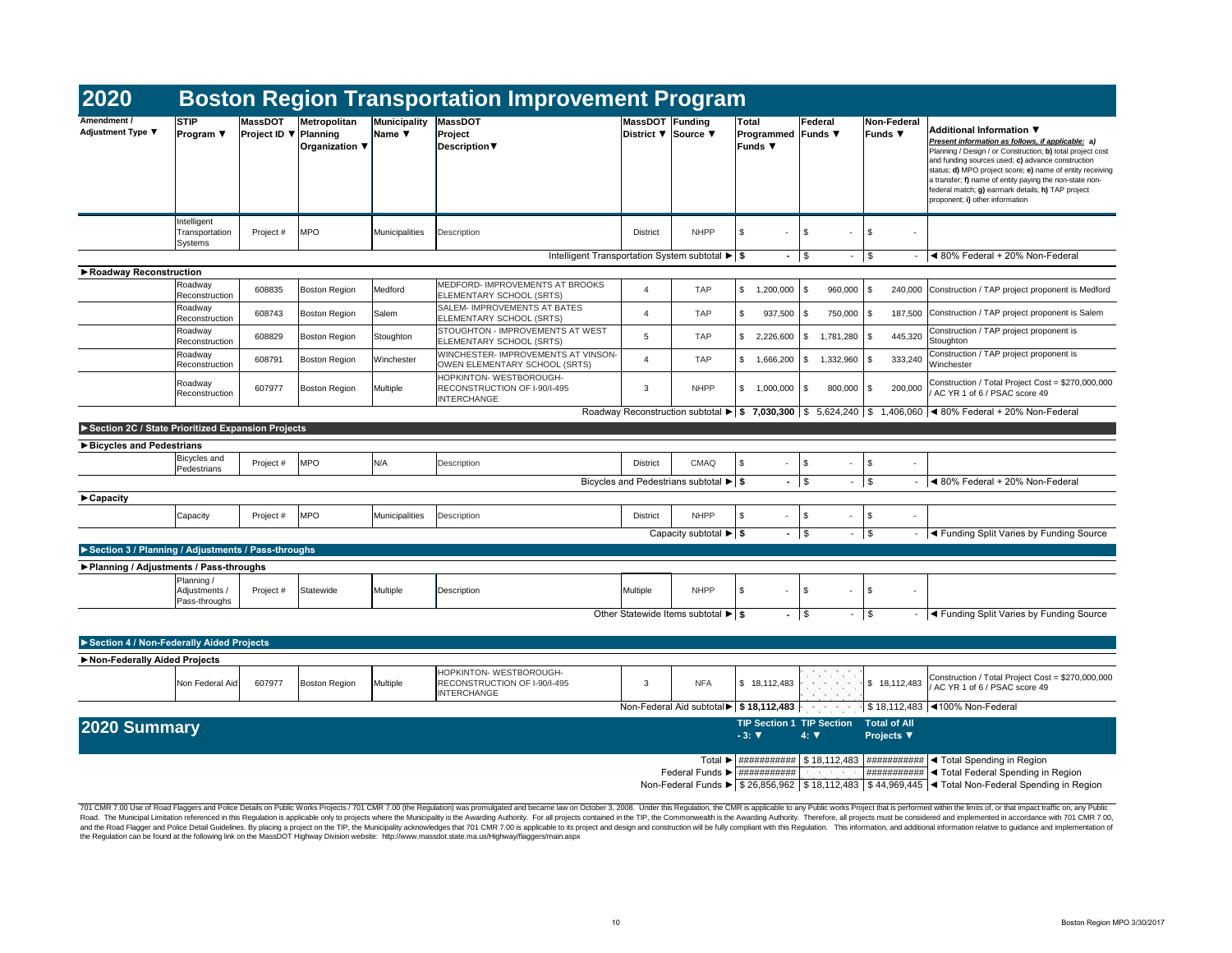| 2021                                                        |                               |                                                |                                       |                                           | <b>Boston Region Transportation Improvement Program</b>                                                                                                                                                                                                                        |                                        |                                                                                               |                                                      |                                                                           |                                            |                                                                                                                                                                                                                                                                                                                                                                                                                         |
|-------------------------------------------------------------|-------------------------------|------------------------------------------------|---------------------------------------|-------------------------------------------|--------------------------------------------------------------------------------------------------------------------------------------------------------------------------------------------------------------------------------------------------------------------------------|----------------------------------------|-----------------------------------------------------------------------------------------------|------------------------------------------------------|---------------------------------------------------------------------------|--------------------------------------------|-------------------------------------------------------------------------------------------------------------------------------------------------------------------------------------------------------------------------------------------------------------------------------------------------------------------------------------------------------------------------------------------------------------------------|
| Amendment /<br><b>Adjustment Type ▼</b>                     | <b>STIP</b><br>Program $\Psi$ | <b>MassDOT</b><br>Project ID $\nabla$ Planning | Metropolitan<br><b>Organization ▼</b> | Municipality<br>Name $\blacktriangledown$ | MassDOT<br>Project<br><b>Description</b> ▼                                                                                                                                                                                                                                     | MassDOT Funding<br>District ▼ Source ▼ |                                                                                               | <b>Total</b><br>Programmed Funds ▼<br><b>Funds ▼</b> | Federal                                                                   | <b>Non-Federal</b><br>Funds ▼              | <b>Additional Information ▼</b><br>Present information as follows, if applicable: a)<br>Planning / Design / or Construction; b) total project cost<br>and funding sources used; c) advance construction<br>status; d) MPO project score; e) name of entity receiving<br>a transfer; f) name of entity paying the non-state non-<br>federal match; g) earmark details; h) TAP project<br>proponent; i) other information |
| Section 1A / Regionally Prioritized Projects                |                               |                                                |                                       |                                           |                                                                                                                                                                                                                                                                                |                                        |                                                                                               |                                                      |                                                                           |                                            |                                                                                                                                                                                                                                                                                                                                                                                                                         |
| Regionally Prioritized Projects                             |                               |                                                |                                       |                                           |                                                                                                                                                                                                                                                                                |                                        |                                                                                               |                                                      |                                                                           |                                            |                                                                                                                                                                                                                                                                                                                                                                                                                         |
|                                                             | STIP program                  | Project #                                      | Boston                                | Municipalities                            | Description                                                                                                                                                                                                                                                                    | <b>District</b>                        | Funding                                                                                       | \$                                                   | \$<br>$\blacksquare$                                                      | \$<br>$\sim$                               |                                                                                                                                                                                                                                                                                                                                                                                                                         |
|                                                             | STIP program                  | Project #                                      | <b>Boston</b>                         | <b>Municipalities</b>                     | Description                                                                                                                                                                                                                                                                    | <b>District</b>                        | Funding                                                                                       | \$                                                   | \$                                                                        | \$<br>$\sim$                               |                                                                                                                                                                                                                                                                                                                                                                                                                         |
|                                                             | STIP program                  | Project #                                      | Boston                                | <b>Municipalities</b>                     | Description                                                                                                                                                                                                                                                                    | <b>District</b>                        | Funding                                                                                       | \$<br>$\sim$                                         | \$<br>$\overline{\phantom{a}}$                                            | \$<br>$\sim$                               |                                                                                                                                                                                                                                                                                                                                                                                                                         |
|                                                             | STIP program                  | Project #                                      | Boston                                | Municipalities                            | Description                                                                                                                                                                                                                                                                    | <b>District</b>                        | Funding                                                                                       | \$                                                   | \$<br>$\overline{\phantom{a}}$                                            | \$<br>$\sim$                               |                                                                                                                                                                                                                                                                                                                                                                                                                         |
|                                                             | STIP program                  | Project #                                      | Boston                                | Municipalities                            | Description                                                                                                                                                                                                                                                                    | <b>District</b>                        | Funding                                                                                       | \$                                                   | \$<br>$\overline{\phantom{a}}$                                            | \$<br>$\sim$                               |                                                                                                                                                                                                                                                                                                                                                                                                                         |
|                                                             |                               |                                                |                                       |                                           |                                                                                                                                                                                                                                                                                |                                        | Regionally Prioritized Projects subtotal $\blacktriangleright$ \$                             | $-1$ \$                                              |                                                                           | $\mathfrak{L}$                             | ◀ 80% Federal + 20% Non-Federal                                                                                                                                                                                                                                                                                                                                                                                         |
| Section 1A / Fiscal Constraint Analysis                     |                               |                                                |                                       |                                           |                                                                                                                                                                                                                                                                                |                                        |                                                                                               |                                                      |                                                                           |                                            |                                                                                                                                                                                                                                                                                                                                                                                                                         |
|                                                             |                               |                                                |                                       |                                           | Total Regional Federal Aid Funds Programmed ▶ \$                                                                                                                                                                                                                               |                                        |                                                                                               |                                                      | ###########   <b>◀Total</b><br>$$82,330,538$ $\blacktriangleleft$ Max STP |                                            | ########### Target Funds Available<br>\$82,330,538 STP available                                                                                                                                                                                                                                                                                                                                                        |
|                                                             |                               |                                                |                                       |                                           | Section 1A instructions: MPO Template Name) Choose Regional Name from dropdown list to populate header and MPO column;<br>Column C) Enter ID from ProjectInfo; Column E) Choose Municipality Name from dropdown list; Column H) Choose the Funding                             |                                        |                                                                                               |                                                      | \$ 4,296,710 $\blacktriangleleft$ Min. HSIP                               |                                            | $$4,296,710$ HSIP recommended not met                                                                                                                                                                                                                                                                                                                                                                                   |
|                                                             |                               |                                                |                                       |                                           | Source being used for the project - if multiple funding sources are being used enter multiple lines; Column I) Enter the total amount of<br>funds being programmed in this fiscal year and for each funding source; Column J) Federal funds autocalculates. Please verify the  |                                        |                                                                                               |                                                      |                                                                           |                                            | $$10,741,776$ < Min. CMAQ $$10,741,776$ CMAQ recommended not                                                                                                                                                                                                                                                                                                                                                            |
|                                                             |                               |                                                |                                       |                                           | amount and only change if needed for flex. Column K) Non-federal funds autocalculates. Please verify the split/match - if matching an<br>FTA flex, coordinate with Rail & Transit Division before programming; Column L) Enter Additional Information as described - please do |                                        |                                                                                               |                                                      |                                                                           |                                            | met                                                                                                                                                                                                                                                                                                                                                                                                                     |
|                                                             | not use any other format.     |                                                |                                       |                                           |                                                                                                                                                                                                                                                                                |                                        | TAP programmed $\blacktriangleright$ \ \$                                                     |                                                      | \$ 2,929,085   $\blacktriangleleft$ Min. TAP                              |                                            | $$2,929,085$ TAP recommended not met                                                                                                                                                                                                                                                                                                                                                                                    |
| Section 1B / Earmark or Discretionary Grant Funded Projects |                               |                                                |                                       |                                           | Remaining HSIP, CMAQ, and TAP Funds ###########                                                                                                                                                                                                                                |                                        |                                                                                               |                                                      |                                                                           |                                            |                                                                                                                                                                                                                                                                                                                                                                                                                         |
| Other Federal Aid                                           |                               |                                                |                                       |                                           |                                                                                                                                                                                                                                                                                |                                        |                                                                                               |                                                      |                                                                           |                                            |                                                                                                                                                                                                                                                                                                                                                                                                                         |
|                                                             | Earmark<br>Discretionary      | Project #                                      | Boston                                | Municipalities                            | Description                                                                                                                                                                                                                                                                    | <b>District</b>                        | <b>HPP</b>                                                                                    | \$                                                   | \$                                                                        | $\mathfrak{S}$<br>$\sim$                   |                                                                                                                                                                                                                                                                                                                                                                                                                         |
|                                                             | Earmark<br>Discretionary      | Project #                                      | Boston                                | Municipalities                            | Description                                                                                                                                                                                                                                                                    | <b>District</b>                        | <b>HPP</b>                                                                                    | \$                                                   | \$                                                                        | \$<br>$\blacksquare$                       |                                                                                                                                                                                                                                                                                                                                                                                                                         |
|                                                             |                               |                                                |                                       |                                           |                                                                                                                                                                                                                                                                                |                                        | Other Federal Aid subtotal $\blacktriangleright$ \$                                           | $-1$ \$                                              | $\sim$                                                                    | $\frac{1}{2}$<br>$\sim 100$                | ◀ Funding Split Varies by Funding Source                                                                                                                                                                                                                                                                                                                                                                                |
| Section 2A / State Prioritized Reliability Projects         |                               |                                                |                                       |                                           |                                                                                                                                                                                                                                                                                |                                        |                                                                                               |                                                      |                                                                           |                                            |                                                                                                                                                                                                                                                                                                                                                                                                                         |
| ▶ Bridge Program / Inspections                              |                               |                                                |                                       |                                           |                                                                                                                                                                                                                                                                                |                                        |                                                                                               |                                                      |                                                                           |                                            |                                                                                                                                                                                                                                                                                                                                                                                                                         |
|                                                             | <b>Bridge Program</b>         | Project #                                      | <b>MPO</b>                            | Municipalities                            | Description                                                                                                                                                                                                                                                                    | <b>District</b>                        | <b>NHPP</b>                                                                                   | -\$                                                  | \$<br>$\blacksquare$                                                      | \$<br>$\sim$                               |                                                                                                                                                                                                                                                                                                                                                                                                                         |
|                                                             |                               |                                                |                                       |                                           |                                                                                                                                                                                                                                                                                |                                        | Bridge Program / Inspections subtotal $\blacktriangleright$ \$                                | $\sim$                                               | \$<br>$\sim$                                                              | \$                                         | ◀ Funding Split Varies by Funding Source                                                                                                                                                                                                                                                                                                                                                                                |
| ▶ Bridge Program / Off-System                               |                               |                                                |                                       |                                           |                                                                                                                                                                                                                                                                                |                                        |                                                                                               |                                                      |                                                                           |                                            |                                                                                                                                                                                                                                                                                                                                                                                                                         |
|                                                             | <b>Bridge Program</b>         | 608637                                         | <b>Boston Region</b>                  | Maynard                                   | MAYNARD- BRIDGE REPLACMENT, M-10-006,<br>CARRYING FLORIDA ROAD OVER THE<br><b>ASSABET RIVER</b>                                                                                                                                                                                | 3                                      | $STP-BR-OFF$ \$                                                                               | 1,589,840                                            | $\frac{1}{2}$ \$ 1,271,872 \\$                                            |                                            | 317,968 Construction                                                                                                                                                                                                                                                                                                                                                                                                    |
|                                                             |                               |                                                |                                       |                                           |                                                                                                                                                                                                                                                                                |                                        | Bridge Program / Off-System subtotal $\blacktriangleright$   \$ 1,589,840   \$ 1,271,872   \$ |                                                      |                                                                           |                                            | 317,968 $\blacktriangleleft$ 80% Federal + 20% Non-Federal                                                                                                                                                                                                                                                                                                                                                              |
| Bridge Program / On-System (NHS)                            |                               |                                                |                                       |                                           | <b>VVILIVIIIVU I UIV- DRILUE REPLAUEIVIEIVI, VV-30-</b>                                                                                                                                                                                                                        |                                        |                                                                                               |                                                      |                                                                           |                                            |                                                                                                                                                                                                                                                                                                                                                                                                                         |
|                                                             | <b>Bridge Program</b>         | 608703                                         | Boston Region                         | Wilmington                                | 029 (2KV), ST 129 LOWELL STREET OVER I<br>ി റെ                                                                                                                                                                                                                                 | 4                                      | NHPP-On                                                                                       | \$16,546,880                                         | \$13,237,504                                                              | \$                                         | 3,309,376 Construction                                                                                                                                                                                                                                                                                                                                                                                                  |
|                                                             | <b>Bridge Program</b>         | 607327                                         | <b>Boston Region</b>                  | Wilmington                                | WILMINGTON- BRIDGE REPLACEMENT, W-38<br>002, ROUTE 38 (MAIN STREET) OVER THE<br><b>B&amp;M RAILROAD</b>                                                                                                                                                                        | Δ                                      | NHPP-On                                                                                       | \$10,760,960                                         |                                                                           | \$ 8,608,768   \$ 2,152,192   Construction |                                                                                                                                                                                                                                                                                                                                                                                                                         |
|                                                             | <b>Bridge Program</b>         | 604173                                         | <b>Boston Region</b>                  | Boston                                    | BOSTON- BRIDGE REHABILITATION, B-16-<br>016, NORTH WASHINGTON STREET OVER<br>THE BOSTON INNER HARBOR                                                                                                                                                                           | 6                                      | NHPP-On                                                                                       |                                                      | $$18,666,616$ $$14,933,293$ $$$                                           | 3,733,323                                  | Construction / AC Year 5 of 5, Total Cost<br>\$144,066,616                                                                                                                                                                                                                                                                                                                                                              |

| Non-Federal<br>Funds $\blacktriangledown$ | <b>Additional Information ▼</b><br>Present information as follows, if applicable: a)<br>Planning / Design / or Construction; b) total project cost<br>and funding sources used; c) advance construction<br>status; d) MPO project score; e) name of entity receiving<br>a transfer; f) name of entity paying the non-state non-<br>federal match; g) earmark details; h) TAP project<br>proponent; i) other information |
|-------------------------------------------|-------------------------------------------------------------------------------------------------------------------------------------------------------------------------------------------------------------------------------------------------------------------------------------------------------------------------------------------------------------------------------------------------------------------------|
|-------------------------------------------|-------------------------------------------------------------------------------------------------------------------------------------------------------------------------------------------------------------------------------------------------------------------------------------------------------------------------------------------------------------------------------------------------------------------------|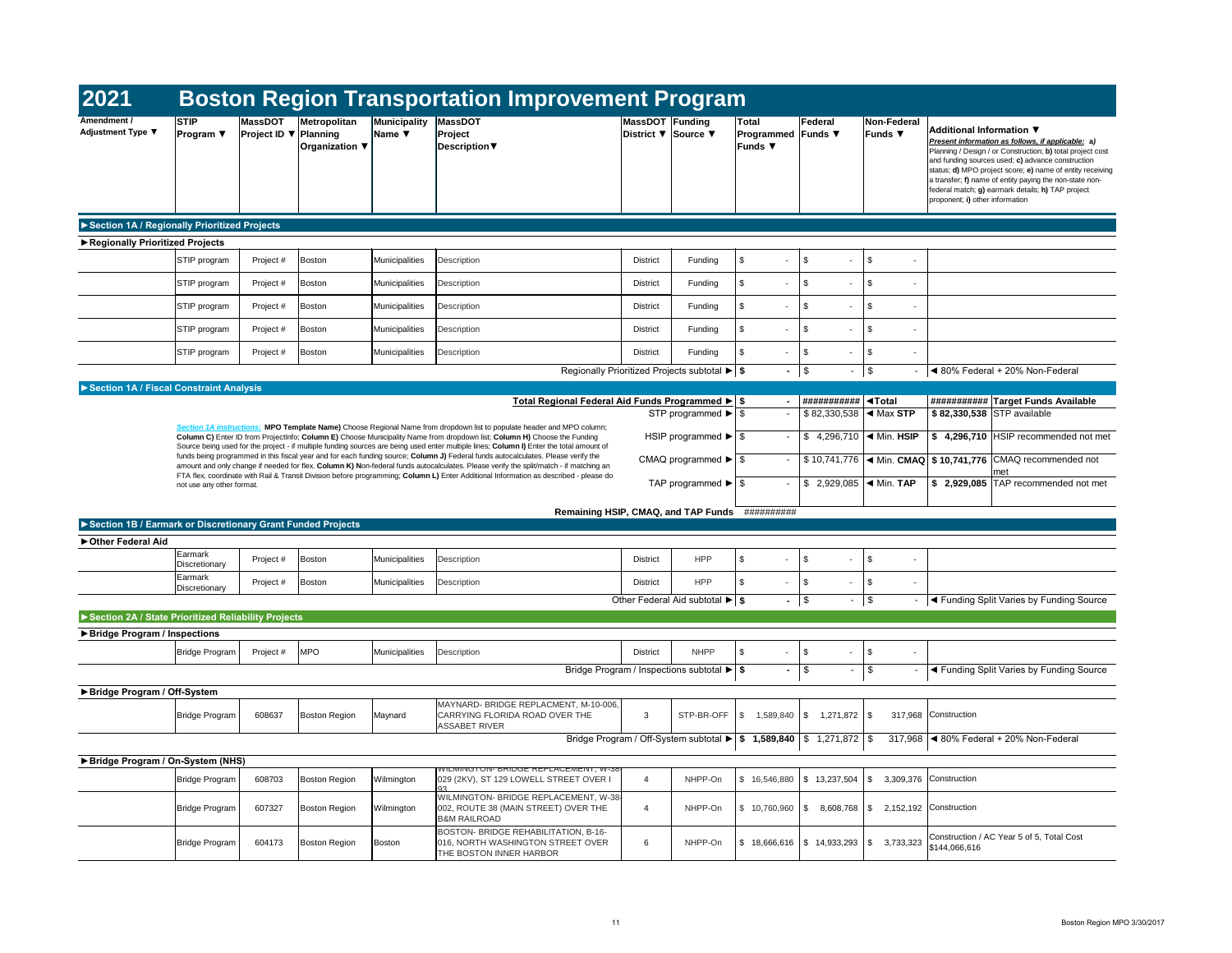| 2021                                                  |                                 |                                                |                                |                        | <b>Boston Region Transportation Improvement Program</b>                                                      |                                        |                                                        |                                               |                                            |                                           |                                                                                                                                                                                                                                                                                                                                                                                                                         |
|-------------------------------------------------------|---------------------------------|------------------------------------------------|--------------------------------|------------------------|--------------------------------------------------------------------------------------------------------------|----------------------------------------|--------------------------------------------------------|-----------------------------------------------|--------------------------------------------|-------------------------------------------|-------------------------------------------------------------------------------------------------------------------------------------------------------------------------------------------------------------------------------------------------------------------------------------------------------------------------------------------------------------------------------------------------------------------------|
| Amendment /<br><b>Adjustment Type ▼</b>               | <b>STIP</b><br><b>Program</b> ▼ | <b>MassDOT</b><br>Project ID $\nabla$ Planning | Metropolitan<br>Organization ▼ | Municipality<br>Name ▼ | MassDOT<br>Project<br>Description ▼                                                                          | MassDOT Funding<br>District ▼ Source ▼ |                                                        | Total<br><b>Programmed Funds ▼</b><br>Funds ▼ | Federal                                    | Non-Federal<br>Funds ▼                    | <b>Additional Information ▼</b><br>Present information as follows, if applicable: a)<br>Planning / Design / or Construction; b) total project cost<br>and funding sources used; c) advance construction<br>status; d) MPO project score; e) name of entity receiving<br>a transfer; f) name of entity paying the non-state non-<br>federal match; g) earmark details; h) TAP project<br>proponent; i) other information |
|                                                       |                                 |                                                |                                |                        | Bridge Program / On-System (NHS) subtotal $\blacktriangleright$   \$45,974,456   \$36,779,565   \$9,194,891  |                                        |                                                        |                                               |                                            |                                           | √ Funding Split Varies by Funding Source                                                                                                                                                                                                                                                                                                                                                                                |
| Bridge Program / On-System (Non-NHS)                  |                                 |                                                |                                |                        |                                                                                                              |                                        |                                                        |                                               |                                            |                                           |                                                                                                                                                                                                                                                                                                                                                                                                                         |
|                                                       | <b>Bridge Program</b>           | 608522                                         | <b>Boston Region</b>           | Middleton              | MIDDLETON- BRIDGE REPLACEMENT, M-20-<br>003, ROUTE 62 (MAPLE STREET) OVER<br><b>IPSWICH RIVER</b>            | 4                                      | NHPP-Off                                               | \$<br>3,933,440                               | <b>S</b><br>$3,146,752$ \\$                |                                           | 786,688 Construction                                                                                                                                                                                                                                                                                                                                                                                                    |
|                                                       | <b>Bridge Program</b>           | 608596                                         | <b>Boston Region</b>           | Essex                  | <b>ESSEX- SUPERSTRUCTURE REPLACEMENT</b><br>E-11-001 (2TV), ROUTE 133\MAIN STREET<br><b>OVER ESSEX RIVER</b> | 4                                      | NHPP-Off                                               | 4,028,000<br>-S                               | 3,222,400<br>8 S                           | 1 S                                       | 805,600 Construction                                                                                                                                                                                                                                                                                                                                                                                                    |
|                                                       | <b>Bridge Program</b>           | 608009                                         | <b>Boston Region</b>           | Boxborough             | BOXBOROUGH- BRIDGE REPLACEMENT, B-<br>18-002, ROUTE 111 OVER I-495                                           | 3                                      | NHPP-Off                                               | \$<br>5,147,500                               | 4,118,000<br>l Si                          | $\sqrt{S}$<br>1,029,500                   | Construction / AC Year 2 of 2, Total Cost<br>\$14,295,000<br>Bridge Program / On-System (Non-NHS) subtotal $\blacktriangleright$ \$ 13,108,940 \ \$ 10,487,152 \ \$ 2,621,788 \ $\blacktriangleleft$ 80% Federal + 20% Non-Federal                                                                                                                                                                                      |
|                                                       |                                 |                                                |                                |                        |                                                                                                              |                                        |                                                        |                                               |                                            |                                           |                                                                                                                                                                                                                                                                                                                                                                                                                         |
| Bridge Program / Systematic Maintenance               |                                 |                                                |                                |                        |                                                                                                              |                                        |                                                        |                                               |                                            |                                           |                                                                                                                                                                                                                                                                                                                                                                                                                         |
|                                                       | Bridge Program                  | Project #                                      | <b>MPO</b>                     | Municipalities         | Description<br>Bridge Program / Systematic Maintenance subtotal ▶ \$                                         | <b>District</b>                        | NHPP-On                                                | -\$<br>$\sim$<br>$\sim$                       | <b>S</b><br>$\sim$<br>$\sqrt[6]{3}$        | \$<br>$\sim$<br>$\boldsymbol{\mathsf{S}}$ | ◀ Funding Split Varies by Funding Source                                                                                                                                                                                                                                                                                                                                                                                |
| Interstate Pavement                                   |                                 |                                                |                                |                        |                                                                                                              |                                        |                                                        |                                               |                                            |                                           |                                                                                                                                                                                                                                                                                                                                                                                                                         |
|                                                       | Interstate<br>Pavement          | Project #                                      | <b>MPO</b>                     | Multiple               | Description                                                                                                  | <b>District</b>                        | <b>NHPP</b>                                            | - \$<br>$\sim$                                | - \$<br>$\overline{\phantom{a}}$           | \$                                        |                                                                                                                                                                                                                                                                                                                                                                                                                         |
|                                                       |                                 |                                                |                                |                        |                                                                                                              |                                        | Insterstate Pavement subtotal $\blacktriangleright$ \$ | $-1$ \$                                       | $\sim$                                     | $\vert$ \$                                | ◀ 90% Federal + 10% Non-Federal                                                                                                                                                                                                                                                                                                                                                                                         |
| Non-Interstate Pavement                               | Non-Interstate<br>Pavement      | 608493                                         | <b>Boston Region</b>           | Topsfield              | TOPSFIELD- RESURFACING AND RELATED<br><b>WORK ON ROUTE 1</b>                                                 |                                        | <b>NHPP</b>                                            | $\mathfrak{L}$<br>9,119,040                   | \$ 7,295,232   \$ 1,823,808   Construction |                                           |                                                                                                                                                                                                                                                                                                                                                                                                                         |
|                                                       | Non-Interstate<br>Pavement      | 608495                                         | <b>Boston Region</b>           | Multiple               | CONCORD- LEXINGTON- LINCOLN-<br>RESURFACING AND RELATED WORK ON<br>ROUTE 2A                                  | 4                                      | <b>NHPP</b>                                            | \$<br>$3,171,840$ \$                          | $2,537,472$ \$                             |                                           | 634,368 Construction                                                                                                                                                                                                                                                                                                                                                                                                    |
|                                                       | Non-Interstate<br>Pavement      | 608498                                         | <b>Boston Region</b>           | Multiple               | HINGHAM- WEMOUTH- BRAINTREE-<br>RESURFACING AND RELATED WORK ON<br>ROUTE 53                                  | -5                                     | <b>NHPP</b>                                            | -\$<br>7,929,600                              | $6,343,680$ \ \$<br><b>S</b>               |                                           | 1,585,920 Construction                                                                                                                                                                                                                                                                                                                                                                                                  |
|                                                       |                                 |                                                |                                |                        |                                                                                                              |                                        |                                                        |                                               |                                            |                                           | Non-Interstate Pavement subtotal $\blacktriangleright$ \$ 20,220,480 \ \$ 16,176,384 \ \$ 4,044,096 \ \ 80% Federal + 20% Non-Federal                                                                                                                                                                                                                                                                                   |
| $\triangleright$ Roadway Improvements                 |                                 |                                                |                                |                        |                                                                                                              |                                        |                                                        |                                               |                                            |                                           |                                                                                                                                                                                                                                                                                                                                                                                                                         |
|                                                       | Roadway<br>Improvements         | Project #                                      | <b>MPO</b>                     | N/A                    | Description                                                                                                  | <b>District</b>                        | <b>STP</b>                                             | -\$<br>$\sim$                                 | $\sqrt{5}$<br>$\sim$                       | \$<br>$\sim$                              |                                                                                                                                                                                                                                                                                                                                                                                                                         |
|                                                       |                                 |                                                |                                |                        |                                                                                                              |                                        |                                                        | $-1$ \$                                       | $\sim$                                     | $\sqrt{3}$                                | $\blacktriangleleft$ 80% Federal + 20% Non-Federal                                                                                                                                                                                                                                                                                                                                                                      |
| $\triangleright$ Safety Improvements                  |                                 |                                                |                                |                        |                                                                                                              |                                        |                                                        |                                               |                                            |                                           |                                                                                                                                                                                                                                                                                                                                                                                                                         |
|                                                       | Safety<br>Improvements          | Project #                                      | <b>MPO</b>                     | Multiple               | Description                                                                                                  | <b>District</b>                        | <b>STP</b>                                             | \$<br>$\sim$                                  | $\sqrt{3}$<br>$\sim$                       | \$<br>$\overline{\phantom{a}}$            |                                                                                                                                                                                                                                                                                                                                                                                                                         |
|                                                       |                                 |                                                |                                |                        |                                                                                                              |                                        | Safety Improvements subtotal $\blacktriangleright$ \$  | $-$ \$                                        | $\sim$                                     | $\sqrt{3}$                                | √ Funding Split Varies by Funding Source                                                                                                                                                                                                                                                                                                                                                                                |
| Section 2B / State Prioritized Modernization Projects |                                 |                                                |                                |                        |                                                                                                              |                                        |                                                        |                                               |                                            |                                           |                                                                                                                                                                                                                                                                                                                                                                                                                         |
| ADA Retrofits                                         |                                 |                                                |                                |                        |                                                                                                              |                                        |                                                        |                                               |                                            |                                           |                                                                                                                                                                                                                                                                                                                                                                                                                         |
|                                                       | <b>ADA Retrofits</b>            | Project #                                      | Statewide                      | Multiple               | Description                                                                                                  | $\boldsymbol{\Lambda}$                 | <b>STP</b>                                             | -\$<br>$\sim$                                 | $\sqrt{5}$<br>$\overline{\phantom{a}}$     | \$                                        |                                                                                                                                                                                                                                                                                                                                                                                                                         |
|                                                       |                                 |                                                |                                |                        |                                                                                                              |                                        | ADA Retrofits subtotal $\blacktriangleright$ \$        | $-1$ \$                                       | $\sim$                                     | $\vert$ \$                                | $\blacktriangleleft$ 80% Federal + 20% Non-Federal                                                                                                                                                                                                                                                                                                                                                                      |
| Intersection Improvements                             |                                 |                                                |                                |                        | <u> MARLDURUUGH- IMPRUVEMENTS AT</u>                                                                         |                                        |                                                        |                                               |                                            |                                           |                                                                                                                                                                                                                                                                                                                                                                                                                         |
|                                                       | Intersection<br>Improvements    | 608566                                         | <b>Boston Region</b>           | Marlborough            | ROUTE 20 (EAST MAIN STREET) AT CURTIS<br><b>SUMERVILLE- SIGNAL AND INTERSECTION</b>                          | 3                                      | <b>HSIP</b>                                            | \$<br>2,784,000                               | $2,505,600$ \\$<br>-\$                     |                                           | 278,400 Construction / PSAC score 51.5                                                                                                                                                                                                                                                                                                                                                                                  |
|                                                       | Intersection<br>Improvements    | 608562                                         | <b>Boston Region</b>           | Somerville             | IMPROVEMENT ON I-93 AT MYSTIC AVENUE<br>AND MCGRATH HIGHWAY (TOP 200 CRASH                                   | $\boldsymbol{\Lambda}$                 | <b>HSIP</b>                                            | \$<br>$2,784,000$ \ \$                        | $2,505,600$ \\$                            |                                           | 278,400 Construction / PSAC score 68                                                                                                                                                                                                                                                                                                                                                                                    |
|                                                       | Intersection<br>Improvements    | 607342                                         | Boston Region                  | Milton                 | MILTON- INTERSECTION & SIGNAL<br>IMPROVEMENTS @ ROUTE 28 (RANDOLPH<br><b>AVENUE) &amp; CHICKATAWBUT ROAD</b> | 6                                      | <b>HSIP</b>                                            | $\sqrt{5}$<br>$1,531,200$ \$                  | $1,378,080$ \$                             |                                           | 153,120 Construction / PSAC score 43                                                                                                                                                                                                                                                                                                                                                                                    |

|      | Non-Federal<br>Funds $\blacktriangledown$ | Additional Information ▼<br>Present information as follows, if applicable: a)<br>Planning / Design / or Construction; b) total project cost<br>and funding sources used; c) advance construction<br>status; d) MPO project score; e) name of entity receiving<br>a transfer; f) name of entity paying the non-state non-<br>federal match; g) earmark details; h) TAP project<br>proponent; i) other information |
|------|-------------------------------------------|------------------------------------------------------------------------------------------------------------------------------------------------------------------------------------------------------------------------------------------------------------------------------------------------------------------------------------------------------------------------------------------------------------------|
| .565 | 9,194,891                                 | ◀ Funding Split Varies by Funding Source                                                                                                                                                                                                                                                                                                                                                                         |

| 6.752 | \$. | 786,688   | Construction                                              |
|-------|-----|-----------|-----------------------------------------------------------|
| 2,400 | \$  | 805,600   | Construction                                              |
| 8.000 | \$  | 1,029,500 | Construction / AC Year 2 of 2, Total Cost<br>\$14.295.000 |
| 152ء, |     |           | $$2,621,788$ < 80% Federal + 20% Non-Federal              |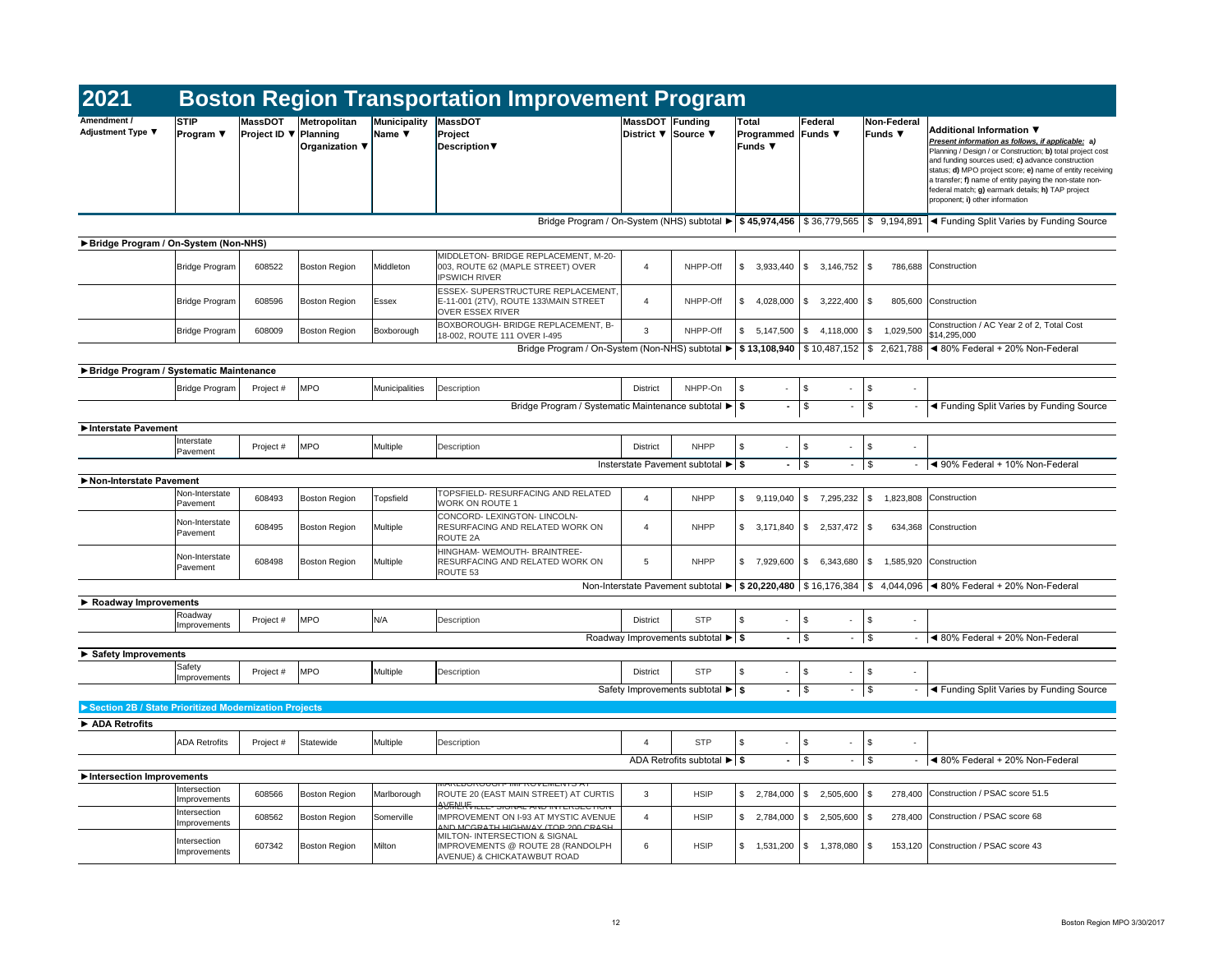|       | Funds $\blacktriangledown$ | Non-Federal | Additional Information ▼<br>Present information as follows, if applicable: a)<br>Planning / Design / or Construction; b) total project cost<br>and funding sources used; c) advance construction<br>status; <b>d)</b> MPO project score; <b>e)</b> name of entity receiving<br>a transfer; f) name of entity paying the non-state non-<br>federal match; <b>g)</b> earmark details; <b>h)</b> TAP project<br>proponent; i) other information |
|-------|----------------------------|-------------|----------------------------------------------------------------------------------------------------------------------------------------------------------------------------------------------------------------------------------------------------------------------------------------------------------------------------------------------------------------------------------------------------------------------------------------------|
| 5.600 | \$                         | 278,400     | Construction / PSAC score 55                                                                                                                                                                                                                                                                                                                                                                                                                 |
| .880  | \$                         | 988.320     | ◀ Funding Split Varies by Funding Source                                                                                                                                                                                                                                                                                                                                                                                                     |

| 2021                                               |                                              |                                                |                                                   |                                           | <b>Boston Region Transportation Improvement Program</b>                                                          |                                               |                                                               |                                                      |                                                                                             |                                          |                                                                                                                                                                                                                                                                                                                                                                                                                      |
|----------------------------------------------------|----------------------------------------------|------------------------------------------------|---------------------------------------------------|-------------------------------------------|------------------------------------------------------------------------------------------------------------------|-----------------------------------------------|---------------------------------------------------------------|------------------------------------------------------|---------------------------------------------------------------------------------------------|------------------------------------------|----------------------------------------------------------------------------------------------------------------------------------------------------------------------------------------------------------------------------------------------------------------------------------------------------------------------------------------------------------------------------------------------------------------------|
| Amendment /<br>Adjustment Type ▼                   | <b>STIP</b><br>Program $\Psi$                | <b>MassDOT</b><br><b>Project ID ▼ Planning</b> | Metropolitan<br>Organization $\blacktriangledown$ | Municipality<br>Name $\blacktriangledown$ | <b>MassDOT</b><br>Project<br><b>Description</b> ▼                                                                | <b>MassDOT Funding</b><br>District ▼ Source ▼ |                                                               | <b>Total</b><br>Programmed Funds ▼<br><b>Funds ▼</b> | Federal                                                                                     | <b>Non-Federal</b><br><b>Funds ▼</b>     | <b>Additional Information ▼</b><br>Present information as follows, if applicable: a)<br>Planning / Design / or Construction; b) total project cos<br>and funding sources used; c) advance construction<br>status; d) MPO project score; e) name of entity receivi<br>a transfer; f) name of entity paying the non-state non-<br>federal match; g) earmark details; h) TAP project<br>proponent; i) other information |
|                                                    | Intersection<br>Improvements                 | 608569                                         | Boston Region                                     | Quincy                                    | QUINCY- INTERSECTION IMPROVEMENTS<br>AT ROUTE 3A (SOUTHERN ARTERY) AND<br><b>BROAD STREET</b>                    | 6                                             | <b>HSIP</b>                                                   | 2,784,000                                            | \$<br>2,505,600                                                                             | 278,400<br><b>S</b>                      | Construction / PSAC score 55                                                                                                                                                                                                                                                                                                                                                                                         |
|                                                    |                                              |                                                |                                                   |                                           |                                                                                                                  |                                               |                                                               |                                                      | Intersection Improvements subtotal $\blacktriangleright$   \$ 9,883,200   \$ 8,894,880   \$ |                                          | 988,320   < Funding Split Varies by Funding Source                                                                                                                                                                                                                                                                                                                                                                   |
| Intelligent Transportation Systems                 | mtemgent                                     |                                                |                                                   |                                           |                                                                                                                  |                                               |                                                               |                                                      |                                                                                             |                                          |                                                                                                                                                                                                                                                                                                                                                                                                                      |
|                                                    | Transportation                               | Project #                                      | <b>MPO</b>                                        | Municipalities                            | Description                                                                                                      | <b>District</b>                               | <b>NHPP</b>                                                   | \$<br>$\sim$                                         | \$<br>$\sim$                                                                                | $\sqrt[6]{3}$<br>$\blacksquare$          |                                                                                                                                                                                                                                                                                                                                                                                                                      |
|                                                    | Systame                                      |                                                |                                                   |                                           | Intelligent Transportation System subtotal $\blacktriangleright$ \$                                              |                                               |                                                               |                                                      | $-1$ \$                                                                                     | $-$ \$                                   | $\blacktriangleleft$ 80% Federal + 20% Non-Federal                                                                                                                                                                                                                                                                                                                                                                   |
| ▶ Roadway Reconstruction                           |                                              |                                                |                                                   |                                           |                                                                                                                  |                                               |                                                               |                                                      |                                                                                             |                                          |                                                                                                                                                                                                                                                                                                                                                                                                                      |
|                                                    | Roadway<br>Reconstruction                    | 607901                                         | Boston Region                                     | Dedham                                    | <b>DEDHAM- PEDESTRIAN IMPROVEMENTS</b><br>ALONG ELM STREET & RUSTCRAFT ROAD<br><b>CORRIDORS</b>                  | 6                                             | <b>CMAQ</b>                                                   | \$<br>2,581,113                                      | $2,064,890$ \\$<br><b>\$</b>                                                                | 516,223                                  | Construction / PSAC score 51.25                                                                                                                                                                                                                                                                                                                                                                                      |
|                                                    | Roadway<br>Reconstruction                    | 607977                                         | <b>Boston Region</b>                              | Multiple                                  | HOPKINTON- WESTBOROUGH-<br>RECONSTRUCTION OF I-90/I-495<br><b>INTERCHANGE</b>                                    | 3                                             | <b>NHPP</b>                                                   | \$37,500,000                                         | $\frac{1}{2}$ 30,000,000                                                                    | <b>S</b><br>7,500,000                    | Construction / Total Project Cost = \$270,000,00<br>AC YR 2 of 6 / PSAC score 49                                                                                                                                                                                                                                                                                                                                     |
|                                                    |                                              |                                                |                                                   |                                           |                                                                                                                  |                                               |                                                               |                                                      |                                                                                             |                                          | Roadway Reconstruction subtotal $\blacktriangleright$   \$ 40,081,113   \$ 32,064,890   \$ 8,016,223   $\blacktriangleleft$ 80% Federal + 20% Non-Federal                                                                                                                                                                                                                                                            |
| Section 2C / State Prioritized Expansion Projects  |                                              |                                                |                                                   |                                           |                                                                                                                  |                                               |                                                               |                                                      |                                                                                             |                                          |                                                                                                                                                                                                                                                                                                                                                                                                                      |
| Bicycles and Pedestrians                           |                                              |                                                |                                                   |                                           |                                                                                                                  |                                               |                                                               |                                                      |                                                                                             |                                          |                                                                                                                                                                                                                                                                                                                                                                                                                      |
|                                                    | Bicycles and<br>Pedestrians                  | 607329                                         | Boston Region                                     | Multiple                                  | WAKEFIELD- LYNNFIELD- RAIL TRAIL<br><b>EXTENSION, FROM THE GALVIN MIDDLE</b><br>SCHOOL TO LYNNFIELD/PEABODY T.L. | $\overline{4}$                                | <b>CMAQ</b>                                                   | \$<br>7,084,000                                      | \$<br>$5,667,200$ \\$                                                                       |                                          | 1,416,800 Construction / PSAC score 32.5                                                                                                                                                                                                                                                                                                                                                                             |
|                                                    |                                              |                                                |                                                   |                                           |                                                                                                                  |                                               |                                                               |                                                      |                                                                                             |                                          | Bicycles and Pedestrians subtotal $\triangleright$   \$ 7,084,000   \$ 5,667,200   \$ 1,416,800   $\triangleleft$ 80% Federal + 20% Non-Federal                                                                                                                                                                                                                                                                      |
| $\blacktriangleright$ Capacity                     |                                              |                                                |                                                   |                                           |                                                                                                                  |                                               |                                                               |                                                      |                                                                                             |                                          |                                                                                                                                                                                                                                                                                                                                                                                                                      |
|                                                    | Capacity                                     | Project #                                      | <b>MPO</b>                                        | Municipalities                            | Description                                                                                                      | <b>District</b>                               | <b>CMAQ</b>                                                   | \$<br>$\sim$                                         | \$<br>$\sim$                                                                                | $\sqrt[6]{3}$                            |                                                                                                                                                                                                                                                                                                                                                                                                                      |
|                                                    |                                              |                                                |                                                   |                                           |                                                                                                                  |                                               | Capacity subtotal $\blacktriangleright$ $\blacktriangleright$ |                                                      | $-1$ \$                                                                                     | $-$ \$                                   | √ Funding Split Varies by Funding Source                                                                                                                                                                                                                                                                                                                                                                             |
| Section 3 / Planning / Adjustments / Pass-throughs |                                              |                                                |                                                   |                                           |                                                                                                                  |                                               |                                                               |                                                      |                                                                                             |                                          |                                                                                                                                                                                                                                                                                                                                                                                                                      |
| ▶ Planning / Adjustments / Pass-throughs           |                                              |                                                |                                                   |                                           |                                                                                                                  |                                               |                                                               |                                                      |                                                                                             |                                          |                                                                                                                                                                                                                                                                                                                                                                                                                      |
|                                                    | Planning /<br>Adjustments /<br>Pass-throughs | Project #                                      | Statewide                                         | Multiple                                  | <b>ABP GANS Repayment</b>                                                                                        | Multiple                                      | <b>NHPP</b>                                                   | \$<br>$\sim$                                         | \$<br>$\sim$                                                                                | \$<br>$\overline{\phantom{0}}$           |                                                                                                                                                                                                                                                                                                                                                                                                                      |
|                                                    |                                              |                                                |                                                   |                                           |                                                                                                                  |                                               | Other Statewide Items subtotal $\blacktriangleright$   \$     |                                                      | $-1$ \$                                                                                     | $-$ \$<br>$\sim$                         | I < Funding Split Varies by Funding Source                                                                                                                                                                                                                                                                                                                                                                           |
| Section 4 / Non-Federally Aided Projects           |                                              |                                                |                                                   |                                           |                                                                                                                  |                                               |                                                               |                                                      |                                                                                             |                                          |                                                                                                                                                                                                                                                                                                                                                                                                                      |
| Non-Federally Aided Projects                       |                                              |                                                |                                                   |                                           |                                                                                                                  |                                               |                                                               |                                                      |                                                                                             |                                          |                                                                                                                                                                                                                                                                                                                                                                                                                      |
|                                                    | Non Federal Aid                              | 607977                                         | Boston Region                                     | Multiple                                  | HOPKINTON- WESTBOROUGH-<br>RECONSTRUCTION OF I-90/I-495<br><b>INTERCHANGE</b>                                    | 3                                             | <b>NFA</b>                                                    | \$18,112,483                                         | <b>All Controllers</b><br>the company of the<br><b>A CONTRACTOR</b>                         | \$18,112,483                             | Construction / Total Project Cost = \$270,000,00<br>/ AC YR 2 of 6 / PSAC score 49                                                                                                                                                                                                                                                                                                                                   |
|                                                    |                                              |                                                |                                                   |                                           |                                                                                                                  |                                               |                                                               | Non-Federal Aid subtotal ▶ \$ 18,112,483             | the company of the                                                                          |                                          | \$18,112,483 4100% Non-Federal                                                                                                                                                                                                                                                                                                                                                                                       |
| 2021 Summary                                       |                                              |                                                |                                                   |                                           |                                                                                                                  |                                               |                                                               | $-3: \nabla$                                         | <b>TIP Section 1 TIP Section</b><br>$4: \nabla$                                             | <b>Total of All</b><br><b>Projects ▼</b> |                                                                                                                                                                                                                                                                                                                                                                                                                      |
|                                                    |                                              |                                                |                                                   |                                           |                                                                                                                  |                                               |                                                               |                                                      |                                                                                             |                                          | Total $\blacktriangleright$   ############   \$ 18,112,483   ############   < Total Spending in Region<br>Federal Funds $\blacktriangleright$   $\#$ ##############   $\#$ Total Federal Spending in Region<br>Non-Federal Funds $\blacktriangleright$ \$ 26,600,086 \ \$ 18,112,483 \ \$ 44,712,569 \ Total Non-Federal Spending in Region                                                                          |

| 7,200 ∣\$ |  | 1,416,800 Construction / PSAC score 32.5               |
|-----------|--|--------------------------------------------------------|
|           |  | 7,200   \$ 1,416,800   ◀ 80% Federal + 20% Non-Federal |
|           |  |                                                        |
|           |  |                                                        |
|           |  | ◀ Funding Split Varies by Funding Source               |

| $\mathbf{3}$ | <b>NFA</b>                  | 18,112,483<br>\$                                   |              | 18,112,483<br>\$                         | Construction / Total Project Cost = \$270,000,000<br>/ AC YR 2 of 6 / PSAC score 49 |
|--------------|-----------------------------|----------------------------------------------------|--------------|------------------------------------------|-------------------------------------------------------------------------------------|
|              | Federal Aid subtotal >      | \$18,112,483                                       | a sa sa sa   |                                          | $$18,112,483$ < 100% Non-Federal                                                    |
|              |                             | <b>TIP Section 1 TIP Section</b><br>$-3:$ $\nabla$ | $4: \nabla$  | <b>Total of All</b><br><b>Projects ▼</b> |                                                                                     |
|              |                             |                                                    |              |                                          |                                                                                     |
|              | Total $\blacktriangleright$ | ###########                                        | \$18,112,483 | ###########                              | ◀ Total Spending in Region                                                          |
|              | Federal Funds ▶             | ###########                                        |              | ###########                              | ◀ Total Federal Spending in Region                                                  |
|              | Non-Federal Funds ▶         | \$26,600,086                                       | \$18,112,483 | \$44,712,569                             | ◀ Total Non-Federal Spending in Region                                              |

|       | \$              |                                                                                     |
|-------|-----------------|-------------------------------------------------------------------------------------|
|       | \$              | ◀ 80% Federal + 20% Non-Federal                                                     |
|       |                 |                                                                                     |
| 4.890 | \$<br>516.223   | Construction / PSAC score 51.25                                                     |
| 0.000 | \$<br>7,500,000 | Construction / Total Project Cost = \$270,000,000<br>/ AC YR 2 of 6 / PSAC score 49 |
| l,890 | \$              | 8,016,223 $\blacktriangleleft$ 80% Federal + 20% Non-Federal                        |

| Multiple | <b>NHPP</b>                                                                   |  |   |     |                                                       |
|----------|-------------------------------------------------------------------------------|--|---|-----|-------------------------------------------------------|
|          | Other Statewide Items subtotal $\blacktriangleright$ $\blacktriangleright$ \$ |  | ъ | - 5 | <sup>1</sup> ◀ Funding Split Varies by Funding Source |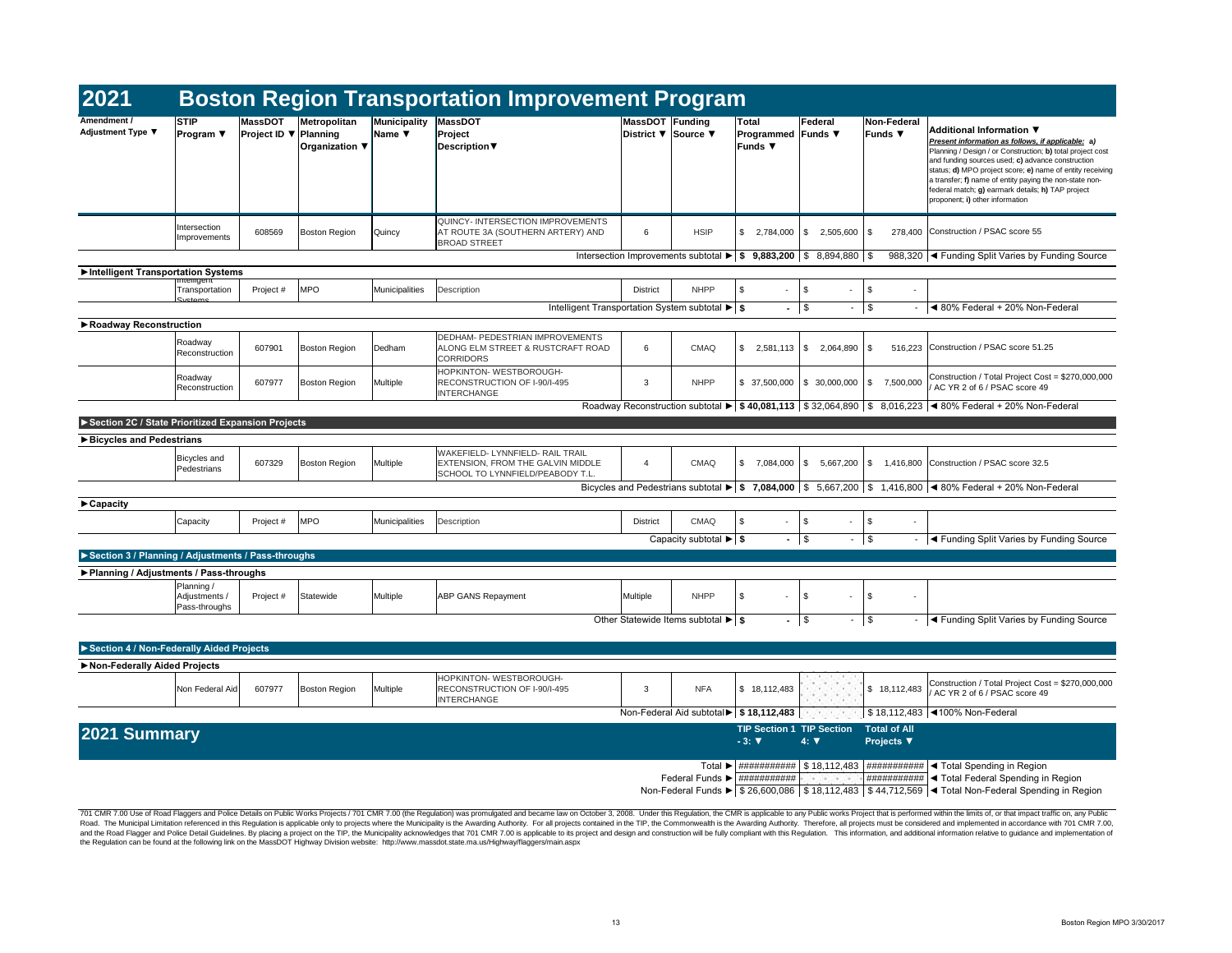| 2022                                                        |                                                    |                                       |                                                          |                                                  |                                                   | <b>Boston Region Transportation Improvement Program</b>                                                                                                                                                                                                                             |                                               |                                                                                      |                                       |                        |                      |                                                                                        |                                                                                                                                                                                                                                                                                                                                                                                                                  |
|-------------------------------------------------------------|----------------------------------------------------|---------------------------------------|----------------------------------------------------------|--------------------------------------------------|---------------------------------------------------|-------------------------------------------------------------------------------------------------------------------------------------------------------------------------------------------------------------------------------------------------------------------------------------|-----------------------------------------------|--------------------------------------------------------------------------------------|---------------------------------------|------------------------|----------------------|----------------------------------------------------------------------------------------|------------------------------------------------------------------------------------------------------------------------------------------------------------------------------------------------------------------------------------------------------------------------------------------------------------------------------------------------------------------------------------------------------------------|
| Amendment /<br><b>Adjustment Type ▼</b>                     | <b>STIP</b><br><b>Program</b> $\blacktriangledown$ | <b>MassDOT</b><br><b>Project ID</b> ▼ | <b>Metropolitan</b><br>Planning<br>Organization $\nabla$ | <b>Municipality</b><br>Name $\blacktriangledown$ | <b>MassDOT</b><br>Project<br><b>Description</b> ▼ |                                                                                                                                                                                                                                                                                     | <b>MassDOT</b> Funding<br>District ▼ Source ▼ |                                                                                      | Total<br>Programmed<br><b>Funds ▼</b> | Federal<br>Funds ▼     |                      | <b>Non-Federal</b><br>Funds ▼                                                          | Additional Information ▼<br><b>Present information as</b><br>follows, if applicable: a) Planning / Design / or Construction; b) total project cost and funding<br>sources used; c) advance construction status; d) MPO project score; e) name of entity receiving<br>a transfer; f) name of entity paying the non-state non-federal match; g) earmark details; h) TAP<br>project proponent; i) other information |
| Section 1A / Regionally Prioritized Projects                |                                                    |                                       |                                                          |                                                  |                                                   |                                                                                                                                                                                                                                                                                     |                                               |                                                                                      |                                       |                        |                      |                                                                                        |                                                                                                                                                                                                                                                                                                                                                                                                                  |
| Regionally Prioritized Projects                             |                                                    |                                       |                                                          |                                                  |                                                   |                                                                                                                                                                                                                                                                                     |                                               |                                                                                      |                                       |                        |                      |                                                                                        |                                                                                                                                                                                                                                                                                                                                                                                                                  |
|                                                             | STIP program                                       | Project #                             | Boston                                                   | Municipalities                                   | Description                                       |                                                                                                                                                                                                                                                                                     | <b>District</b>                               | Funding                                                                              | -\$                                   | $-1$ \$                | $\sim$               | \$<br>$\overline{\phantom{a}}$                                                         |                                                                                                                                                                                                                                                                                                                                                                                                                  |
|                                                             | STIP program                                       | Project #                             | <b>Boston</b>                                            | Municipalities                                   | Description                                       |                                                                                                                                                                                                                                                                                     | <b>District</b>                               | Funding                                                                              | - \$                                  | l \$                   |                      | \$.                                                                                    |                                                                                                                                                                                                                                                                                                                                                                                                                  |
|                                                             | STIP program                                       | Project#                              | <b>Boston</b>                                            | Municipalities                                   | Description                                       |                                                                                                                                                                                                                                                                                     | <b>District</b>                               | Funding                                                                              | \$<br>$\sim$                          | l \$                   |                      | \$                                                                                     |                                                                                                                                                                                                                                                                                                                                                                                                                  |
|                                                             | STIP program                                       | Project#                              | <b>Boston</b>                                            | Municipalities                                   | Description                                       |                                                                                                                                                                                                                                                                                     | <b>District</b>                               | Funding                                                                              | - \$                                  | $-1$ \$                |                      | \$                                                                                     |                                                                                                                                                                                                                                                                                                                                                                                                                  |
|                                                             | STIP program                                       | Project #                             | <b>Boston</b>                                            | Municipalities                                   | Description                                       |                                                                                                                                                                                                                                                                                     | <b>District</b>                               | Funding                                                                              | - \$                                  | $\mathsf{S}$<br>$\sim$ | $\sim$               | \$<br>$\overline{\phantom{a}}$                                                         |                                                                                                                                                                                                                                                                                                                                                                                                                  |
|                                                             |                                                    |                                       |                                                          |                                                  |                                                   |                                                                                                                                                                                                                                                                                     |                                               | Regionally Prioritized Projects subtotal $\blacktriangleright$ $\blacktriangleright$ | $\blacksquare$                        | $\frac{1}{3}$          | $\sim$               | $\boldsymbol{\mathsf{S}}$                                                              | 1 4 80% Federal + 20% Non-Federal                                                                                                                                                                                                                                                                                                                                                                                |
| Section 1A / Fiscal Constraint Analysis                     |                                                    |                                       |                                                          |                                                  |                                                   |                                                                                                                                                                                                                                                                                     |                                               |                                                                                      |                                       |                        |                      |                                                                                        |                                                                                                                                                                                                                                                                                                                                                                                                                  |
|                                                             |                                                    |                                       |                                                          |                                                  |                                                   | Total Regional Federal Aid Funds Programmed ▶   \$                                                                                                                                                                                                                                  |                                               | STP programmed $\blacktriangleright$ $\mid$ \$                                       | $\sim$                                |                        | ###########   ◀Total | $\frac{1}{2}$ \$ 83,572,288 $\blacktriangleleft$ Max STP                               | 101,539,859 Target Funds Available<br>\$<br>\$<br>83,572,288 STP available                                                                                                                                                                                                                                                                                                                                       |
|                                                             |                                                    |                                       |                                                          |                                                  |                                                   | Section 1A instructions: MPO Template Name) Choose Regional Name from dropdown list to populate header and MPO column;                                                                                                                                                              |                                               |                                                                                      |                                       |                        |                      |                                                                                        |                                                                                                                                                                                                                                                                                                                                                                                                                  |
|                                                             |                                                    |                                       |                                                          |                                                  |                                                   | Column C) Enter ID from ProjectInfo; Column E) Choose Municipality Name from dropdown list; Column H) Choose the Funding Source<br>being used for the project - if multiple funding sources are being used enter multiple lines; Column I) Enter the total amount of funds being    |                                               |                                                                                      | $\sim$                                |                        |                      | $\frac{1}{3}$ 4,296,710 $\sim$ Min. HSIP $\frac{1}{3}$                                 | 4,296,710 HSIP recommended not met                                                                                                                                                                                                                                                                                                                                                                               |
|                                                             |                                                    |                                       |                                                          |                                                  |                                                   | programmed in this fiscal year and for each funding source; Column J) Federal funds autocalculates. Please verify the amount and only<br>change if needed for flex. Column K) Non-federal funds autocalculates. Please verify the split/match - if matching an FTA flex, coordinate |                                               | CMAQ programmed $\blacktriangleright$ $\mid$ \$                                      |                                       |                        |                      | $\sqrt{$}10,741,776$ < Min. CMAQ $\sqrt{$}$                                            | 10,741,776 CMAQ recommended not                                                                                                                                                                                                                                                                                                                                                                                  |
|                                                             | format.                                            |                                       |                                                          |                                                  |                                                   | with Rail & Transit Division before programming; Column L) Enter Additional Information as described - please do not use any other                                                                                                                                                  |                                               | TAP programmed $\blacktriangleright$ $\mid$ \$                                       |                                       |                        |                      | $\frac{1}{2}$ , 2,929,085 $\blacktriangleleft$ Min. TAP                                | 2,929,085 TAP recommended not met<br>-\$                                                                                                                                                                                                                                                                                                                                                                         |
|                                                             |                                                    |                                       |                                                          |                                                  |                                                   |                                                                                                                                                                                                                                                                                     |                                               | Remaining HSIP, CMAQ, and TAP Funds ###########                                      |                                       |                        |                      |                                                                                        |                                                                                                                                                                                                                                                                                                                                                                                                                  |
| Section 1B / Earmark or Discretionary Grant Funded Projects |                                                    |                                       |                                                          |                                                  |                                                   |                                                                                                                                                                                                                                                                                     |                                               |                                                                                      |                                       |                        |                      |                                                                                        |                                                                                                                                                                                                                                                                                                                                                                                                                  |
| Other Federal Aid                                           |                                                    |                                       |                                                          |                                                  |                                                   |                                                                                                                                                                                                                                                                                     |                                               |                                                                                      |                                       |                        |                      |                                                                                        |                                                                                                                                                                                                                                                                                                                                                                                                                  |
|                                                             | Earmark<br>Discretionary                           | Project#                              | Boston                                                   | Municipalities                                   | Description                                       |                                                                                                                                                                                                                                                                                     | <b>District</b>                               | <b>HPP</b>                                                                           | \$                                    | $1$ \$<br>$\sim$       | $\sim$               | \$<br>$\overline{\phantom{a}}$                                                         |                                                                                                                                                                                                                                                                                                                                                                                                                  |
|                                                             | Earmark<br>Discretionary                           | Project #                             | <b>Boston</b>                                            | Municipalities                                   | Description                                       |                                                                                                                                                                                                                                                                                     | <b>District</b>                               | <b>HPP</b>                                                                           | \$<br>$\sim$                          | l \$                   |                      | \$<br>$\overline{\phantom{a}}$                                                         |                                                                                                                                                                                                                                                                                                                                                                                                                  |
|                                                             |                                                    |                                       |                                                          |                                                  |                                                   |                                                                                                                                                                                                                                                                                     |                                               | Other Federal Aid subtotal $\blacktriangleright$ $\mid$ \$                           |                                       | $-1$ \$                |                      | $-$ \$<br>$\sim$                                                                       | ↓ Funding Split Varies by Funding Source                                                                                                                                                                                                                                                                                                                                                                         |
| Section 2A / State Prioritized Reliability Projects         |                                                    |                                       |                                                          |                                                  |                                                   |                                                                                                                                                                                                                                                                                     |                                               |                                                                                      |                                       |                        |                      |                                                                                        |                                                                                                                                                                                                                                                                                                                                                                                                                  |
| ▶ Bridge Program / Inspections                              |                                                    |                                       |                                                          |                                                  |                                                   |                                                                                                                                                                                                                                                                                     |                                               |                                                                                      |                                       |                        |                      |                                                                                        |                                                                                                                                                                                                                                                                                                                                                                                                                  |
|                                                             | Bridge Program                                     | Project#                              | Statewide                                                | Multiple                                         | Description                                       |                                                                                                                                                                                                                                                                                     | Multiple                                      | <b>NHPP</b>                                                                          | \$                                    | $-$ \$                 | $\sim$               | \$<br>$\overline{\phantom{a}}$                                                         |                                                                                                                                                                                                                                                                                                                                                                                                                  |
|                                                             |                                                    |                                       |                                                          |                                                  |                                                   |                                                                                                                                                                                                                                                                                     |                                               | Bridge Program / Inspections subtotal $\blacktriangleright$   \$                     | $\blacksquare$                        | $\sqrt{3}$             | $\sim$               | $\mathfrak{S}$                                                                         | $\blacktriangleleft$ Funding Split Varies by Funding Source                                                                                                                                                                                                                                                                                                                                                      |
| ▶ Bridge Program / Off-System                               | Bridge Program                                     | Project#                              | <b>MPO</b>                                               | N/A                                              | Description                                       |                                                                                                                                                                                                                                                                                     | <b>District</b>                               | STP-BR-OFF \$                                                                        |                                       |                        | $\sim$               | \$                                                                                     |                                                                                                                                                                                                                                                                                                                                                                                                                  |
|                                                             |                                                    |                                       |                                                          |                                                  |                                                   |                                                                                                                                                                                                                                                                                     |                                               | Bridge Program / Off-System subtotal > \$                                            | $\blacksquare$                        | $\sqrt{S}$             |                      | $\mathfrak{S}$                                                                         | 1 480% Federal + 20% Non-Federal                                                                                                                                                                                                                                                                                                                                                                                 |
| ▶ Bridge Program / On-System (NHS)                          |                                                    |                                       |                                                          |                                                  |                                                   |                                                                                                                                                                                                                                                                                     |                                               |                                                                                      |                                       |                        |                      |                                                                                        |                                                                                                                                                                                                                                                                                                                                                                                                                  |
|                                                             |                                                    |                                       |                                                          |                                                  |                                                   | BOSTON- SUPERSTRUCTURE REPAIRS ON B-                                                                                                                                                                                                                                                |                                               |                                                                                      |                                       |                        |                      |                                                                                        |                                                                                                                                                                                                                                                                                                                                                                                                                  |
|                                                             | Bridge Program                                     | 606728                                | Boston Region                                            | Boston                                           | STORROW DRIVE (EB)                                | 16-365, BOWKER OVERPASS OVER                                                                                                                                                                                                                                                        | 6                                             | NHPP-On                                                                              |                                       |                        |                      | $\frac{1}{2}$ 24,009,680 $\frac{1}{2}$ 19,207,744 $\frac{1}{2}$ 4,801,936 Construction |                                                                                                                                                                                                                                                                                                                                                                                                                  |
|                                                             |                                                    |                                       |                                                          |                                                  |                                                   |                                                                                                                                                                                                                                                                                     |                                               |                                                                                      |                                       |                        |                      |                                                                                        | Bridge Program / On-System (NHS) subtotal > \$ 24,009,680 \$ 19,207,744 \$ 4,801,936 < Funding Split Varies by Funding Source                                                                                                                                                                                                                                                                                    |
| ▶ Bridge Program / On-System (Non-NHS)                      |                                                    |                                       |                                                          |                                                  |                                                   |                                                                                                                                                                                                                                                                                     |                                               |                                                                                      |                                       |                        |                      |                                                                                        |                                                                                                                                                                                                                                                                                                                                                                                                                  |
|                                                             | Bridge Program                                     | Project #                             | <b>MPO</b>                                               | Municipalities                                   | Description                                       |                                                                                                                                                                                                                                                                                     | <b>District</b>                               | NHPP-Off                                                                             | l \$                                  | $-1$ \$                | $\blacksquare$       | \$<br>$\overline{\phantom{a}}$                                                         |                                                                                                                                                                                                                                                                                                                                                                                                                  |
|                                                             |                                                    |                                       |                                                          |                                                  |                                                   | Bridge Program / On-System (Non-NHS) subtotal ▶   \$                                                                                                                                                                                                                                |                                               |                                                                                      | $\blacksquare$                        | $\sqrt{3}$             |                      | \$                                                                                     | ◀ 80% Federal + 20% Non-Federal                                                                                                                                                                                                                                                                                                                                                                                  |
| ▶ Bridge Program / Systematic Maintenance                   |                                                    |                                       |                                                          |                                                  |                                                   |                                                                                                                                                                                                                                                                                     |                                               |                                                                                      |                                       |                        |                      |                                                                                        |                                                                                                                                                                                                                                                                                                                                                                                                                  |
|                                                             | Bridge Program                                     | Project #                             | <b>MPO</b>                                               | Municipalities                                   | Description                                       |                                                                                                                                                                                                                                                                                     | <b>District</b>                               | NHPP-On                                                                              | <b>S</b>                              | $-1$ \$                | $\sim$               | \$<br>$\overline{\phantom{a}}$                                                         |                                                                                                                                                                                                                                                                                                                                                                                                                  |
|                                                             |                                                    |                                       |                                                          |                                                  |                                                   | Bridge Program / Systematic Maintenance subtotal ▶   \$                                                                                                                                                                                                                             |                                               |                                                                                      | $\sim$                                | $\frac{1}{2}$          | $\sim$               | \$                                                                                     | I < Funding Split Varies by Funding Source                                                                                                                                                                                                                                                                                                                                                                       |

**►Interstate Pavement**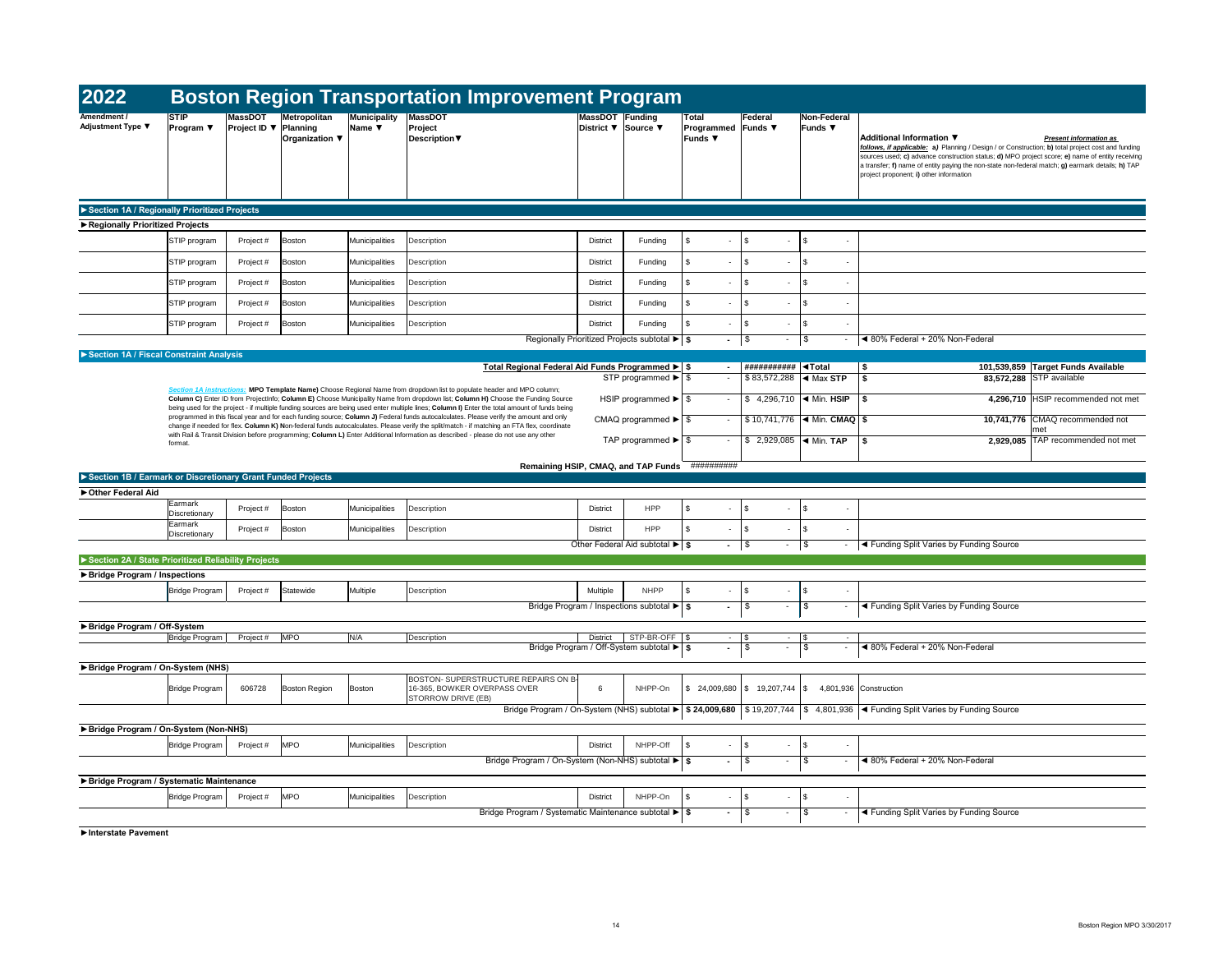|                  |                               | ement Program                                                         |                                |                                           |                            |                                |                                                                                                                                             |
|------------------|-------------------------------|-----------------------------------------------------------------------|--------------------------------|-------------------------------------------|----------------------------|--------------------------------|---------------------------------------------------------------------------------------------------------------------------------------------|
|                  | <b>MassDOT</b> Funding        |                                                                       | <b>Total</b>                   |                                           | Federal                    | <b>Non-Federal</b>             |                                                                                                                                             |
|                  | District $\blacktriangledown$ | Source ▼                                                              | Programmed<br><b>Funds ▼</b>   |                                           | Funds $\blacktriangledown$ | <b>Funds ▼</b>                 | Additional Information ▼<br><b>Present information as</b>                                                                                   |
|                  |                               |                                                                       |                                |                                           |                            |                                | follows, if applicable: a) Planning / Design / or Construction; b) total project cost and funding                                           |
|                  |                               |                                                                       |                                |                                           |                            |                                | sources used; c) advance construction status; d) MPO project score; e) name of entity receiving                                             |
|                  |                               |                                                                       |                                |                                           |                            |                                | a transfer; f) name of entity paying the non-state non-federal match; g) earmark details; h) TAP<br>project proponent; i) other information |
|                  |                               |                                                                       |                                |                                           |                            |                                |                                                                                                                                             |
|                  |                               |                                                                       |                                |                                           |                            |                                |                                                                                                                                             |
| <b>ITHAM-</b>    |                               |                                                                       |                                |                                           |                            |                                |                                                                                                                                             |
| <b>NCE &amp;</b> | 5                             | <b>NHPP</b>                                                           | 11,497,920<br>\$               | \$                                        | 10,348,128                 | \$<br>1,149,792                | Construction                                                                                                                                |
|                  |                               |                                                                       |                                |                                           |                            | \$                             | 1,149,792 $\blacktriangleleft$ 90% Federal + 10% Non-Federal                                                                                |
|                  |                               | Insterstate Pavement subtotal $\blacktriangleright$   \$ 11,497,920   |                                |                                           | $\frac{1}{2}$ 10,348,128   |                                |                                                                                                                                             |
|                  |                               |                                                                       |                                |                                           |                            |                                |                                                                                                                                             |
| <b>RELATED</b>   | 4                             | <b>NHPP</b>                                                           | \$<br>2,566,500                | $\boldsymbol{\mathsf{\$}}$                | 2,053,200                  | \$<br>513,300                  | Construction                                                                                                                                |
| LATED            |                               |                                                                       |                                |                                           |                            |                                |                                                                                                                                             |
|                  | 4                             | <b>NHPP</b>                                                           | \$<br>1,916,320                | $\sqrt[6]{3}$                             | 1,533,056                  | \$                             | 383,264 Construction                                                                                                                        |
|                  |                               | Non-Interstate Pavement subtotal ▶                                    | \$<br>4,482,820                | $\frac{1}{2}$                             | 3,586,256                  | \$                             | 896,564   ◀ 80% Federal + 20% Non-Federal                                                                                                   |
|                  |                               |                                                                       |                                |                                           |                            |                                |                                                                                                                                             |
|                  |                               | <b>STP</b>                                                            |                                |                                           |                            |                                |                                                                                                                                             |
|                  | 5                             |                                                                       | \$                             | \$                                        |                            | \$                             |                                                                                                                                             |
|                  |                               | Roadway Improvements subtotal $\blacktriangleright$   \$              | $\blacksquare$                 | \$                                        | $\overline{\phantom{a}}$   | \$<br>$\overline{\phantom{a}}$ | ◀ 80% Federal + 20% Non-Federal                                                                                                             |
|                  |                               |                                                                       |                                |                                           |                            |                                |                                                                                                                                             |
|                  | Multiple                      | <b>HSIP</b>                                                           | \$<br>$\overline{\phantom{a}}$ | \$                                        | $\overline{\phantom{a}}$   | \$                             |                                                                                                                                             |
|                  |                               |                                                                       |                                |                                           |                            |                                |                                                                                                                                             |
|                  |                               | Safety Improvements subtotal $\blacktriangleright$   \$               | $\blacksquare$                 | \$                                        | $\blacksquare$             | \$<br>$\blacksquare$           | ◀ Funding Split Varies by Funding Source                                                                                                    |
|                  |                               |                                                                       |                                |                                           |                            |                                |                                                                                                                                             |
|                  |                               |                                                                       |                                |                                           |                            |                                |                                                                                                                                             |
|                  | <b>District</b>               | <b>STP</b>                                                            | \$<br>$\blacksquare$           | \$                                        | $\blacksquare$             | \$                             |                                                                                                                                             |
|                  |                               |                                                                       |                                |                                           |                            |                                |                                                                                                                                             |
|                  |                               | ADA Retrofits subtotal $\blacktriangleright$ $\blacktriangleright$ \$ | $\blacksquare$                 | \$                                        | $\blacksquare$             | \$<br>$\blacksquare$           | ◀ 80% Federal + 20% Non-Federal                                                                                                             |
|                  |                               |                                                                       |                                |                                           |                            |                                |                                                                                                                                             |
|                  | <b>District</b>               | <b>HSIP</b>                                                           | \$                             | \$                                        |                            | \$                             |                                                                                                                                             |
|                  |                               |                                                                       |                                |                                           | $\blacksquare$             | \$<br>$\blacksquare$           | ◀ Funding Split Varies by Funding Source                                                                                                    |
|                  |                               | Intersection Improvements subtotal $\blacktriangleright$   \$         | $\blacksquare$                 | \$                                        |                            |                                |                                                                                                                                             |
|                  |                               |                                                                       |                                |                                           |                            |                                |                                                                                                                                             |
|                  | <b>District</b>               | <b>NHPP</b>                                                           | \$<br>$\blacksquare$           | \$                                        |                            | \$                             |                                                                                                                                             |
|                  |                               | ent Transportation System subtotal $\blacktriangleright$ \$           | $\blacksquare$                 | $\, \, \raisebox{12pt}{$\scriptstyle \$}$ | $\overline{\phantom{a}}$   | \$                             | ◀ 80% Federal + 20% Non-Federal                                                                                                             |
|                  |                               |                                                                       |                                |                                           |                            |                                |                                                                                                                                             |
|                  |                               |                                                                       |                                |                                           |                            |                                |                                                                                                                                             |
|                  | 3                             | <b>NHPP</b>                                                           | 37,500,000<br>\$               | \$                                        | 30,000,000                 | \$<br>7,500,000                | Construction / Total Project Cost = \$270,000,000 / AC YR 3 of 6 / PSAC score 49                                                            |
|                  |                               |                                                                       |                                |                                           |                            |                                |                                                                                                                                             |
|                  |                               | Roadway Reconstruction subtotal $\blacktriangleright$   \$ 37,500,000 |                                |                                           | \$30,000,000               | \$                             | 7,500,000 $\blacktriangleleft$ 80% Federal + 20% Non-Federal                                                                                |
|                  |                               |                                                                       |                                |                                           |                            |                                |                                                                                                                                             |
|                  |                               |                                                                       |                                |                                           |                            |                                |                                                                                                                                             |
|                  |                               |                                                                       |                                |                                           |                            |                                |                                                                                                                                             |
|                  | <b>District</b>               | <b>CMAQ</b>                                                           | \$<br>$\overline{\phantom{a}}$ | \$                                        | $\blacksquare$             | \$                             |                                                                                                                                             |
|                  |                               | Bicycles and Pedestrians subtotal $\blacktriangleright$ $\mid$ \$     | $\blacksquare$                 | \$                                        | $\blacksquare$             | \$<br>$\blacksquare$           | ◀ 80% Federal + 20% Non-Federal                                                                                                             |
|                  |                               |                                                                       |                                |                                           |                            |                                |                                                                                                                                             |
|                  |                               |                                                                       |                                |                                           |                            |                                |                                                                                                                                             |
|                  | <b>District</b>               | <b>CMAQ</b>                                                           | \$<br>$\overline{\phantom{a}}$ | \$                                        | $\blacksquare$             | \$                             |                                                                                                                                             |
|                  |                               | Capacity subtotal $\blacktriangleright$ $\mid$ \$                     | $\blacksquare$                 | \$                                        | $\blacksquare$             | \$<br>$\blacksquare$           | ◀ Funding Split Varies by Funding Source                                                                                                    |
|                  |                               |                                                                       |                                |                                           |                            |                                |                                                                                                                                             |
|                  |                               |                                                                       |                                |                                           |                            |                                |                                                                                                                                             |
|                  |                               |                                                                       |                                |                                           |                            |                                |                                                                                                                                             |
|                  | Multiple                      | <b>NHPP</b>                                                           | \$<br>$\blacksquare$           | \$                                        |                            | \$                             |                                                                                                                                             |
|                  |                               |                                                                       |                                |                                           |                            |                                |                                                                                                                                             |
|                  |                               | Other Statewide Items subtotal $\blacktriangleright$   \$             |                                | $\boldsymbol{\mathsf{\$}}$                | $\blacksquare$             | \$<br>$\overline{\phantom{a}}$ | ◀ Funding Split Varies by Funding Source                                                                                                    |
|                  |                               |                                                                       |                                |                                           |                            |                                |                                                                                                                                             |
|                  |                               |                                                                       |                                |                                           |                            |                                |                                                                                                                                             |
|                  |                               |                                                                       |                                |                                           |                            |                                |                                                                                                                                             |
|                  |                               |                                                                       |                                |                                           |                            |                                |                                                                                                                                             |
|                  | 3                             | <b>NFA</b>                                                            | \$<br>18,112,483               |                                           |                            |                                |                                                                                                                                             |
|                  |                               |                                                                       |                                |                                           |                            |                                |                                                                                                                                             |

| 2022                                                  |                                              |                                       |                                                   |                                           | <b>Boston Region Transportation Improvement Program</b>                                          |                                                                                               |                                                   |                                                             |                                                         |                                           |                                                                                                                                                                                                                                |
|-------------------------------------------------------|----------------------------------------------|---------------------------------------|---------------------------------------------------|-------------------------------------------|--------------------------------------------------------------------------------------------------|-----------------------------------------------------------------------------------------------|---------------------------------------------------|-------------------------------------------------------------|---------------------------------------------------------|-------------------------------------------|--------------------------------------------------------------------------------------------------------------------------------------------------------------------------------------------------------------------------------|
| Amendment /<br><b>Adjustment Type ▼</b>               | <b>STIP</b><br><b>Program</b> ▼              | <b>MassDOT</b><br><b>Project ID</b> ▼ | Metropolitan<br>Planning<br><b>Organization ▼</b> | Municipality<br>Name $\blacktriangledown$ | <b>MassDOT</b><br>Project<br><b>Description</b> ▼                                                | MassDOT Funding                                                                               | District ▼ Source ▼                               | <b>Total</b><br><b>Programmed Funds ▼</b><br><b>Funds</b> ▼ | Federal                                                 | Non-Federal<br>Funds ▼                    | <b>Additional Information ▼</b><br>follows, if applicable: a) Planning / Design<br>sources used; c) advance construction status<br>a transfer; f) name of entity paying the non-sta<br>project proponent; i) other information |
|                                                       | Interstate<br>Pavement                       | 608210                                | Boston Region                                     | <b>Multiple</b>                           | FOXBOROUGH- PLAINVILLE- WRENTHAM-<br>FRANKLIN- INTERSTATE MAINTENANCE &<br>RELATED WORK ON I-495 | -5                                                                                            | <b>NHPP</b>                                       |                                                             | $$11,497,920 \;   \; $10,348,128 \;   \; $$             |                                           | 1,149,792 Construction                                                                                                                                                                                                         |
|                                                       |                                              |                                       |                                                   |                                           |                                                                                                  |                                                                                               |                                                   |                                                             |                                                         |                                           | Insterstate Pavement subtotal $\blacktriangleright$   \$ 11,497,920   \$ 10,348,128   \$ 1,149,792   $\blacktriangleleft$ 90% Federal + 10% Non-Federal                                                                        |
| Non-Interstate Pavement                               | Non-Interstate                               | 608817                                | Boston Region                                     | Multiple                                  | SALEM-LYNN-RESURFACING AND RELATED                                                               | $\overline{4}$                                                                                | <b>NHPP</b>                                       | \$.<br>$2,566,500$ \\$                                      | $2,053,200$ \\$                                         |                                           | 513,300 Construction                                                                                                                                                                                                           |
|                                                       | Pavement<br>Non-Interstate                   | 608818                                | Boston Region                                     | Danvers                                   | WORK ON ROUTE 107<br>DANVERS- RESURFACING AND RELATED                                            | 4                                                                                             | <b>NHPP</b>                                       | $1,916,320$ \ \$                                            | $1,533,056$ \$                                          |                                           | 383,264 Construction                                                                                                                                                                                                           |
|                                                       | Pavement                                     |                                       |                                                   |                                           | WORK ON ROUTE 114                                                                                | Non-Interstate Pavement subtotal $\blacktriangleright$   \$ 4,482,820   \$ 3,586,256   \$     |                                                   |                                                             |                                                         |                                           | 896,564   30% Federal + 20% Non-Federal                                                                                                                                                                                        |
| $\triangleright$ Roadway Improvements                 |                                              |                                       |                                                   |                                           |                                                                                                  |                                                                                               |                                                   |                                                             |                                                         |                                           |                                                                                                                                                                                                                                |
|                                                       | Roadway<br>Improvements                      | Project #                             | <b>MPO</b>                                        | N/A                                       | Description                                                                                      | 5                                                                                             | <b>STP</b>                                        | -S<br>$\sim$                                                | $\sqrt{3}$<br>$\sim$                                    | \$<br>$\overline{\phantom{a}}$            |                                                                                                                                                                                                                                |
|                                                       |                                              |                                       |                                                   |                                           |                                                                                                  | Roadway Improvements subtotal $\blacktriangleright$ $\mid$ \$                                 |                                                   |                                                             |                                                         | $-$ \$                                    | ◀ 80% Federal + 20% Non-Federal                                                                                                                                                                                                |
| Safety Improvements                                   | Safety                                       | Project#                              | <b>MPO</b>                                        | N/A                                       | Description                                                                                      | Multiple                                                                                      | <b>HSIP</b>                                       | $\sim$                                                      | $\sqrt{3}$<br>$\sim$                                    | $\sqrt{3}$<br>$\sim$                      |                                                                                                                                                                                                                                |
|                                                       | Improvements                                 |                                       |                                                   |                                           |                                                                                                  | Safety Improvements subtotal $\blacktriangleright$   \$                                       |                                                   | $-1$ \$                                                     | $\sim$                                                  | $\sqrt{3}$                                | ◀ Funding Split Varies by Funding                                                                                                                                                                                              |
| Section 2B / State Prioritized Modernization Projects |                                              |                                       |                                                   |                                           |                                                                                                  |                                                                                               |                                                   |                                                             |                                                         |                                           |                                                                                                                                                                                                                                |
| ADA Retrofits                                         |                                              |                                       |                                                   |                                           |                                                                                                  |                                                                                               |                                                   |                                                             |                                                         |                                           |                                                                                                                                                                                                                                |
|                                                       | <b>ADA Retrofits</b>                         | Project #                             | <b>MPO</b>                                        | Municipalities                            | Description                                                                                      | <b>District</b>                                                                               | <b>STP</b>                                        | $\sim$                                                      | $\sqrt{3}$<br>$\sim$                                    | \$<br>$\blacksquare$                      |                                                                                                                                                                                                                                |
|                                                       |                                              |                                       |                                                   |                                           |                                                                                                  |                                                                                               | ADA Retrofits subtotal $\blacktriangleright$   \$ |                                                             | $\sqrt{ }$                                              | \$                                        | ◀ 80% Federal + 20% Non-Federal                                                                                                                                                                                                |
| Intersection Improvements                             | Intersection                                 |                                       |                                                   |                                           |                                                                                                  |                                                                                               |                                                   |                                                             |                                                         |                                           |                                                                                                                                                                                                                                |
|                                                       | Improvements                                 | Project #                             | <b>MPO</b>                                        | Municipalities                            | Description                                                                                      | <b>District</b>                                                                               | <b>HSIP</b>                                       | \$<br>$\sim$                                                | $\sqrt{3}$<br>$\blacksquare$                            | $\sqrt[6]{3}$<br>$\blacksquare$           |                                                                                                                                                                                                                                |
|                                                       |                                              |                                       |                                                   |                                           |                                                                                                  | Intersection Improvements subtotal $\blacktriangleright$   \$                                 |                                                   | $\sim$ 100 $\mu$                                            | \$<br>$\sim$                                            | $\sqrt{3}$                                | T Funding Split Varies by Funding                                                                                                                                                                                              |
| Intelligent Transportation Systems                    | <del>memgent</del>                           |                                       |                                                   |                                           |                                                                                                  |                                                                                               |                                                   |                                                             |                                                         |                                           |                                                                                                                                                                                                                                |
|                                                       | Transportation                               | Project #                             | <b>MPO</b>                                        | Municipalities                            | Description                                                                                      | <b>District</b><br>Intelligent Transportation System subtotal $\blacktriangleright$ $\mid$ \$ | <b>NHPP</b>                                       | \$<br>$\sim$<br>$\sim$                                      | $\sqrt[6]{3}$<br>$\blacksquare$<br>$\sqrt{3}$<br>$\sim$ | \$<br>$\blacksquare$<br>\$                | ◀ 80% Federal + 20% Non-Federal                                                                                                                                                                                                |
| ▶ Roadway Reconstruction                              |                                              |                                       |                                                   |                                           |                                                                                                  |                                                                                               |                                                   |                                                             |                                                         |                                           |                                                                                                                                                                                                                                |
|                                                       | Roadway<br>Reconstruction                    | 607977                                | Boston Region                                     | Multiple                                  | HOPKINTON- WESTBOROUGH-<br>RECONSTRUCTION OF I-90/I-495<br><b>INTERCHANGE</b>                    | 3                                                                                             | <b>NHPP</b>                                       |                                                             | $$37,500,000$ $$30,000,000$ $$$                         |                                           | 7,500,000 Construction / Total Project Cost = \$270                                                                                                                                                                            |
|                                                       |                                              |                                       |                                                   |                                           |                                                                                                  |                                                                                               |                                                   |                                                             |                                                         |                                           | Roadway Reconstruction subtotal ▶   \$ 37,500,000   \$ 30,000,000   \$ 7,500,000   < 80% Federal + 20% Non-Federal                                                                                                             |
| Section 2C / State Prioritized Expansion Projects     |                                              |                                       |                                                   |                                           |                                                                                                  |                                                                                               |                                                   |                                                             |                                                         |                                           |                                                                                                                                                                                                                                |
| Bicycles and Pedestrians                              | <b>Bicycles</b> and                          |                                       |                                                   |                                           |                                                                                                  |                                                                                               |                                                   |                                                             |                                                         |                                           |                                                                                                                                                                                                                                |
|                                                       | Pedestrians                                  | Project #                             | <b>MPO</b>                                        | N/A                                       | Description                                                                                      | <b>District</b><br>Bicycles and Pedestrians subtotal $\blacktriangleright$ $\mid$ \$          | <b>CMAQ</b>                                       | \$<br>$\sim$                                                | $\sqrt{3}$<br>$\blacksquare$                            | \$<br>$\blacksquare$<br><b>\$</b>         | ◀ 80% Federal + 20% Non-Federal                                                                                                                                                                                                |
|                                                       |                                              |                                       |                                                   |                                           |                                                                                                  |                                                                                               |                                                   | $\sim$                                                      | \$<br>$\sim$                                            |                                           |                                                                                                                                                                                                                                |
| $\blacktriangleright$ Capacity                        | Capacity                                     | Project #                             | <b>MPO</b>                                        | Municipalities                            | <b>Description</b>                                                                               | <b>District</b>                                                                               | <b>CMAQ</b>                                       | \$<br>$\sim$                                                | $\sqrt{3}$<br>$\blacksquare$                            | $\sqrt[6]{2}$<br>$\overline{\phantom{a}}$ |                                                                                                                                                                                                                                |
|                                                       |                                              |                                       |                                                   |                                           |                                                                                                  |                                                                                               | Capacity subtotal $\blacktriangleright$ $\mid$ \$ | $\sim$ 100 $\mu$                                            | \$<br>$\sim$                                            | \$                                        | T Funding Split Varies by Funding                                                                                                                                                                                              |
| Section 3 / Planning / Adjustments / Pass-throughs    |                                              |                                       |                                                   |                                           |                                                                                                  |                                                                                               |                                                   |                                                             |                                                         |                                           |                                                                                                                                                                                                                                |
| ▶ Planning / Adjustments / Pass-throughs              |                                              |                                       |                                                   |                                           |                                                                                                  |                                                                                               |                                                   |                                                             |                                                         |                                           |                                                                                                                                                                                                                                |
|                                                       | Planning /<br>Adjustments /<br>Pass-throughs | Project#                              | Statewide                                         | Multiple                                  | Description                                                                                      | Multiple                                                                                      | <b>NHPP</b>                                       | \$<br>$\sim$                                                | $\sqrt{3}$                                              | $\sqrt[6]{2}$<br>$\blacksquare$           |                                                                                                                                                                                                                                |
|                                                       |                                              |                                       |                                                   |                                           |                                                                                                  | Other Statewide Items subtotal $\blacktriangleright$ $\mid$ \$                                |                                                   | $\sim$ $-$                                                  | \$<br>$\sim$                                            | \$<br>$\sim$                              | Eunding Split Varies by Funding                                                                                                                                                                                                |
| Section 4 / Non-Federally Aided Projects              |                                              |                                       |                                                   |                                           |                                                                                                  |                                                                                               |                                                   |                                                             |                                                         |                                           |                                                                                                                                                                                                                                |
| Non-Federally Aided Projects                          |                                              |                                       |                                                   |                                           |                                                                                                  |                                                                                               |                                                   |                                                             |                                                         |                                           |                                                                                                                                                                                                                                |
|                                                       |                                              |                                       |                                                   |                                           |                                                                                                  |                                                                                               |                                                   |                                                             |                                                         |                                           |                                                                                                                                                                                                                                |

| Non Federal Aid<br><b>Non</b> | 607977 | <b>Boston Region</b> | Multiple | WESTBOROUGH-<br><b>HOPKINTON</b><br>CONSTRUCTION OF I-90/I-495<br>ERCHANGE |  | NFA | 112,483<br>18,112,483 |
|-------------------------------|--------|----------------------|----------|----------------------------------------------------------------------------|--|-----|-----------------------|
|-------------------------------|--------|----------------------|----------|----------------------------------------------------------------------------|--|-----|-----------------------|